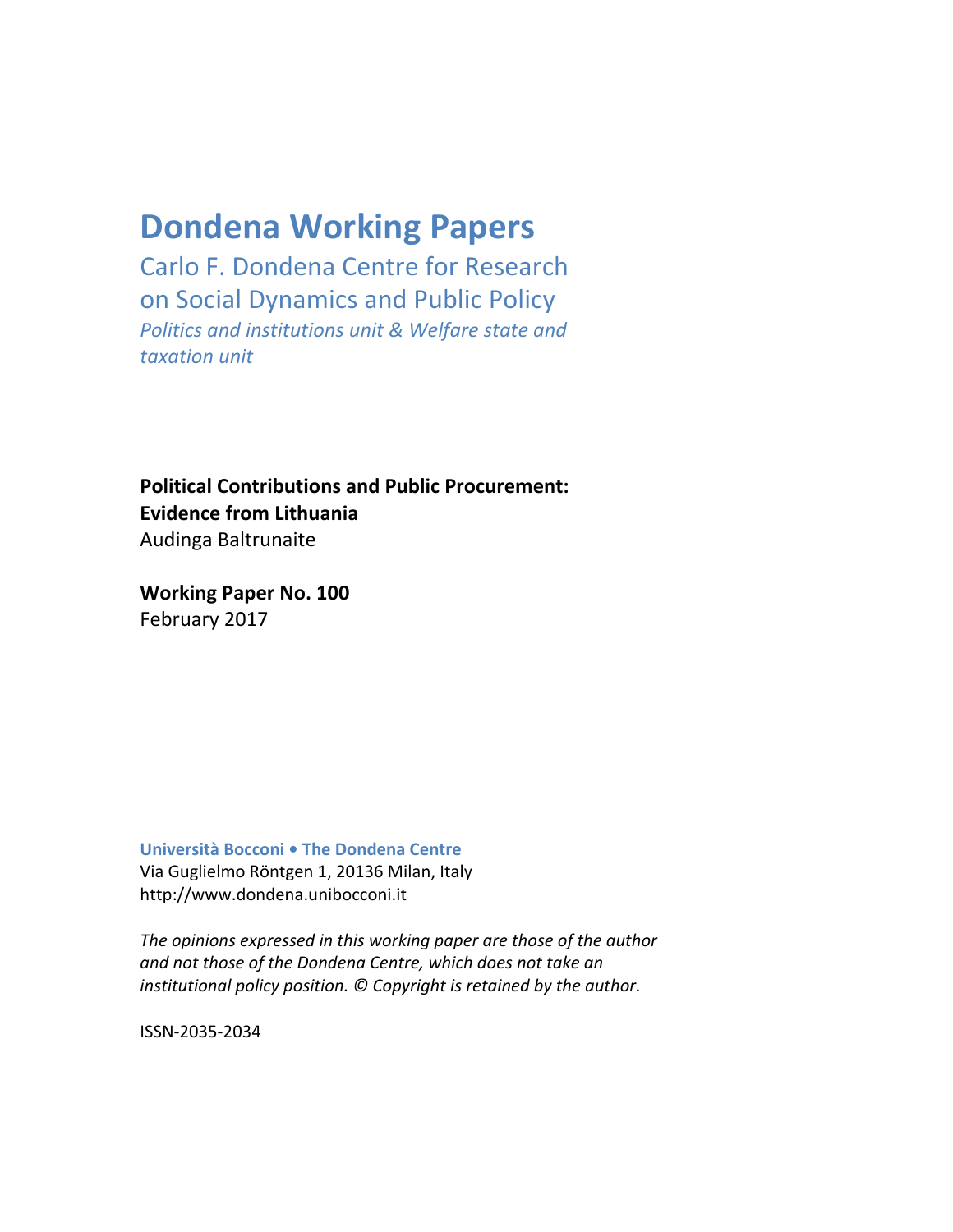# Political Contributions and Public Procurement: Evidence from Lithuania<sup>∗</sup>

Audinga Baltrunaite†

August 31, 2018

#### Abstract

This paper studies whether firms trade political contributions for public procurement contracts. Combining data on Lithuanian government tenders, corporate donors and firm characteristics, I examine how a ban on corporate contributions affects the awarding of procurement contracts to companies that donated in the past. Consistent with political favoritism, donors' probability of winning falls by five percentage points as compared to that of non-donor firms after the ban. Evidence on bidding and victory margins suggests that corporate donors may receive auction-relevant information affecting procurement outcomes in their favor.

Keywords: political contributions, public procurement, contributing firms, rentseeking.

JEL classification: D72, H57.

<sup>\*</sup>I would like to thank David Strömberg, Torsten Persson and Jakob Svensson, for their guidance and support. I would also like to thank for their comments and suggestions Jordi Blanes i Vidal, Konrad Burchardi, Federico Cingano, Olle Folke, Vincenzo Galasso, Andrea Guariso, Mathias Iwanowsky, Masayuki Kudamatsu, Peter Nilsson, Paolo Pinotti, Maria Petrova, Paul Scott, Jim Snyder, Giancarlo Spagnolo, Guido Tabellini, Francesco Trebbi and seminar participants at the Workshop of Political Economy and Public Finance, ENTER seminar at UC3M, Stockholm Workshop on Empirical Political Economics and Political Science, Petralia Applied Economics Workshop, 4th Annual Lithuanian Conference on Economic Research, SITE Academic Conference on Corruption, SSE Lunch Seminar, Uppsala Applied Micro Seminar, SITE and IFN Brown Bag seminars, SAEe Annual Meeting, European Winter Meeting of the Econometric Society, ENTER Jamboree, Barcelona GSE Summer Forum and EIEF Lunch Seminar. I further wish to thank Arvydas Vitas for help with procurement data, Lina Petroniene for help with political donations data, Audrone Rasciauskaite for the consultation on public procurement procedures in Lithuania.

<sup>†</sup>Bank of Italy. E-mail: audinga@gmail.com. The views and opinions expressed in this paper pertain to the author only and do not represent in any way those of the Bank of Italy.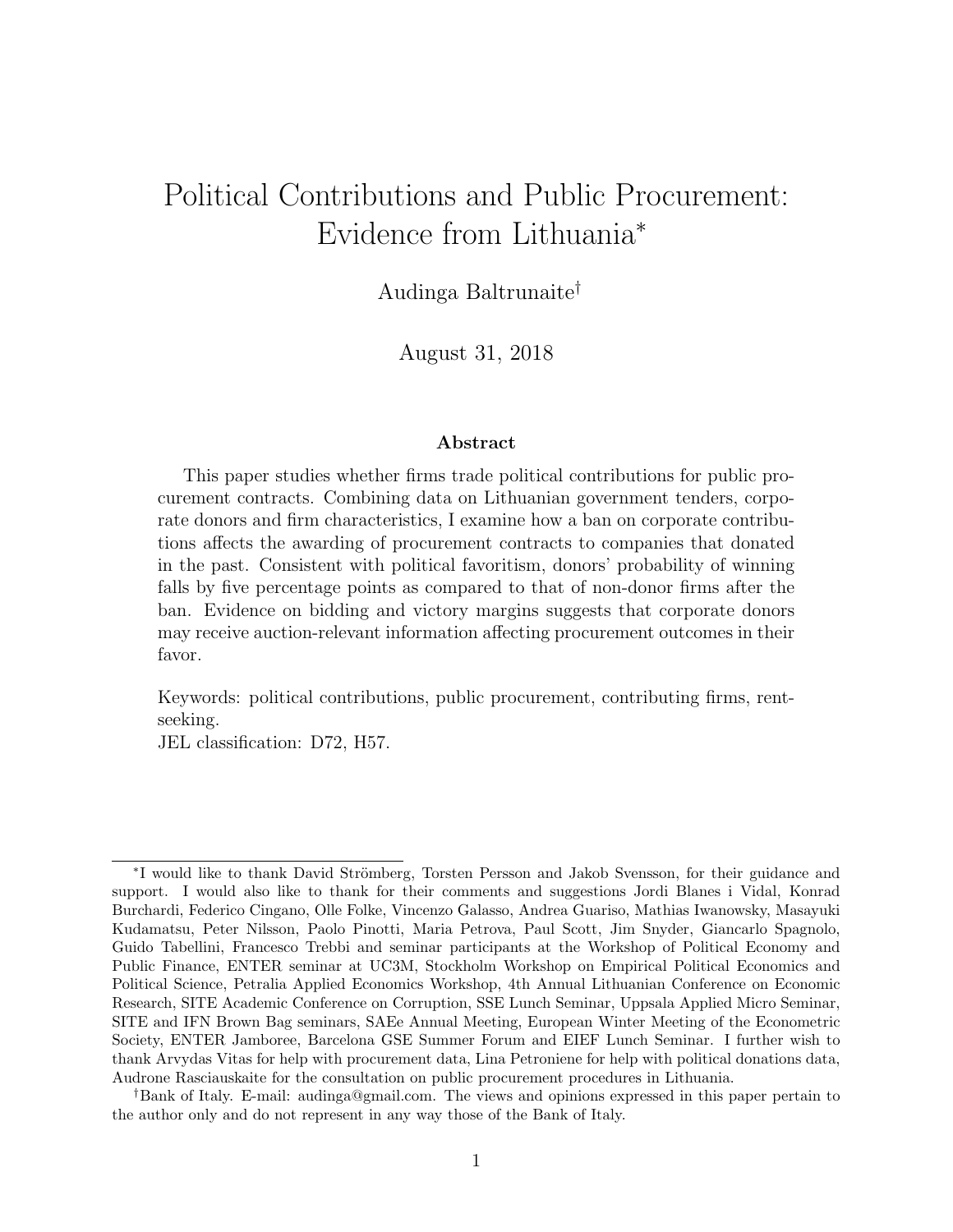# 1 Introduction

Can political donations buy influence? Should businesses be allowed to support politicians financially? The campaign finance law has been highly debated in the United States for several decades and is a salient issue in many other countries, including Brazil, which recently passed a law to ban corporate donations, the UK, the Netherlands and Japan. Supporters of private donations believe that they increase political information, foster civic involvement and ensure that a diversity of views is heard. They also argue that private financing of politics is more desirable than public financing, which may result in lower political competition and give an advantage for incumbent parties. In contrast, critics claim that private donations lead to corruption and political favors to donors.

Key to this debate is whether public policy can be insulated from the strings potentially attached to political contributions. In particular, government procurement is an important policy outcome: with its 10% to 25% of GDP worldwide (World Bank, 2017), it accounts for a substantial part of the global economy. This paper studies Lithuania, which is a small relatively well-functioning democracy in Eastern Europe. Lithuania ranks similar to Spain (and far ahead of, e.g., Italy and Greece) in terms of perceived corruption (Transparency International, 20[1](#page-2-0)4). Procedures for public procurement are strictly monitored.<sup>1</sup> Regulation of political donations is more stringent than in many other European countries (e.g., Sweden). If political contributions influence policy in this environment, then similar effects are likely to exist in a large set of countries.

In 2012, Lithuania enacted a law that banned corporate donations to political parties and campaigns. This paper analyzes whether this reform affected contributing firms' chances of winning and their bidding behavior in public tenders. I investigate a novel data set of 250,000 procurement contracts with 600,000 bids from more than 8,000 unique firms in 2008-2013, combined with data from the Central Election Commission on corporate donors in 2007-2013, including the firm name, the recipient and the amount.

Results strongly indicate that corporate money buys preferential treatment in procure-ment auctions. Figure [1](#page-46-0) shows the probability of winning<sup>[2](#page-2-1)</sup> for corporate donors and other

<span id="page-2-0"></span><sup>1</sup>Nevertheless, controversial role of political donations is salient in procurement market. To quote the Director of the Lithuanian Public Procurement Office, Diana Vilyte: "Business' connections to politicians exist. I know it, and you know it." (Conversation with Diana Vilyte: Corruption Will Be Fought Also in the Top, February 11, 2015, Vakaru ekspresas.)

<span id="page-2-1"></span><sup>2</sup>To account for heterogeneity in the procurement data, I net out year, 4-digit Common Procurement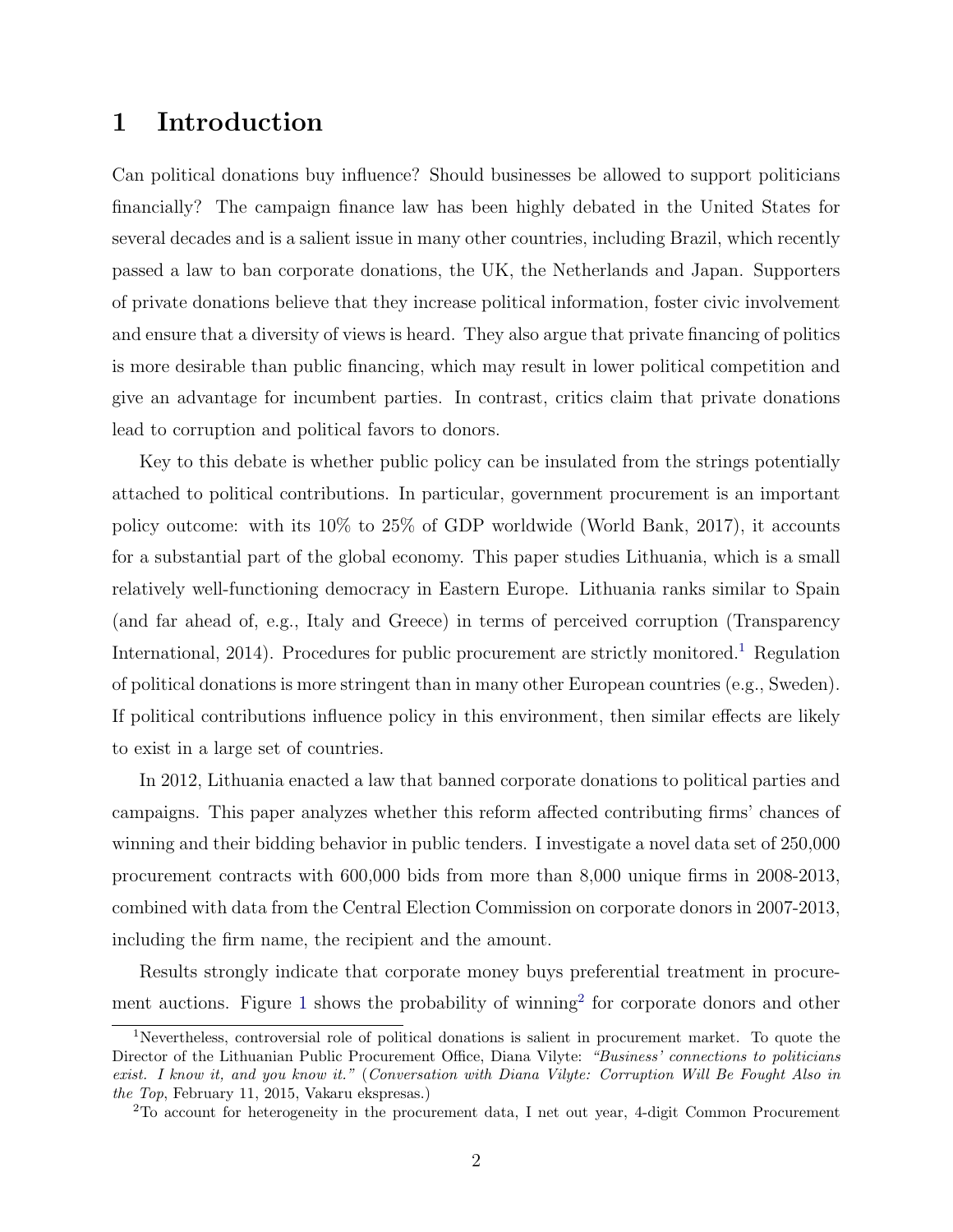tender participants before and after the ban on corporate donations came into force on January 1, 2012. In the 40 months before the reform contributing firms have a steady and unexplained higher chance of winning in procurement tenders. Most important, there is no evidence of pre-trends, as the probability of winning a contract for contributing and noncontributing firms moves in parallel before 2012. Consistent with political favoritism, the gap between the two groups vanishes after the reform. In a difference-in-difference regression framework, I estimate that the chances of winning for corporate donors decrease by five percentage points as compared to non-donor firms after the reform.

### [Figure [1](#page-46-0) here]

The findings are robust to altering the regression specification. In the preferred specification, firm fixed effects control for time-invariant firm-level heterogeneity, and industryspecific non-parametric time trends ensure that economic cycles in different industries do not confound the results. They are also robust to trimming the sample to improve the overlap between the covariates' distributions of contributing firms and other firms (Crump et al., 2009; Imbens and Wooldridge, 2009).

I then investigate the possible mechanisms through which procurement bureaucrats can favor donor firms. The typical procurement procedure is a first-price sealed-bid auction which is open to an unrestricted number of participants and in which the bids are simultaneously made public. This procedure is strictly monitored by the Public Procurement Office, which severely limits the options of the bureaucrat.<sup>[3](#page-3-0)</sup> In such context, two channels of influence seem most plausible. The first is that bureaucrats affect the *contract design*, i.e. stipulate tender calls so that only a contributing firm can satisfy the necessary requirements (Kang and Miller, 2017). The other is that they leak information, e.g., on competing bids (Andreyanov et al., 2017), to contributing firms (information channel). These two channels have very different empirical implications. The contract design channel affects participation in procurement auctions. However, I find that the reform had little effect on the number of sole-bid tenders won by contributing firms and, more generally, on the level of competition. More directly,

Vocabulary code, contracting authority type and procurement procedure type fixed effects, and indicators for goods, services and works. The graphical analysis is qualitatively unchanged when the raw Winner indicator variable is used (Figure [A.3.1](#page-58-0) in the Appendix).

<span id="page-3-0"></span><sup>&</sup>lt;sup>3</sup>Public officials have high incentives to comply with the procurement regulation. The Lithuanian Public Procurement Office actively monitors tenders and bureaucrats are directly responsible for infringements in administering tenders.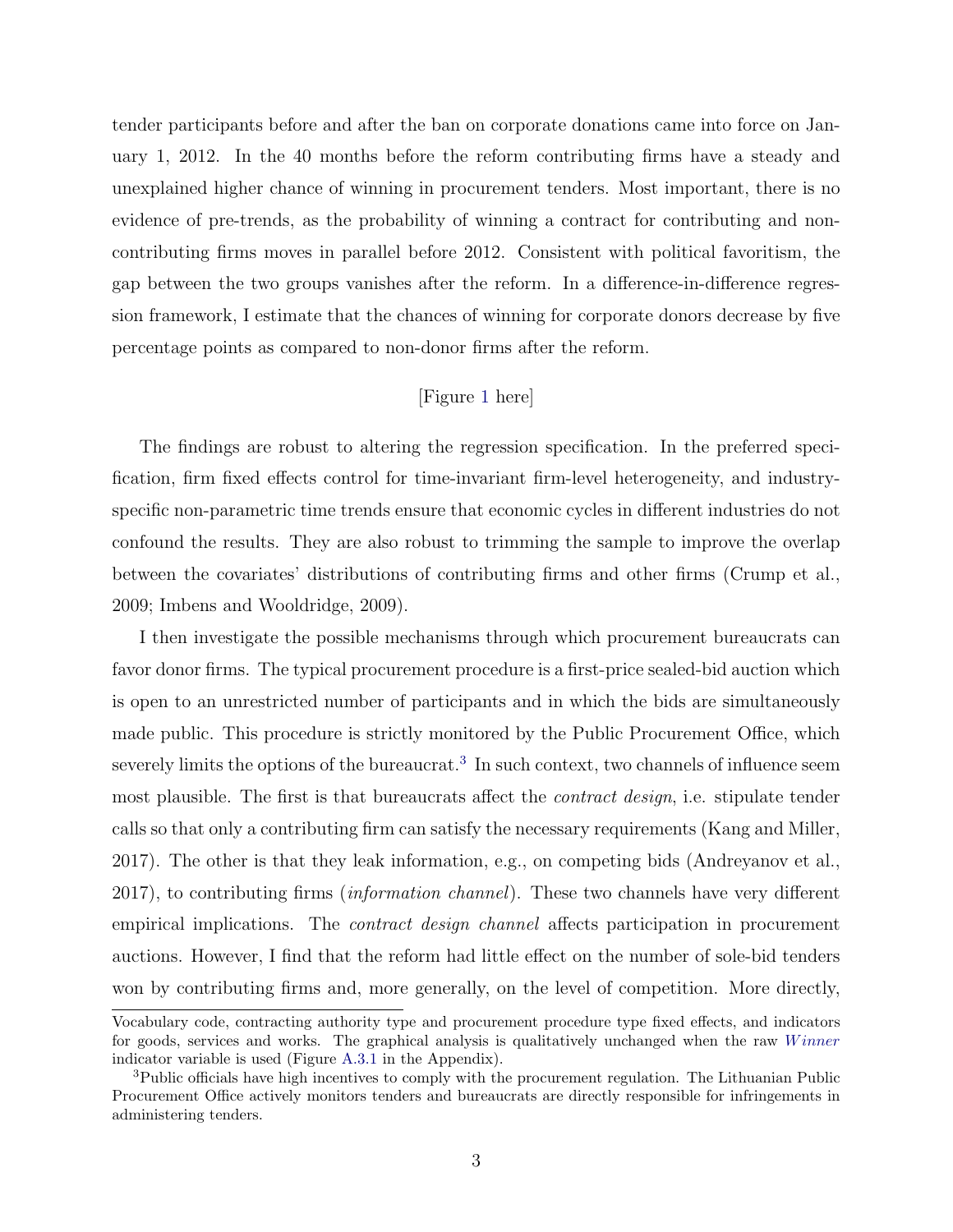the contract design channel operates through manipulation of tender calls which specify requisites for procurement purchases. Using text analysis tools, I examine tender descriptions and find no effect of the reform on complexity of tenders won by contributing firms. All in all, the contract design channel seems unlikely to be the relevant mechanism. To study the information channel, I explore the idea that contributing firms receive auction-relevant information – e.g., on the number of participants, the identities or price bids of competitors – which may affect procurement outcomes in their favor. Such "insider" information regarding a procurement tender plausibly grants an advantage to informed firms, which they can exploit in their bidding strategies.<sup>[4](#page-4-0)</sup> The *information channel* thus only changes the outcome of multiple-bid tenders, in which firms' bids effectively determine the winner. I find that the reduction of the probability of winning is driven by tenders with several participants. This is consistent with the *information channel* playing the main role in Lithuanian political favoritism.

I further examine the information channel in a simple first-price sealed-bid auction model with private and independent values, in which one bidder is informed about the bid by the opponent (the most extreme form of favor). The model setup closely resembles the actual implementation of Lithuanian procurement procedures and provides theoretical predictions regarding the bidding behavior of firms. The empirical results are consistent with these insights. First, I find that contributing firms lower their bids after the reform. This suggests that corporate donors were charging higher markups thanks to political favoritism. Second, their victory margin – the percentage difference between their bid and the second lowest bid – before the ban was more often narrow (as compared to non-donor winners) than after the ban. All in all, this evidence is consistent with leaked information being the main channel whereby political money translates into favors in procurement. It allows corporate donors to adjust their bids in order to secure contracts and increase the markup for the contracts they win.

I present a range of additional findings. Large donations give more advantage in public procurement. The effects are largest for top and middle levels of public administration, perhaps because close connections between politicians and bureaucrats are mostly prevalent

<span id="page-4-0"></span><sup>4</sup>Arguably, information on bids submitted by other tender participants is the most "profitable" type of favor in first-price tenders. Yet, this does not exclude the possibility that bureaucrats leak other types of information which would grant an advantage to informed firms – in the reality it is not possible to directly observe which specific information is revealed.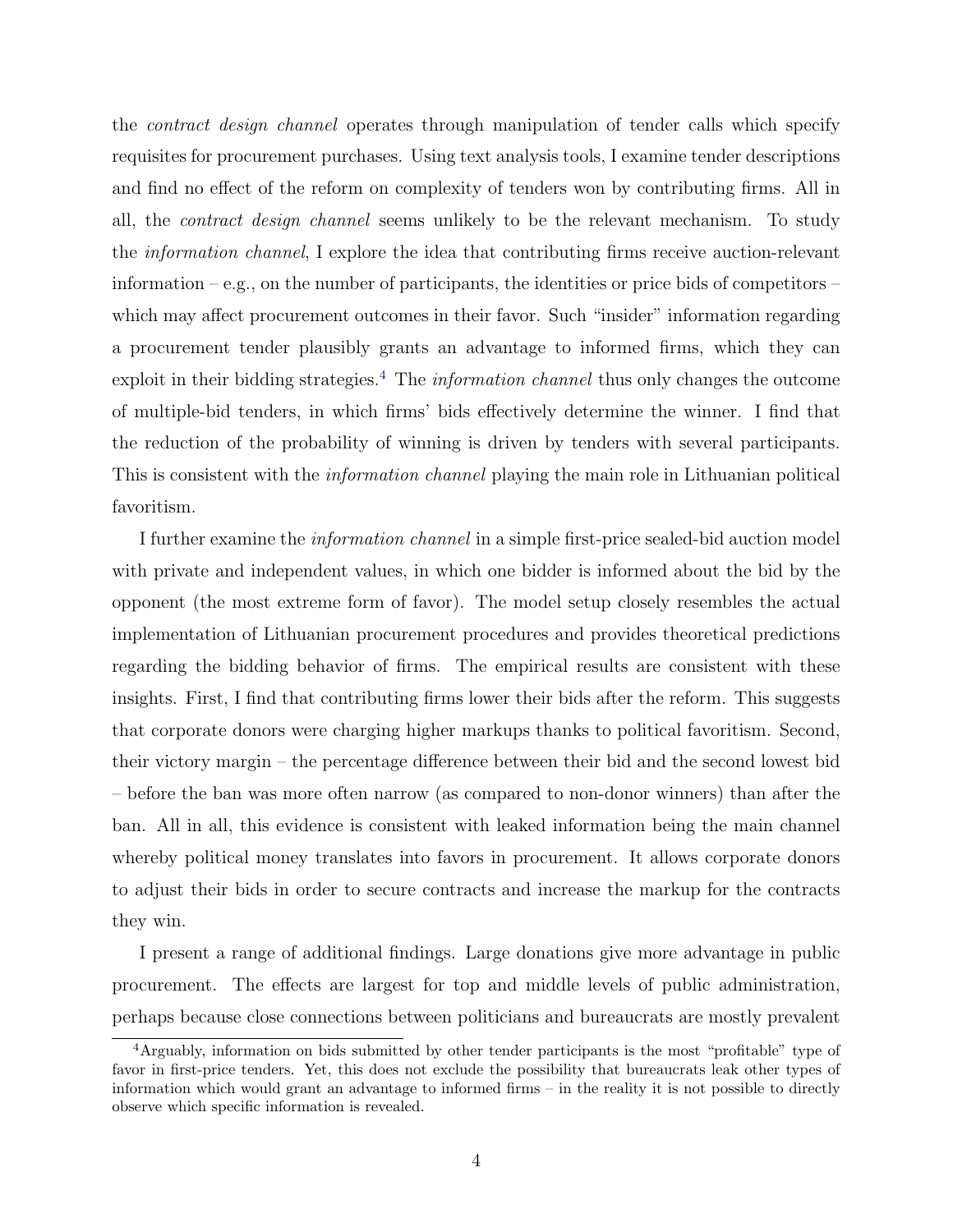there. I also analyze in more detail contracts in health care, which is the largest procurement sector. In this sector, donations to the party that holds the Chair of the Committee of Health Affairs significantly explain which firm wins procurement tenders.

An important conclusion of this paper is that the additional procurement costs induced by corporate donations are large, despite the strict regulation and monitoring of procurement procedures. Although a priori the effects of leaked information may seem small in magnitude, around 14% of GDP in Lithuania is spent for public procurement purchases. Moreover, previously contributing firms win 29% of all contracts and are estimated to lower their prices by 24% after the ban on corporate contributions. Back of the envelope calculations yields that costs-increases in procurement caused by corporate donations are almost one percent of GDP.<sup>[5](#page-5-0)</sup> In addition, the fall in the probability of winning after the ban suggests that five percent of the contracts were misallocated because of corporate donations, thereby causing inefficiencies. These large economic effects have strong policy implications, suggesting that public funding of political parties can be a good investment.[6](#page-5-1)

One may be concerned that previously donating firms substitute official donations with unofficial kickback payments. However, this hypothesis is not confirmed by the evidence in the paper. In general, also on aggregate level corruption perceptions in Lithuania have been gradually decreasing since 2000s. Moreover, the Global Corruption Barometer survey shows that the percentage of people who report having paid bribes goes down from 34% in 2010 to 26% in 2012, and the percentage of people who think that parties are very corrupt goes down from 83% to 78% over the same period. This suggests that levels of political corruption do not hike after the reform.

Pre-existing evidence on the effect of political contributions on policy is weak. Findings from the United States show that contributions do not systematically affect legislative behavior (Ansolabehere et al., 2003). Moreover, being mostly made by individuals and in small amounts, political donations are often seen as a form of political participation. On the other hand, giving money may work as an investment in political favors for a subset of donors,

<span id="page-5-0"></span><sup>&</sup>lt;sup>5</sup>Cheap products or goods can be of a lower quality, however. To mitigate this concern I analyze prices paid for public purchases in two standardized quality categories of purchases – pharmaceuticals and medical equipment. The results (available upon request) show that the price growth decelerates following the ban on corporate donations also for these goods. To the extent that changes in quality of standardized products are unlikely, this evidence helps mitigating quality-related concerns.

<span id="page-5-1"></span><sup>&</sup>lt;sup>6</sup>The results presented in this paper featured Lithuanian media – Veidas magazine and Business News ("Verslo Zinios") daily newspaper – to cover the debate on the transparency of Lithuanian political finance.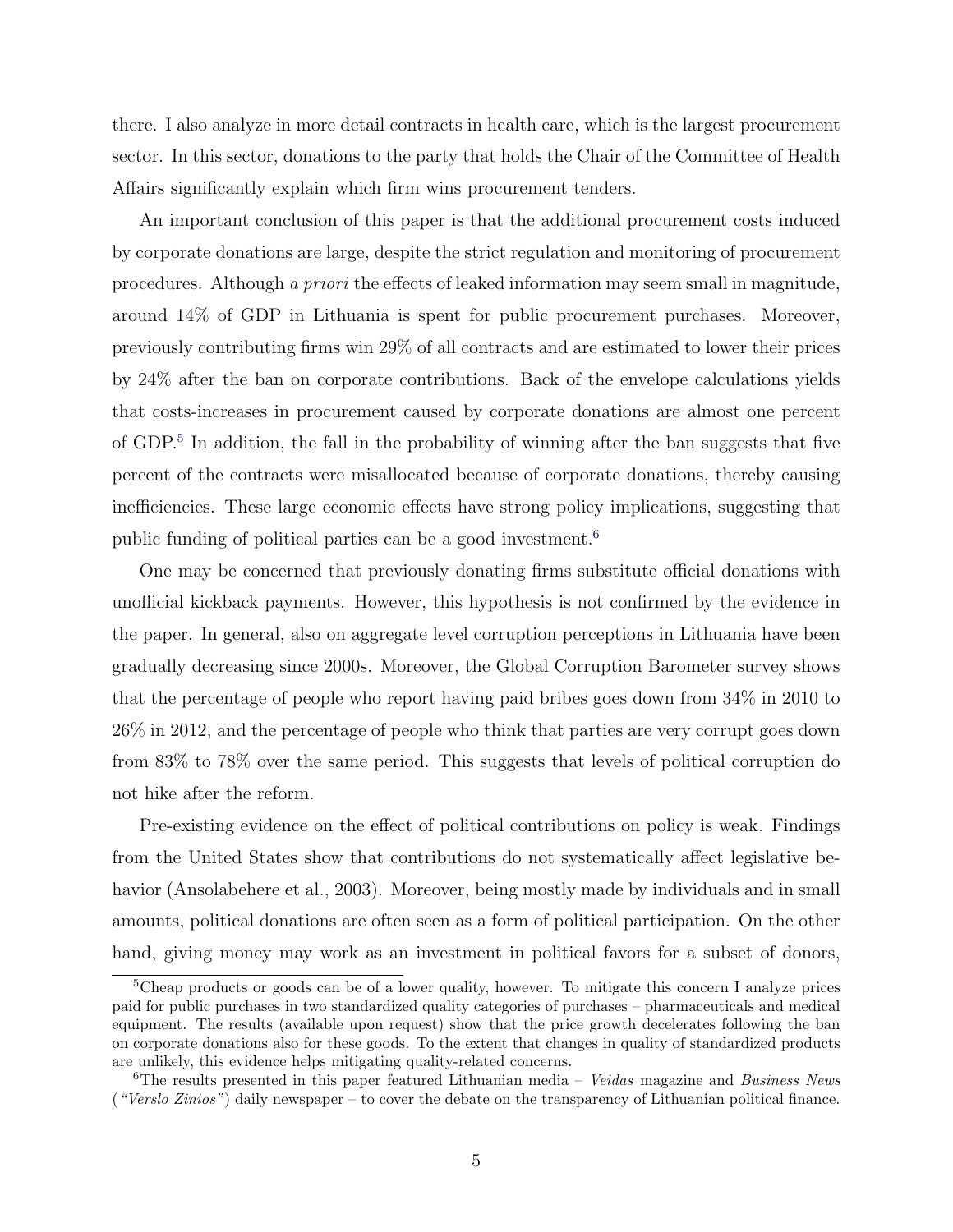such as corporations (e.g., Gordon et al., 2007; Hansen et al., 2005). Yet, being mostly based on correlations, these studies suffer from the potential presence of confounding factors, such as firm-politician links. This paper instead exploits a reform which imposed a complete ban on corporate donations to study how it alters policy benefits to (previously) contributing firms.

Evidence also shows that political contributions or lobbying expenditures are positively related to firms' stock market performance (e.g., Jayachandran, 2006; Ferguson and Voth, 2008; Cooper et al.,  $2010$ <sup>[7](#page-6-0)</sup> or effective tax rates (Richter et al., 2009). Different from this literature, I focus on public procurement sector. Preferential allocation of contracts to contributing firms may be one of the most important tools, under control of politicians, to directly affect firm outcomes. Not only do government purchases constitute an important source of revenues for firms, but they may also affect their growth dynamics (Ferraz et al., 2015). Two recent papers (Boas et al., 2014 and Arvate et al., 2016) study a related question of how close electoral victories in Brazil affect allocation of government contracts to donating firms. Similar to this paper, their findings are consistent with a quid pro quo role of donations for procurement contracts. However, while Boas et al. (2014) and Arvate et al. (2016) use the within-donor variation to causally identify *effects of electoral victory*, this paper sheds light on *effects of political donations* by exploiting the exogenous reform-induced variation in the presence of corporate donations.

Moreover, this paper is related to a broad literature on firm-politician connections and stock-market valuations (e.g., Fisman, 2001; Faccio, 2006; Faccio et al., 2006; Coulomb and Sangnier, 2014), access to credit (Khwaja and Mian, 2005), or procurement contracts' allocation (Goldman et al., 2013; Straub, 2014; Brogaard et al., 2016; Koren et al., 2015; Mironov and Zhuravskaya, 2016; Schoenherr, 2018). Even though this literature has established that political connections benefit firms, little is known about how these connections are created and whether they are policy-sensitive. The key contribution of this paper is to show that firms use political donations as a means to build political connections and, most important, that these connections can be affected by policy tools, such as banning corporate donations.

<span id="page-6-0"></span>Finally, this study complements the limited understanding of mechanisms in political fa-

<sup>7</sup>The existing literature is not conclusive on the topic, however. For instance, Ansolabehere et al. (2004) do not detect any differences in the performance of firms that give "soft money"; Aggarwal et al. (2012) find a negative correlation between donations and firms' returns.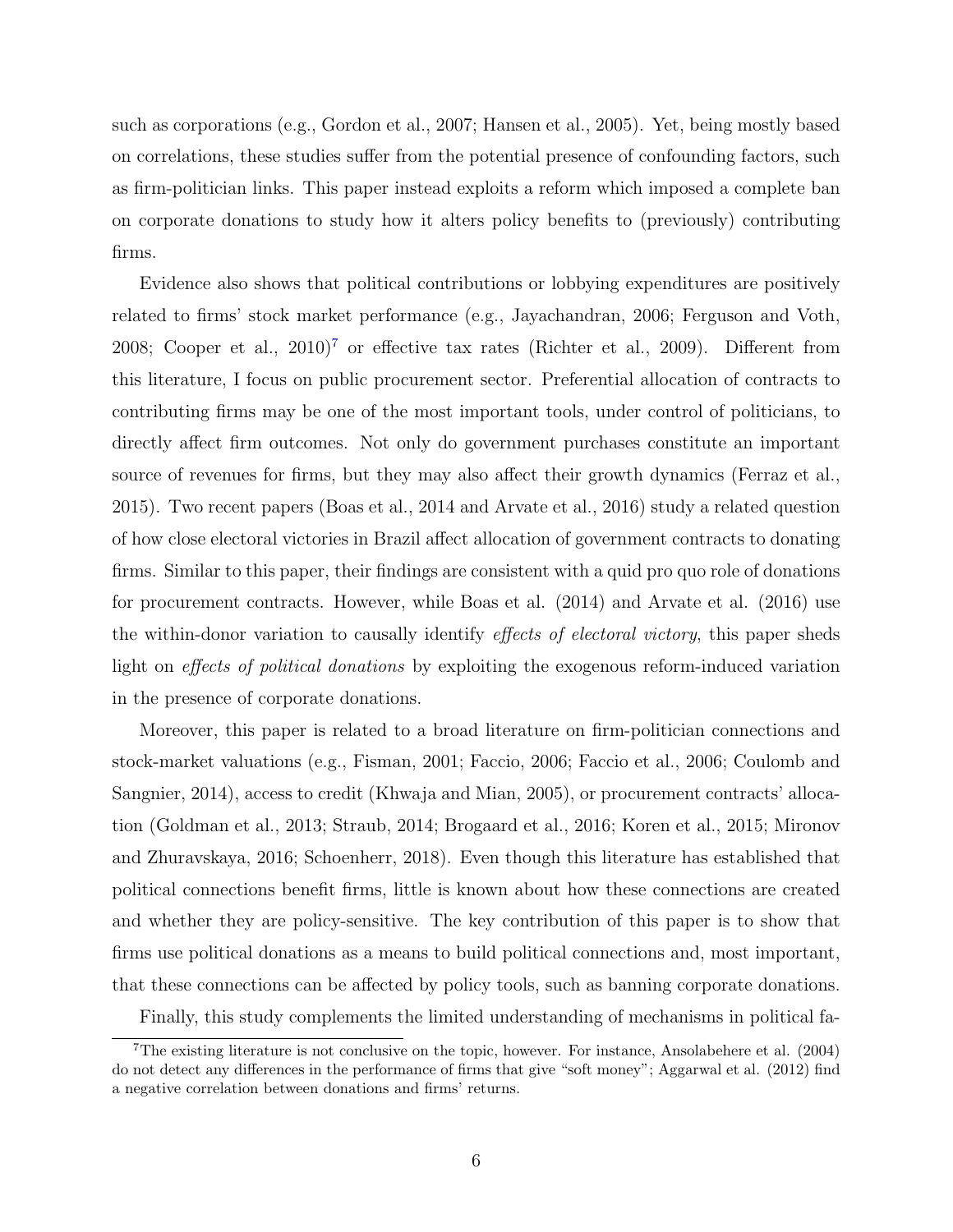voritism by documenting the prevalence of the information channel. This novel idea is in part similar to Ovtchinnikov et al. (2016) who argue that contributing firms are informed about future legislation. The detailed study of mechanisms in my paper suggests that even under relatively strong institutions political favoritism may slip in through rather sophisticated channels of influence.

The remainder of the paper is organized as follows. Section [2](#page-7-0) presents the Lithuanian institutional setting. Section [3](#page-10-0) describes the data and the empirical strategy. Section [4](#page-14-0) shows the main results and section [5](#page-18-0) assesses their robustness. Section [6](#page-19-0) discusses the mechanisms at work. Section [7](#page-32-0) concludes the paper.

# <span id="page-7-0"></span>2 The institutional framework

Lithuanian political system. Lithuania is an Eastern European country, situated along the southeastern shore of the Baltic Sea. After declaring its independence from the USSR in 1990, the country is currently a democratic semi-presidential republic with a well-functioning market economy. Lithuania has been a full member of NATO and the European Union since 2004.

Lithuania has a directly elected President. Regular parliamentary elections have been held every four years since 1992. The Lithuanian Parliament, Seimas, has 141 seats and a mixed electoral system. In each parliamentary election since the independence, on average, 15 political parties have presented candidate lists and at least six parties have obtained seats. The core of this multi-party system can be classified into two categories. The center-left parties are the Social Democratic Party of Lithuania (LSDP) and the Labour Party (DP). The center-right parties are the Homeland Union - Lithuanian Christian Democrats (TS-LKD) and liberals (the Liberal and Center Union (LiCS) and the Liberal Movement (LRLS)).<sup>[8](#page-7-1)</sup> Shifts in political power are common: left-wing and right-wing coalitions alternated since the 2000s.<sup>[9](#page-7-2)</sup>

Political finance reform. In Lithuania, the financing of political parties and political campaigns has been regulated by the national legislation since  $1996$ .<sup>[10](#page-7-3)</sup> The size of individ-

<span id="page-7-1"></span><sup>8</sup>Order and Justice (TT) is a center-right party which, however, joined a left-wing opposition coalition in 2008 and a left-wing majority coalition in 2012. This illustrates a rather weak left-right ideological dimension in Lithuanian politics.

<span id="page-7-2"></span><sup>&</sup>lt;sup>9</sup>See Figure [A.3.2](#page-58-1) in the Appendix.

<span id="page-7-3"></span><sup>&</sup>lt;sup>10</sup>Financing of political parties and financing of political campaigns differ in that the latter happens during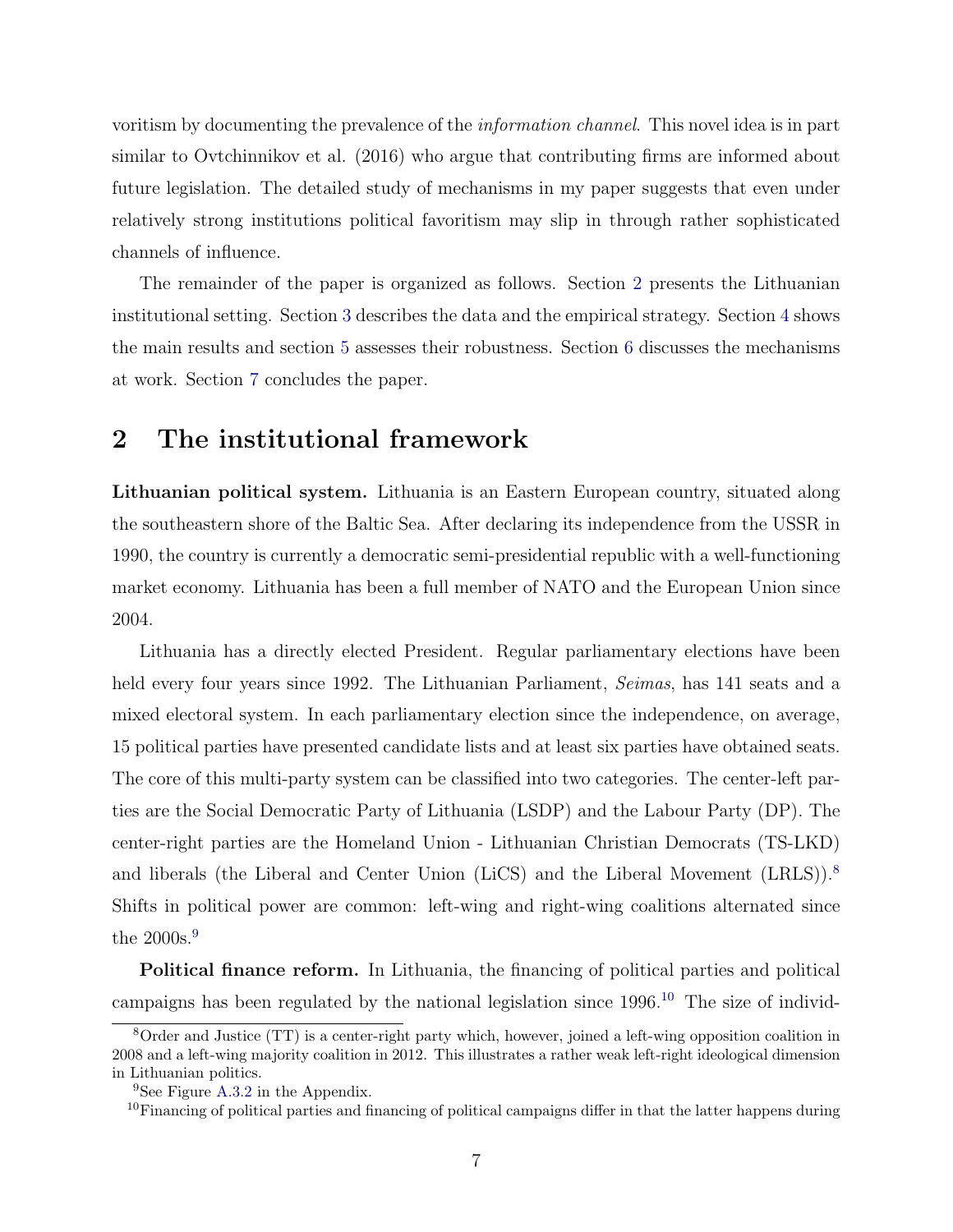ual donations and campaign expenditures is capped. Public disclosure of political finance accounts is mandatory for all political parties. Compliance with the law is monitored by the Central Electoral Commission (henceforth - CEC), which supervises elections and implements independent audits.

This paper studies the most recent substantial reform of political finance in Lithuania. It was introduced by Law No.XI-1777 which was passed on December 6, 2011 and came into force on January 1, 2012. The law imposed the following changes:

- i) Donations by all legal entities to political parties and campaigns were banned.
- ii) The maximum size of an individual donation was reduced from 44,000LTL to 22,000LTL (from 12,700EUR to 6,400EUR) and donations were only allowed during the electoral campaign period.
- iii) Party financing from the state budget was introduced.<sup>[11](#page-8-0)</sup>

The reform resulted in a major shift in the sources of political finance from corporate donations to public funding. Table [1](#page-37-0) describes the funding structure for six largest political parties in 2011 and in 2012. Prior to the reform, on average 43% of the total party finance was raised from private donations, coming almost exclusively from firms. After the reform, the state funding became the largest source of funding, accounting for 66% of the total.

#### [Table [1](#page-37-0) here]

Figure [2](#page-46-1) plots corporate and individual donations received by political parties during the period 2008-2013. Regardless a cyclical pattern of donations peaking in the end of each fiscal year, an unprecedented spike in corporate contributions in December 2011 highlights an evident "donation rush" immediately after the law was passed in the Parliament on December 6, 2011. In particular, 158 out of 162 donations received in December were made after this date. They account for a significant fraction of the total corporate support to parties in 2011.<sup>[12](#page-8-1)</sup> Thereafter, political parties registered no corporate donations.<sup>[13](#page-8-2)</sup> Furthermore,

the pre-election years and is explicitly budgeted for political campaign expenditures.

<span id="page-8-0"></span><sup>&</sup>lt;sup>11</sup>To refer to the reform enacted by the Law No.XI-1777 as a whole, I use the words "the ban on corporate" donations", "the law" and "the reform" interchangeably.

<span id="page-8-1"></span><sup>&</sup>lt;sup>12</sup>This seemingly wasteful donors' reaction to the ban could be explained by firms' inability to correctly predict politicians' behavior. In fact, there is no evidence that the ban affected the probability of winning for firms which donated in December 2011 for the first time. In other words, their attempt to acquire a donor-premium before the ban comes into force appears – at the very least, empirically – to be a failure. In addition, I note that any confounding effect due to the spike in donations in December 2011 would bias my estimates towards the zero.

<span id="page-8-2"></span><sup>&</sup>lt;sup>13</sup>Political parties' financial reports are audited by the CEC to guarantee full compliance with the political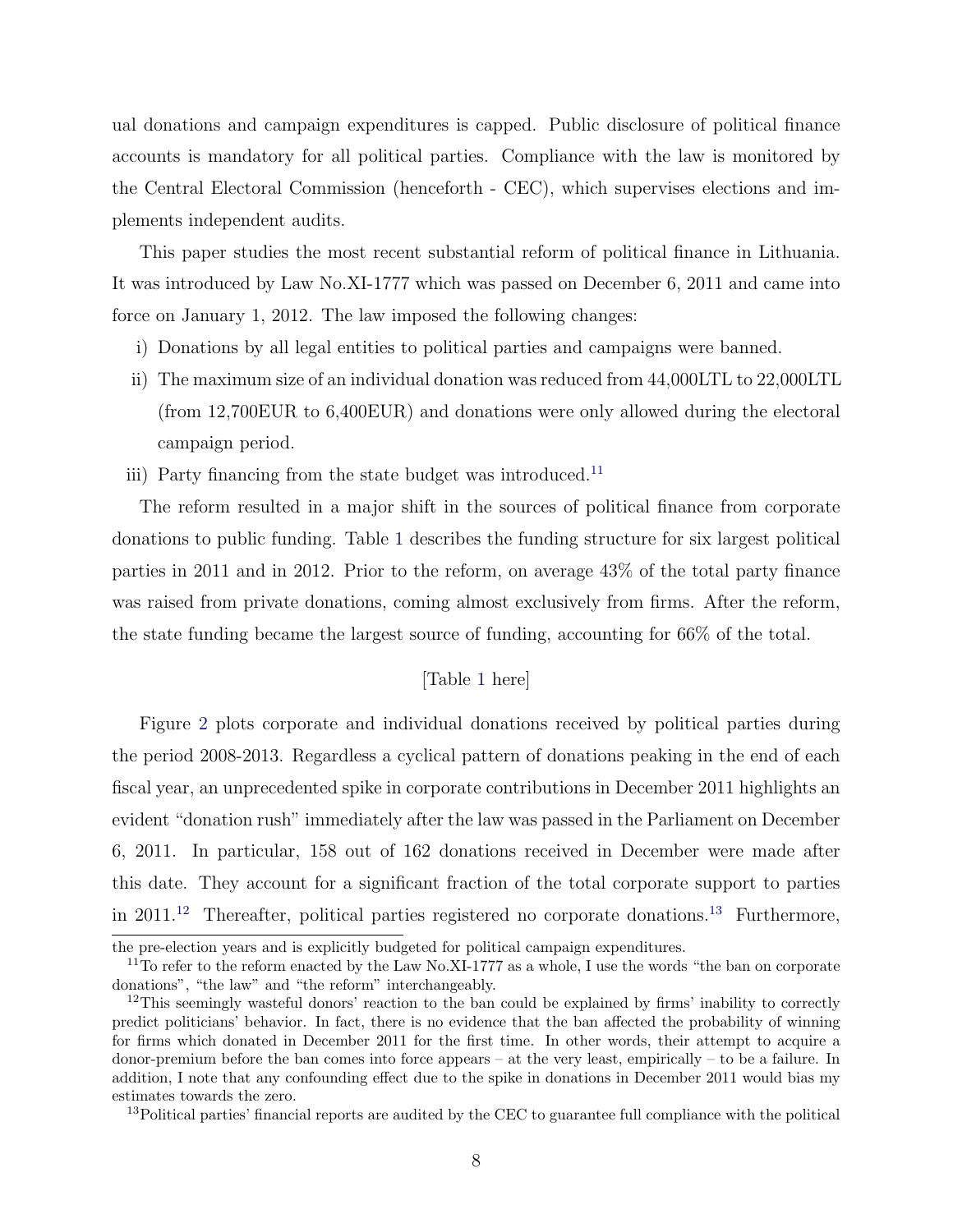there is no evidence that individual donations replaced corporate ones: the yearly amount of private party donations declined throughout the entire 2008-2013 period and the yearly amount of private donations in the 2008 and 2012 parliamentary campaigns was very similar. Finally, Figure [2](#page-46-1) illustrates that the ban on corporate donations did not coincide with changes in political power, as regular parliamentary elections took place in October 2008 and 2012.[14](#page-9-0)

## [Figure [2](#page-46-1) here]

**Public procurement in Lithuania.** Public procurement spending in Lithuania amounts to approximately  $14\%$  of GDP (Public Procurement Office, 2014).<sup>[15](#page-9-1)</sup> The Lithuanian Public Procurement Office co-ordinates public procurement activities and supervises their compliance with the Law on Public Procurement and other regulations. It also audits procurement procedures. The majority of tenders are carried out by individual contracting authorities: on average, only nine percent of the procurement value are purchased through a centralized system. Administrative staff in charge of organizing the tender bears administrative responsibility for potential violations of the law. Infringements are punished by monetary fines and/or firing.

A procurement procedure starts with a contracting authority forming a Public Procurement Commission (henceforth – Commission) which is in charge of organizing the tender. The Commission prepares and publishes a contract notice with information about the procurement object, the chosen evaluation criterion, the qualification requirements for suppliers and the deadline for submission of tenders.

The most typical procurement is a first-price sealed-bid auction which is open to an unrestricted number of bidders and in which the bids are simultaneously made public. In theory, the law allows for restricted procedures in which only selected suppliers are invited to participate or procedures which involve negotiations between the contracting authority and

finance laws. After the reform, parties were obliged to return any corporate donation to the donor and to transfer any anonymous donation to the state budget. This made virtually impossible for firms to officially finance political activity.

<span id="page-9-0"></span> $14I$  gather additional contextual evidence to verify that there were no other institutional changes that happened around the same time as the ban and that could confound the results. Most relevant, the list of laws passed in the six-month window around the ban includes no anti-corruption laws targeted to public procurement. Moreover, corruption prevention activity by the Public Procurement Office is unlikely to explain the drop in the winning probability of contributing firms: Figure [A.3.3](#page-59-0) in the Appendix shows that the number of procurement procedures inspected and the percentage of them canceled are rather stable over the period 2005-2013 (if anything, they exhibit a mild declining pattern).

<span id="page-9-1"></span><sup>&</sup>lt;sup>15</sup>In the European Union, the public purchase of goods and services is estimated to account for 16% of GDP (the European Commission).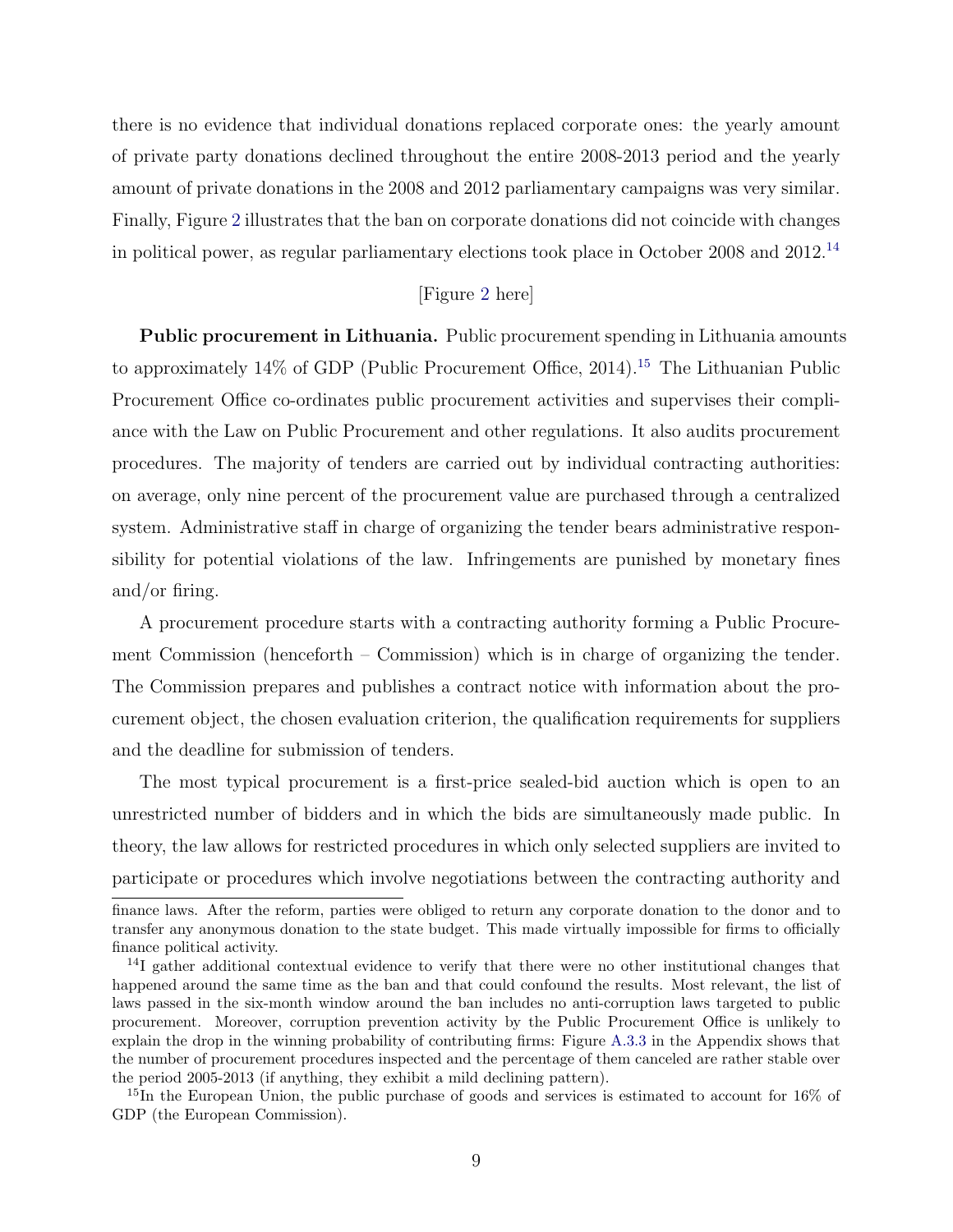individual suppliers before the submission of final tender documents.<sup>[16](#page-10-1)</sup> In practice, however, they are rare: in my data 90% of all bids are submitted to open procedures. Similarly, the contracting authority may choose to award the tender to the most economically advantageous tender or the lowest price tender, but the vast majority of tenders in Lithuania are awarded using the latter one.[17](#page-10-2)

# <span id="page-10-0"></span>3 Data and empirical design

## 3.1 Data

The analysis relies on three main datasets: i) the registry of procurement procedures from the Public Procurement Office; ii) information on corporate donors from the Central Electoral Commission; iii) data on firms' financial accounts from the Orbis database.

**Procurement data.** I obtain data from the public procurement registry for the period 2008-2013.<sup>[18](#page-10-3)</sup> As the Centralized Public Procurement Information System (CPP IS)<sup>[19](#page-10-4)</sup> was launched in September 2008, data collected earlier is not entirely consistent with that from the CPP IS. Hence, I exclude this period of the data from the analysis.[20](#page-10-5) The sample covers 50,000 procurement procedures with 250,000 procurement contracts in 129 3-digit Common Procurement Vocabulary (henceforth - CPV) codes, $^{21}$  $^{21}$  $^{21}$  with bids from more than 8,000 firms. It represents a substantial share of the overall procurement volume in Lithuania over the

<span id="page-10-1"></span><sup>&</sup>lt;sup>16</sup>The Law on Public Procurement No.I-1491 prescribes that the contracting authority may choose among the following procedure types: open procedure, restricted procedure, negotiated procedure and competitive dialogue. Open and restricted procedures are the main types and can be used in all cases. The negotiated procedures are organized for more complex services or goods. A detailed description of different procedures and their use is provided in the Law No.I-1491.

<span id="page-10-2"></span><sup>&</sup>lt;sup>17</sup>According to official statistics for the period 2008-2013, only 7% of all Lithuanian tenders are awarded using the most economically advantageous tendering criterion.

<span id="page-10-3"></span><sup>&</sup>lt;sup>18</sup>The data for a fraction of procurement contracts awarded in 2014 was also made available by the Public Procurement Office. However, it is not a representative sample of contracts awarded in 2014, and it is not used in the main analysis. The findings are robust to the inclusion of the 2014 data.

<span id="page-10-4"></span><sup>&</sup>lt;sup>19</sup>The CPP IS made it easier for contracting authorities to publish tender calls online. The percentage of auctions published online reached 99% in 2008 (Public Procurement Office, Annual Report 2008). Moreover, the CPP IS could be used to publish official reports about implemented procurement procedures.

<span id="page-10-5"></span> $^{20}$ None of the findings are driven by dropping observations in this period. Unless explicitly stated, there are no substantial differences in magnitudes or significance of the key estimated coefficients.

<span id="page-10-6"></span><sup>&</sup>lt;sup>21</sup>The coverage of the CPV codes is based on the criterion that at least one campaign corporate donor in 2008 participated in a tender within a given 3-digit CPV. To define this set, I scrape the public procurement database and search for the 2008 campaign corporate donors among tender participants. I extract the full CPV code for tenders in which these firms have participated and strip the first three digits of CPV codes. I then obtain information on all tenders within the set of resulting CPV codes upon a formal application to the Public Procurement Office.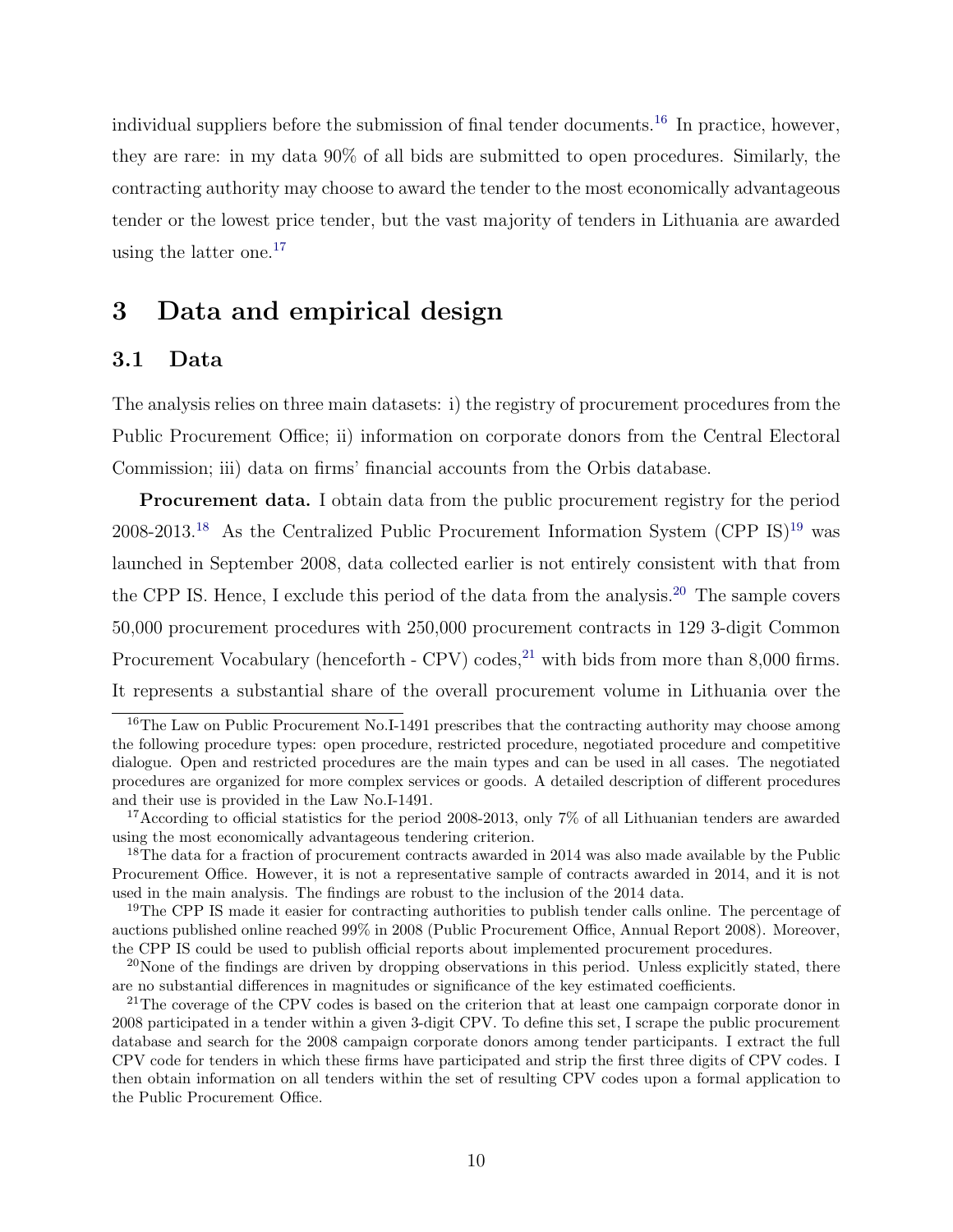period. Figure [3](#page-47-0) shows that, on average, it corresponds to 66% of the total procurement value and 80% of the total number of procurement procedures. The data contains information on the identity and type of the contracting authority, the procurement procedure type, the CPV code, the type of object procured, the date of award, the supplier identity and the bid price, the winning supplier and the procurement procedure value.  $\!{}^{22}$  $\!{}^{22}$  $\!{}^{22}$ 

#### [Figure [3](#page-47-0) here]

The top category in terms of procurement sectors is medical equipment, pharmaceutical products and personal care products. Other important categories are repair and maintenance services, food and beverages and construction works.<sup>[23](#page-11-1)</sup>

The structure of the tender-participant level data is illustrated by the procurement procedure No.76266 by Klaipeda Children's Hospital which contains a number of specific lots (Figure [4\)](#page-47-1). The tender is carried out under a simplified open procedure and according to the lowest price criterion. Individual firms' bids are ranked in an ascending order and the supplier with the lowest price wins a contract for a specific lot.

#### [Figure [4](#page-47-1) here]

Table [2](#page-38-0) shows the descriptive statistics of the main procurement variables. The final sample consists of 596,068 firm-by-tender observations. The probability of winning for an average tender participant is 43%, reflecting considerable presence of auctions with a sole bidder and rather low numerosity of suppliers in multiple-bid tenders. Most tenders are open procurement procedures and roughly three quarters of all tenders are carried out by middle-level public administration units, which are directly subordinate to the central administration. Finally, 79% of all tenders are organized to procure goods, 16% to procure services and 5% to procure works.

#### [Table [2](#page-38-0) here]

<span id="page-11-0"></span> $^{22}$ This information is aggregated by procurement procedure. Given that there is no data on quantities, the monetary value at the contract level is not known. Although these data limitations does not allow for fully fledged analysis, I provide suggestive evidence on the contract value in Section [4.](#page-14-0)

<span id="page-11-1"></span><sup>&</sup>lt;sup>23</sup>A list of the 10 most frequent CPV 2-digit codes and their descriptions is shown in the Appendix, Table [A.3.1.](#page-61-0)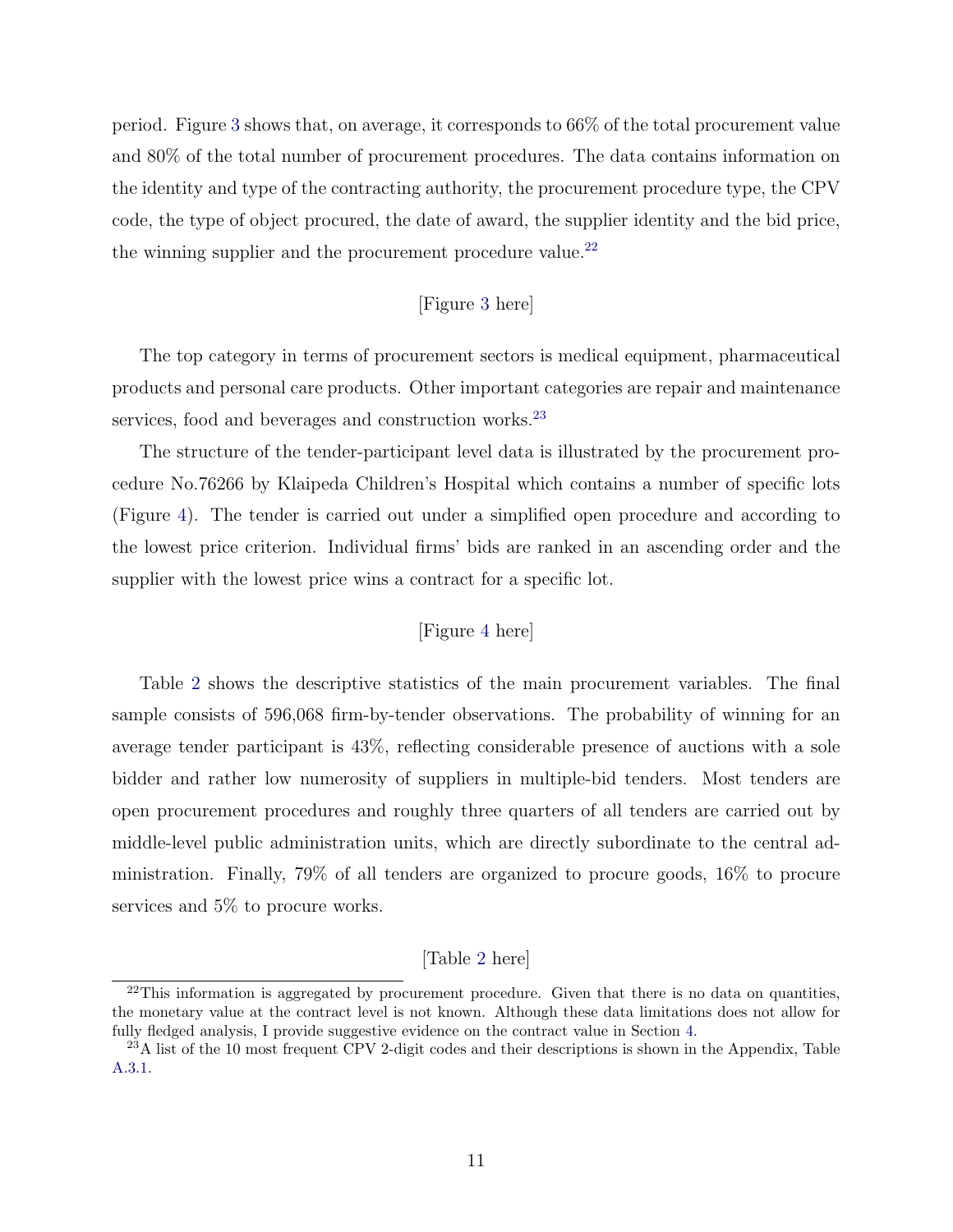Data on corporate donors. Information on political donors in Lithuania is publicly available on the CEC website. I collect data on the universe of corporate donors, i.e., all legal entities that contribute to political parties or political campaigns during the period 2007-2011. The data contains the following information for more than 1,500 firms: the legal name of a firm, the amount of the contribution and the recipient's identity (party or candidate name). The median party donation is 10,000LTL (2,960EUR) and 25% of the corporate donors donate several times, thereby suggesting the existence of repeated interactions between firms and politicians. Moreover, corporate political ideology is not very pronounced: over the period of interest, 17% of all firms support different parties, with some firms donating to both right-wing and left-wing politicians.

Firm-level data. I obtain information on firm characteristics from the Orbis database. Due to its broad coverage of Lithuanian firms, I match over 90% of the firms in public procurement data. In particular, I collect information on size, sector, number of employees, number of subsidiaries and shareholders, corporate group size, revenue, net income, total, fixed and current assets and capital.<sup>[24](#page-12-0)</sup>

A comprehensive overview of the coverage of and matches between different types of data is shown in Figure [5.](#page-48-0) [25](#page-12-1) Out of 1,500 corporate donors, roughly one third participates in procurement tenders after having donated. These firms submit around 27% of all bids. A vast majority of them have also won at least one contract during 2008-2013.

[Figure [5](#page-48-0) here]

# <span id="page-12-2"></span>3.2 Empirical strategy

I examine the data on procurement contracts awarded during the period 2008-2013. I use a difference-in-differences estimation and distinguish between contributing firms (*treatment* group) and other firms (*control group*). In tender-participant level regressions, I compare the change in procurement outcomes for contributing and non-contributing firms before and after the ban on corporate donations. In the main analysis, I focus on the probability of winning

<span id="page-12-0"></span><sup>&</sup>lt;sup>24</sup>While the coverage is nearly perfect for time-constant firm characteristics, it is substantially lower for time-varying indicators, such as net income or capital. This is likely due to the fact that yearly filing of company information is not mandatory for firms.

<span id="page-12-1"></span><sup>&</sup>lt;sup>25</sup>The information on procurement and corporate donors is merged by the exact match of firms' legal name. Firm characteristics extracted from the Orbis database are merged by the national firm identification number.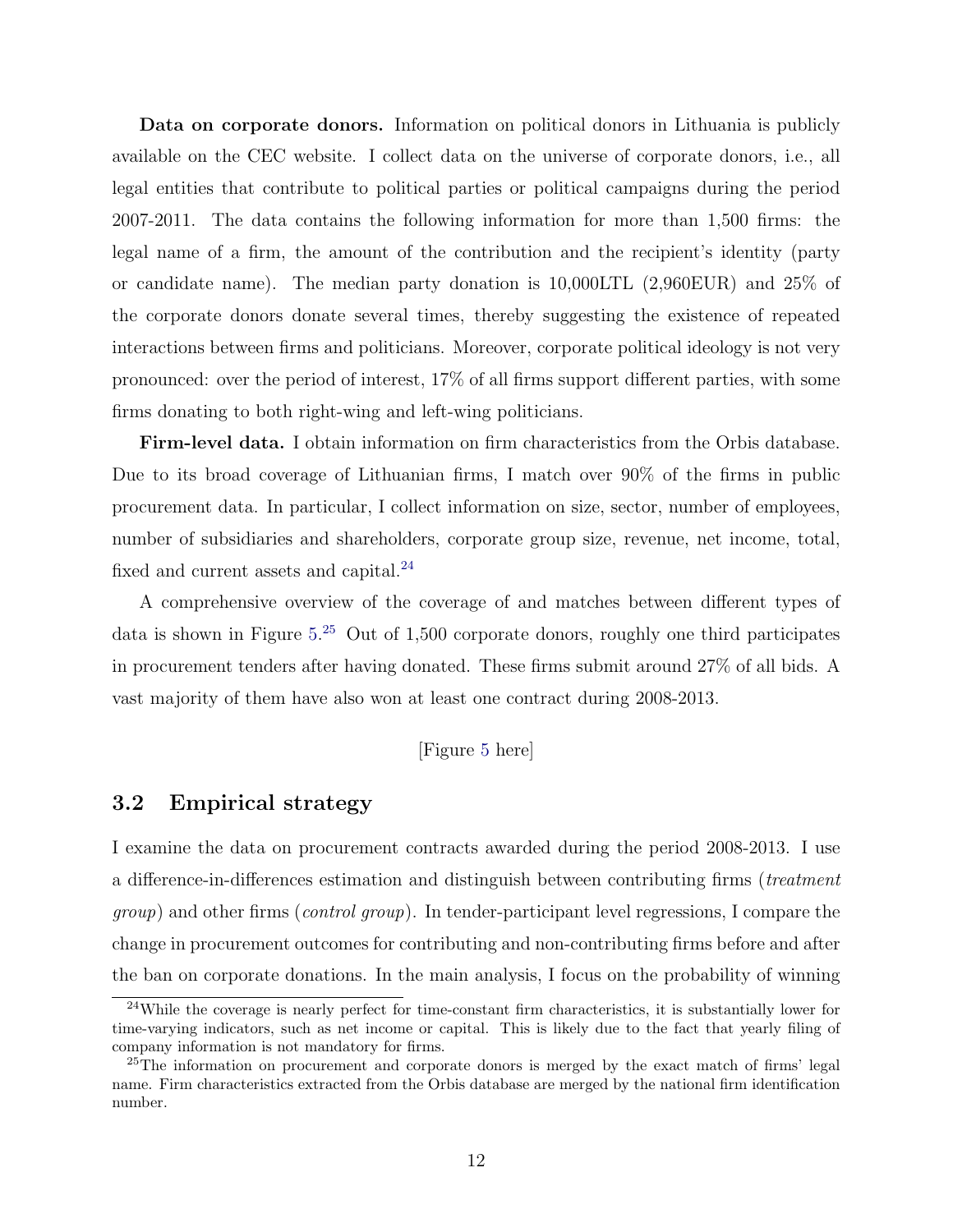in order to test the hypothesis that political contributions grant preferential treatment in the awarding of procurement contracts. If political contributions facilitate the collaboration between firms and politicians, (previous) corporate donors should experience a decrease in their probability of winning as compared to other firms in the period after the reform.

Specifically, I estimate the following panel regression:

$$
Winner_{ict} = \alpha + \beta_1Contribute_i + \beta_2 Ban_t + \beta_3Contribute_i \times Ban_t + X_{ct}^p \delta + X_{it}^f \gamma + \varepsilon_{ict},
$$
\n(1)

where  $Winner_{ict}$  is an indicator variable taking the value of 1 if a tender participant i wins a contract c in a year t. Contribute<sub>i</sub> is an indicator variable taking the value of 1 if a tender participant has donated to a political party or a political campaign.<sup>[26](#page-13-0)</sup> Ban<sub>t</sub> is an indicator variable taking the value of 1 for contracts signed after the ban on corporate donations came into force, i.e. January 1, 2012. The variable Contribute makes it possible to control for the unobserved time-invariant characteristics that may differ across the two groups of firms, whereas Ban captures the average post-reform trend common to both groups, including the impact of other provisions of the 2011 ban.  $Contribute_i \times Ban_t$  is the interaction between the two indicator variables and  $\beta_3$  measures the effect of interest.  $X_{ct}^p$  is a vector of procurement controls, which includes year indicators  $\mu_t$ , CPV 4-digit code indicators  $\mu_s$ , indicators for public procurement procedure types, for goods, services and works procured and for contracting authority types.  $X_{it}^f$  is a vector of *firm controls*, which includes firm size category and firm NACE main industry dummies, and firm age.  $\varepsilon_{ict}$  is the error term.

The causal interpretation of the coefficient of interest  $\beta_3$  rests on the assumption that in the absence of reform, the probability of winning would have evolved similarly in the group of contributing and non-contributing firms. In Section [4,](#page-14-0) I investigate the validity of this assumption by studying the development of the dependent variable in the pre-reform period for the two groups of firms. Moreover, I limit the remaining concerns regarding diverging trends for contributing and non-contributing firms by stringent regression specifications. I include industry-specific non-parametric time trends  $\pi_s \times \mu_t$  in equation (1). This ensures that potentially different time trends for firms in certain industries do not drive my results. I also

<span id="page-13-0"></span><sup>&</sup>lt;sup>26</sup>The treatment (contributing) and control (non-contributing) groups are distinct. Moreover, I consider political contributions as a proactive means of creating political connections and therefore assign to the control group these few firms which only participated in procurement auctions prior to making a political donation (and never participated afterwards).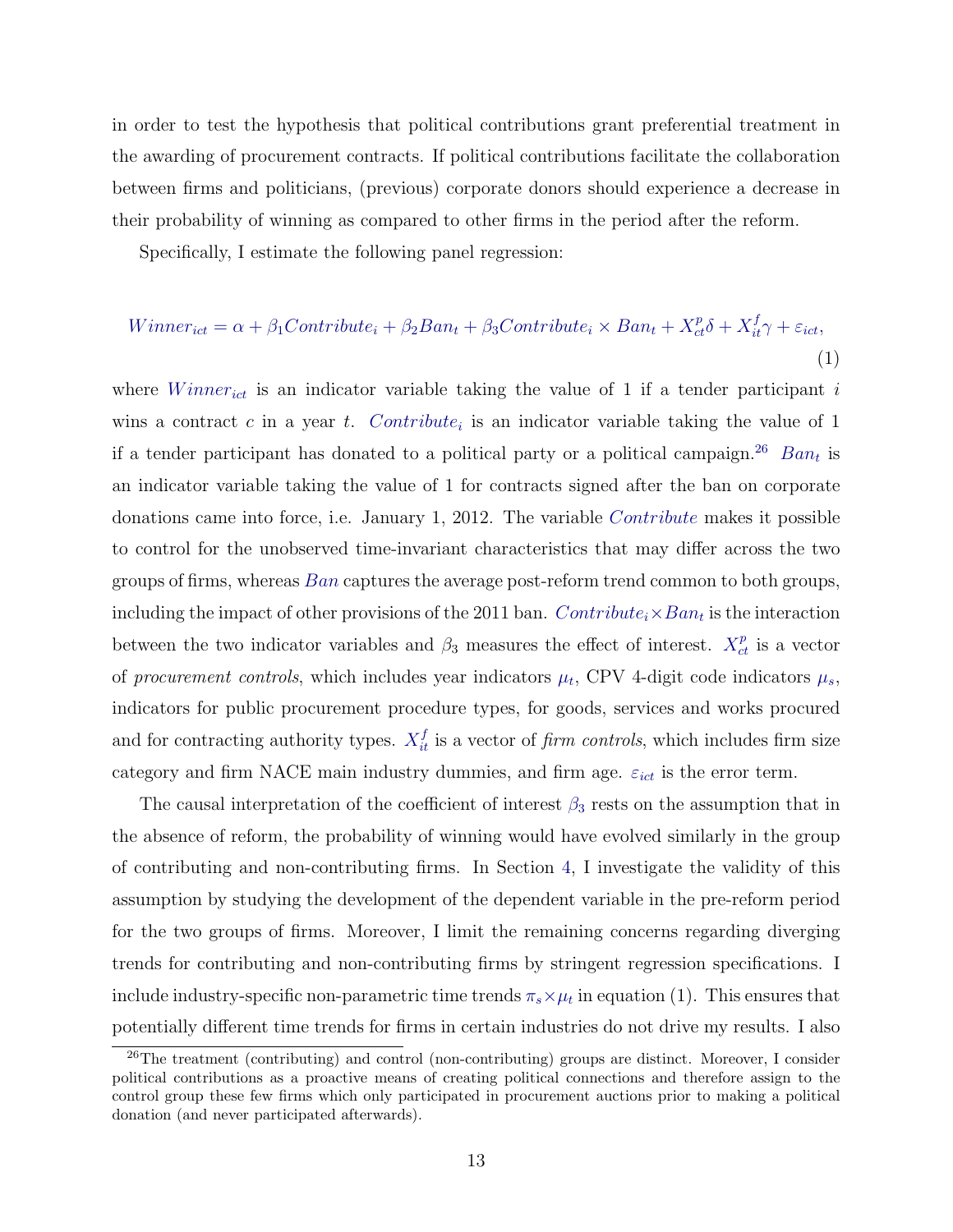augment equation (1) with firm fixed effects  $\mu_i$  in order to control for firm-level time-invariant observed and unobserved heterogeneity. Identification in such specifications comes from within-firm variation over time. Finally, in Section [5,](#page-18-0) I use the trimming procedure (Crump et al., 2009; Imbens and Wooldridge, 2009) to ensure that differences in the observables for the two groups do not confound the results.

# <span id="page-14-0"></span>4 Empirical analysis

Do political contributions grant favorable treatment in the awarding of procurement contracts? Time changes in the probability of winning for contributing and other tender participants were presented in Figure [1,](#page-46-0) which shows the residuals of the regression of the Winner indicator variable on *procurement controls* (as defined in section [3.2\)](#page-12-2) for the two groups of firms. Contributing firms face a constantly higher probability of winning than non-contributing firms during 2008-2011. Consistent with the identifying assumption, the two groups parallel each other fairly well during this period. In line with the expected effects of the reform, there is a clear change in the trend of corporate donors' performance at the time of the reform: their winning chances start decreasing already in the the first months of 2012. The drop is marked: contributing and other firms face similar chances of victory towards the end of the period.

I quantify changes in the awarding of procurement contracts to corporate donors before and after the ban on corporate donations in a regression analysis. Columns 1 to 5 in Table [3](#page-39-0) show the estimation results when I gradually add controls to the specification in equation (1). Standard errors clustered at the firm level are shown in parenthesis.<sup>[27](#page-14-1)</sup>

### [Table [3](#page-39-0) here]

The specification in column 1 includes *procurement controls* (year and CPV 4-digit code indicators, indicators for procurement procedure types, for contracting authority types and for goods, services and works procured).<sup>[28](#page-14-2)</sup> The coefficient on the *Contribute* indicator variable shows that corporate donors are approximately nine percentage points more likely to

<span id="page-14-1"></span><sup>&</sup>lt;sup>27</sup>Since the contribution status varies at the firm level, this is the preferred level for clustering standard errors. The results are robust to a coarser clustering at the CPV 4-digit code level or the NACE 2-digit industry level and to the two-way clustering at firm and procurement procedure level.

<span id="page-14-2"></span><sup>&</sup>lt;sup>28</sup>The coefficient on the *Ban* indicator is not included in the reported output, because its interpretation it not meaningful in specifications with year fixed effects.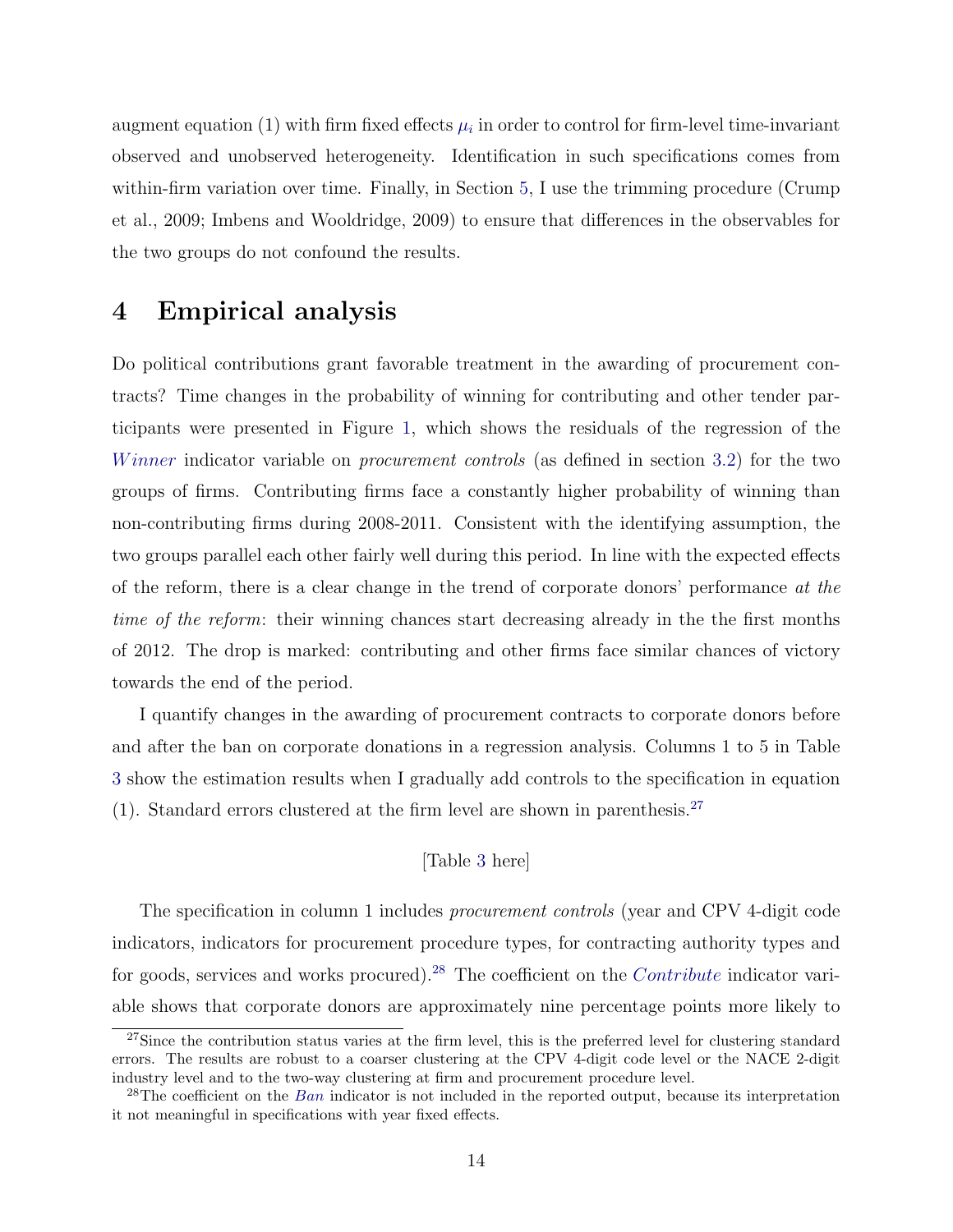win a contract in the period before the reform. The coefficient on the interaction term Contribute  $\times$  Ban shows that the probability of winning for contributing firms decreases by four percentage points after the ban on corporate donations, as compared to other tender participants. Column 2 adds firm controls (size, industry and age). Firm-level characteristics account for roughly one fourth of "the victory premium" of corporate donors, as the coefficient on the interaction term Contribute falls to 0.065. The effect of the reform increases in absolute magnitude and is more precisely estimated (a point estimate of -0.044, a sandard error of 0.017). Column 3 adds industry-specific non-parametric time trends. These ensure that economic cycles in different industries do not confound the results. Columns 4 and 5 include firm fixed effects without and with industry-specific time trends, respectively. The coefficient on the interaction term  $Contribute \times Ban$  remains stable with an even lower standard error. In the preferred specification in column 5, the estimated reduction in contributing firms' chances of winning is 4.8 percentage points, with a standard error of 0.015.[29](#page-15-0)

The results imply that the "victory premium", possessed by corporate donors in the prereform period and unexplained by firm-level variables, decreases substantially after political contributions have been banned. The reform caused a five percentage point drop in the probability of winning a procurement contract for firms that used to support politicians financially.[30](#page-15-1)

Although the main analysis of this paper is developed around the probability of winning, the intensive margin may also be affected. Yet, the data only contains procurement value at a more aggregate procurement procedure level, and not at the contract-level. Therefore, I rely on a simple assumption to determine the value of a single contract. I assume that the contract value is distributed uniformly across contracts within a given procedure and calculate the single contract value as the total procedure value divided by the number of

<span id="page-15-0"></span><sup>&</sup>lt;sup>29</sup>This most stringent regression specification is the preferred one and is used to report the results in subsequent sections, unless otherwise specified.

<span id="page-15-1"></span><sup>&</sup>lt;sup>30</sup>One may wonder whether lower chances of winning for contributing firms are driven by changes in the numerosity or the composition of the procurement contracts. I plot the number of contracts over time, in total and for five most frequent categories separately in Figure [A.3.4](#page-60-0) in the Appendix. While there is a substantial month-to-month variation, the data shows no abrupt changes in the volumes of procurement contracts at the time of the reform, both for the total and separately for the largest procurement categories. Moreover, the effect does not seem to be driven by changes in contributing firms' bidding frequency, as illustrated in Table [A.3.2](#page-62-0) in the Appendix.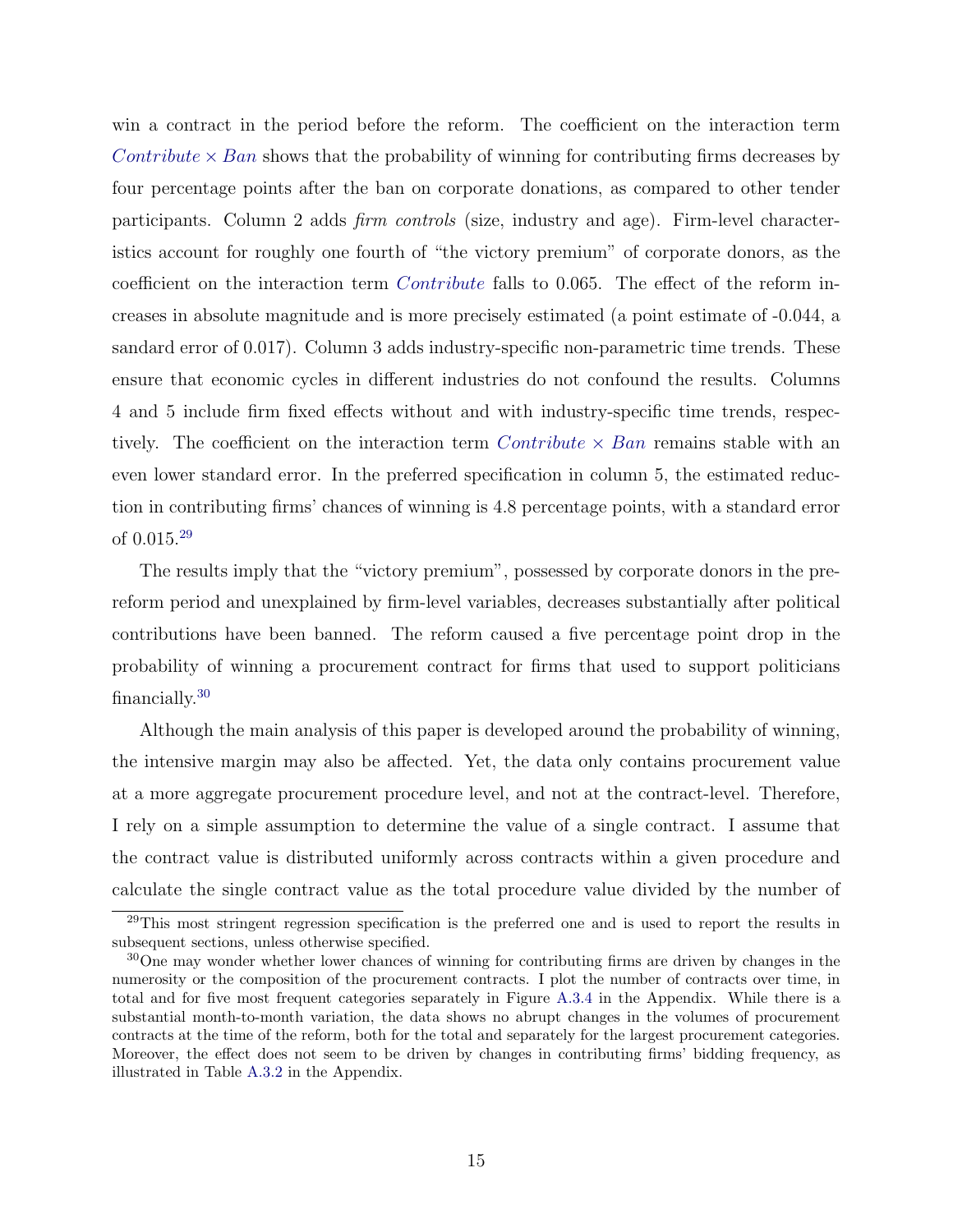contracts in that procedure.<sup>[31](#page-16-0)</sup> First, I study the effect of the ban on the contract value of winning firms in Panel A of Table [A.3.3](#page-62-1) (with regression specifications analogous to Table [3\)](#page-39-0) in Appendix. The results indicate a negative effect of the reform on the intensive margin, although the point estimates lose significance in some more stringent regression specifications. I then examine the cumulative effect of the two margins in Panel B of Table [A.3.3.](#page-62-1) Negative and statistically significant point estimates show that the reform had an adverse negative overall effect on the procurement performance of contributing firms. Interestingly, it appears to be stronger on the extensive margin, i.e., probability of winning a contract. In closing, I would like to note that the results on the contract values should be given a conservative interpretation, since they rely on data imputation and ignore the fact that the quantities purchased are not observed by the researcher.

Next, I formally test the identifying assumption by implementing placebo regressions (column 6, Table [3\)](#page-39-0). I define an indicator variable Placebo taking the value of 1 for contracts awarded after a placebo reform on January 1,  $2010^{32}$  $2010^{32}$  $2010^{32}$  and include the interaction term Contribute  $\times$  Placebo in my preferred specification of equation (1). The coefficient on *Contribute*  $\times$  *Ban* remains stable (point estimate of -0.056, a standard error of 0.022), whereas the coefficient on *Contribute*  $\times$  *Placebo* is positive, small and not significant (point estimate of 0.021, a standard error of 0.029). This evidence suggests that diverging trends for the two groups of firms in the pre-reform period do not drive the results.

Given that effects of the ban appear gradually and that parliamentary elections take place in October 2012, I discuss potential concerns related to the timing of these events. For example, if connections established with the government in the previous mandate become useless or even detrimental after the change in power, one might wrongly attribute the effect of the elections to the effect of the reform. Even though the data around earlier elections' dates are not available to directly examine this hypothesis,<sup>[33](#page-16-2)</sup> several facts are at odds with this possibility. First, party turnover in the Lithuanian multi-party political system is of

<span id="page-16-0"></span> $31$ The results are broadly confirmed when the procurement contract value is inputed using an alternative assumption that the winning bid directly maps to the contract value (i.e., the winning bid is used as a measure of the value of the contract). The full set of results are available upon request.

<span id="page-16-1"></span> $32$ The results are robust to alternative definitions in which the *Placebo* indicator takes the value of 1 for contracts awarded after January 1, 2009 and January 1, 2011.

<span id="page-16-2"></span><sup>&</sup>lt;sup>33</sup>To be precise, elections in October 2008 are included in the sample. Figure [1](#page-46-0) highlights that there is no drop in the probability of winning for contributing firms following this event. Even though this suggestive evidence should be taken with a grain of salt, given a narrow time window around the 2008 elections, it goes against the concern on the confounding effects of elections.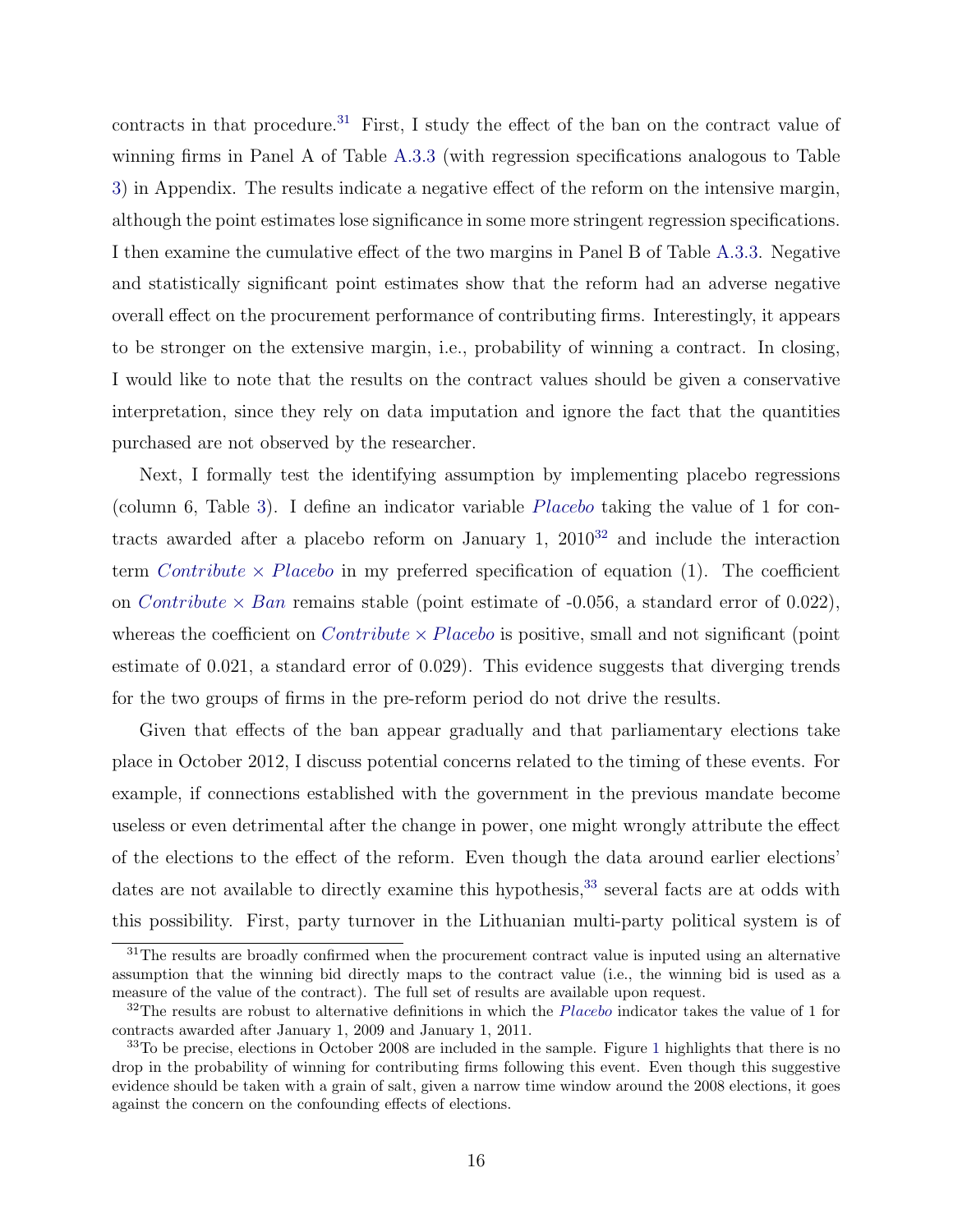limited scope, because the same core parties usually gain a significant number of seats in each election (see Section [2\)](#page-7-0). Hence, the absence of sharp changes in the identities of *insider* vs. outsider political parties may alleviate the above concern. Second, under this alternative scenario, donors to parties in the majority coalition in the 2008 government should experience a stronger effect of the ban, whereas it should be mitigated (or null) for donors to parties in the opposition. However, the heterogeneity analysis reveals that both donors to the majority and to the opposition parties experience a reduction in the probability of winning.<sup>[34](#page-17-0)</sup> This pattern is difficult to reconcile with the scenario built on electoral turnover effects. Third, the timing of the effects is in contrast with elections being the main driver of the results. Figure [1](#page-46-0) shows that the slope of the probability of winning for corporate donors changes markedly right after the ban: their performance in procurement starts declining, in contrast with a positive trend during the previous years. Most important, this evident turn in the time trend manifests immediately after the reform, and not after the elections (when there is virtually no change in the slope for contributing firms). Backed by this graphical evidence, I decompose the overall effect of the reform into before-election and after-election effect. The point estimates on the two coefficients are both negative and significant: in the preferred most stringent specification, the estimate of the *before-election* effect of the reform is 2.8 percentage points (with a standard error of 0.013), while that of the after-election effect is 5.9 percentage points (with a standard error of 0.023). These results imply that the reform effects are proportional to time: the *after-election* effect observed roughly in two years after the reform is roughly double the size of the *before-election* effect observed in the first year. In line with the constant slope for contributing firms after the reform in Figure [1,](#page-46-0) these results suggest that the entire estimated effect of the reform is unlikely to stem merely from elections, because the reform starts having an effect  $-$  both in quantitative and qualitative terms – immediately after it is enacted. All in all, the competing explanation based on electoral results does not receive empirical support to contrast that the ban is plausibly the main cause behind the deterioration in donors' procurement performance.

<span id="page-17-0"></span><sup>34</sup>The results are available upon request.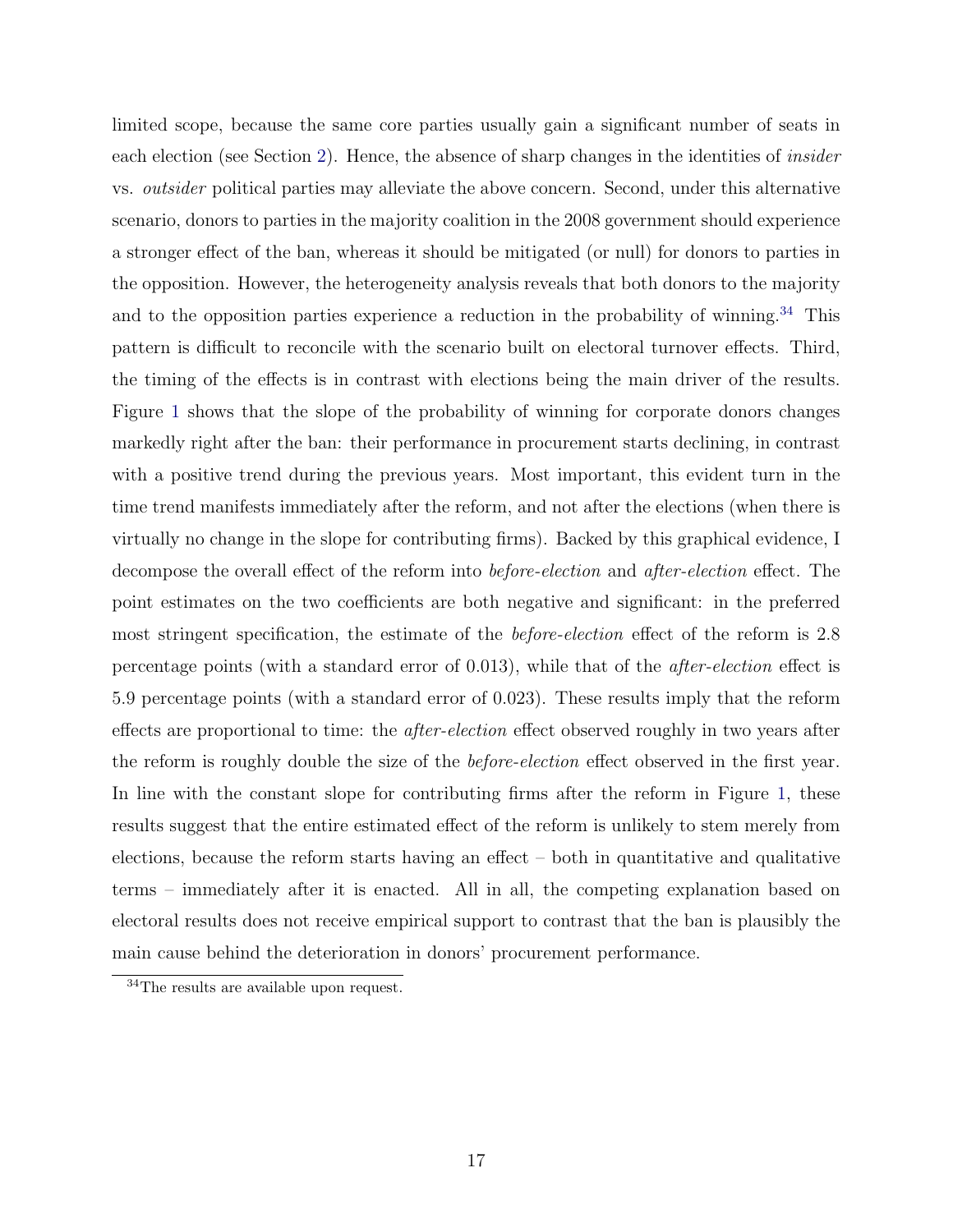# <span id="page-18-0"></span>5 Robustness checks

Contributing firms are different from other tender participants. On average, they offer lower price bids and are more likely to win a contract. At the firm level, while the majority of contributing firms belong to the medium-sized company category, other firms are mostly small companies (Panel A, Table [4\)](#page-40-0). The former are also three years older and more frequently belong to a (larger) corporate group.<sup>[35](#page-18-1)</sup>

#### [Table [4](#page-40-0) here]

One potential concern is that the estimated reduction in the probability of winning for contributing firms is driven by the difference in firm characteristics. To address this, I show that the average treatment effect remains stable in the sample of firms with similar covariates. For this purpose, I adopt the trimming method proposed in Crump et al. (2009). In a cross-section of firms, I regress the contribution status (0 or 1) on the firm-level observable characteristics and compute their predicted scores  $(\hat{p})$  of being in a contributing or not contributing group.<sup>[36](#page-18-2)</sup> Then, I discard observations on the two extremes of the propensity score  $\hat{p}$  distribution.<sup>[37](#page-18-3)</sup>

There is a considerable improvement in the overlap of firm covariates in the trimmed sample of firms (Panel B, Table [4\)](#page-40-0). Firm size categories and corporate group size are balanced; the age difference goes down to less than one year; the number of subsidiaries and shareholders is much better matched. Finally, the difference in financial indicators in the trimmed sample shrinks by at least 50% for each of the variables considered.

I replicate the regression analysis with my preferred specification in order to study the effects of the reform in the trimmed sample in column 1 of Table [5.](#page-41-0)<sup>[38](#page-18-4)</sup> Moreover, as the density of the predicted propensity  $\hat{p}$  is very low above 0.6 (Figure [A.1.1](#page-54-0) in the Appendix), I also

<span id="page-18-1"></span><sup>35</sup>Moreover, 17% of the corporate donors have at least one subsidiary as compared to 5% of the other firms. Financial indicators show that contributing firms have more employees and larger revenues and make higher profits.

<span id="page-18-3"></span><span id="page-18-2"></span><sup>36</sup>The estimation results are shown in Section [A.1.](#page-52-0)

<sup>&</sup>lt;sup>37</sup>I use the proposed heuristic rule and trim all firms with the estimated propensity score  $\hat{p}$  outside the range [0.1; 0.9]. I also calculate the optimal rule for trimming by the algorithm proposed in Crump et al. (2009). This interval is wider, which implies that more firms are kept in the sample. However, the covariates' balance achieved by this rule is less satisfactory. The results are robust to using this alternative choice of the trimming interval.

<span id="page-18-4"></span> $38$ Figure [A.3.5](#page-61-1) in the Appendix supports the parallel trends assumption in the trimmed sample.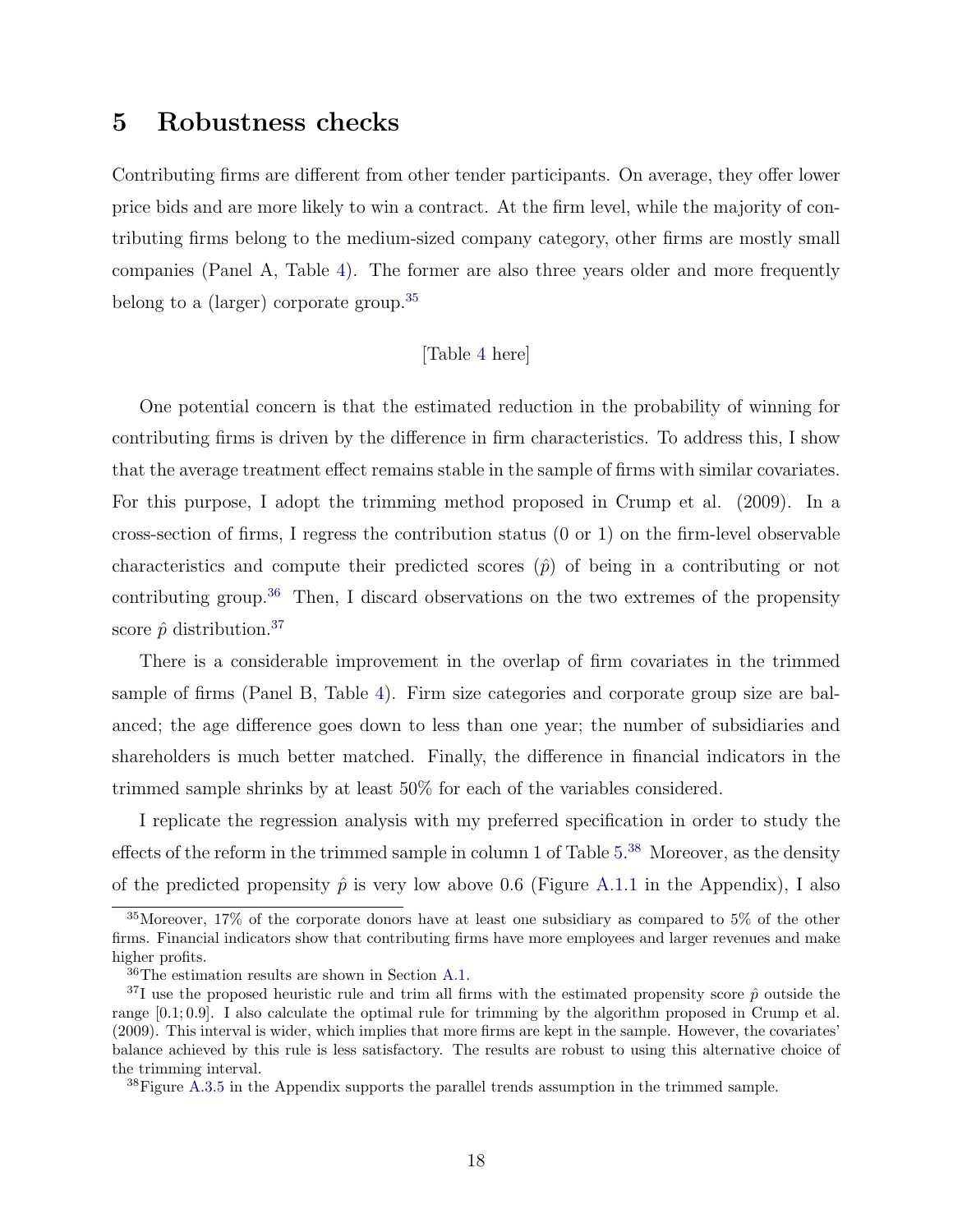discard observations in this interval with few control group firms in column 2. The estimated effect of the reform is robust in the sample of firms with similar observable characteristics.

#### [Table [5](#page-41-0) here]

I further address concerns related to the heterogeneity between contributing firms and other firms in regression specifications. I augment the preferred regression specification with the predicted propensity of being a corporate donor,  $\hat{p}$ , interacted with year-fixed effects in Table [5](#page-41-0) columns 3 and 4 and with the Ban indicator in columns 5 and 6. This controls for a temporal change in the dependent variable that is due to the observable differences between contributing and other firms. Finally, I control for the predicted propensity score non-parametrically, by interacting 10 percentage point bins in  $\hat{p}$  with the Ban indicator in columns 7 and  $8^{39}$  $8^{39}$  $8^{39}$  Moreover, I only consider firms with the  $\hat{p}$  in the interval [0.1; 0.9] in columns 4, 6 and 8. The results are substantively unchanged throughout.<sup>[40](#page-19-2)</sup> Hence, the findings are not driven by time trends correlated with the observables in which contributing and not contributing firms differ.

Moreover, I check the robustness of the results to alternative choices to model crosssectional and time variation. I modify the preferred specification and substitute *procurement*  $controls$  with procurement procedure fixed effects<sup>[41](#page-19-3)</sup> in order to partial out procurement procedure level heterogeneity in the dependent variable. Next, I replicate the regressions when replacing CPV 4-digit code fixed effects with more coarse CPV 3-digit code fixed effects. Finally, I substitute year fixed effects with month fixed effects in order to have a finer specification for time variation. The results are robust to these alternative specifications and are available upon request.

# <span id="page-19-0"></span>6 Mechanisms

A bureaucrat's options to influence procurement outcomes are severely limited by institutional constraints. As mentioned previously, the most common procurement is a first-price

<span id="page-19-1"></span><sup>&</sup>lt;sup>39</sup>Within these bins, large and very large firm categories and nearly all NACE sectors are balanced. Moreover, the difference in firm financial variables shrinks even further. The results are available upon request.

<span id="page-19-2"></span> $40$ The point estimates are smaller in absolute magnitude in some specifications, but not by more than one half of a standard deviation. They remain significant at  $5\%$  in all columns.

<span id="page-19-3"></span><sup>&</sup>lt;sup>41</sup>Typically, one procurement procedure contains several lots and a separate contract tendered for each of them.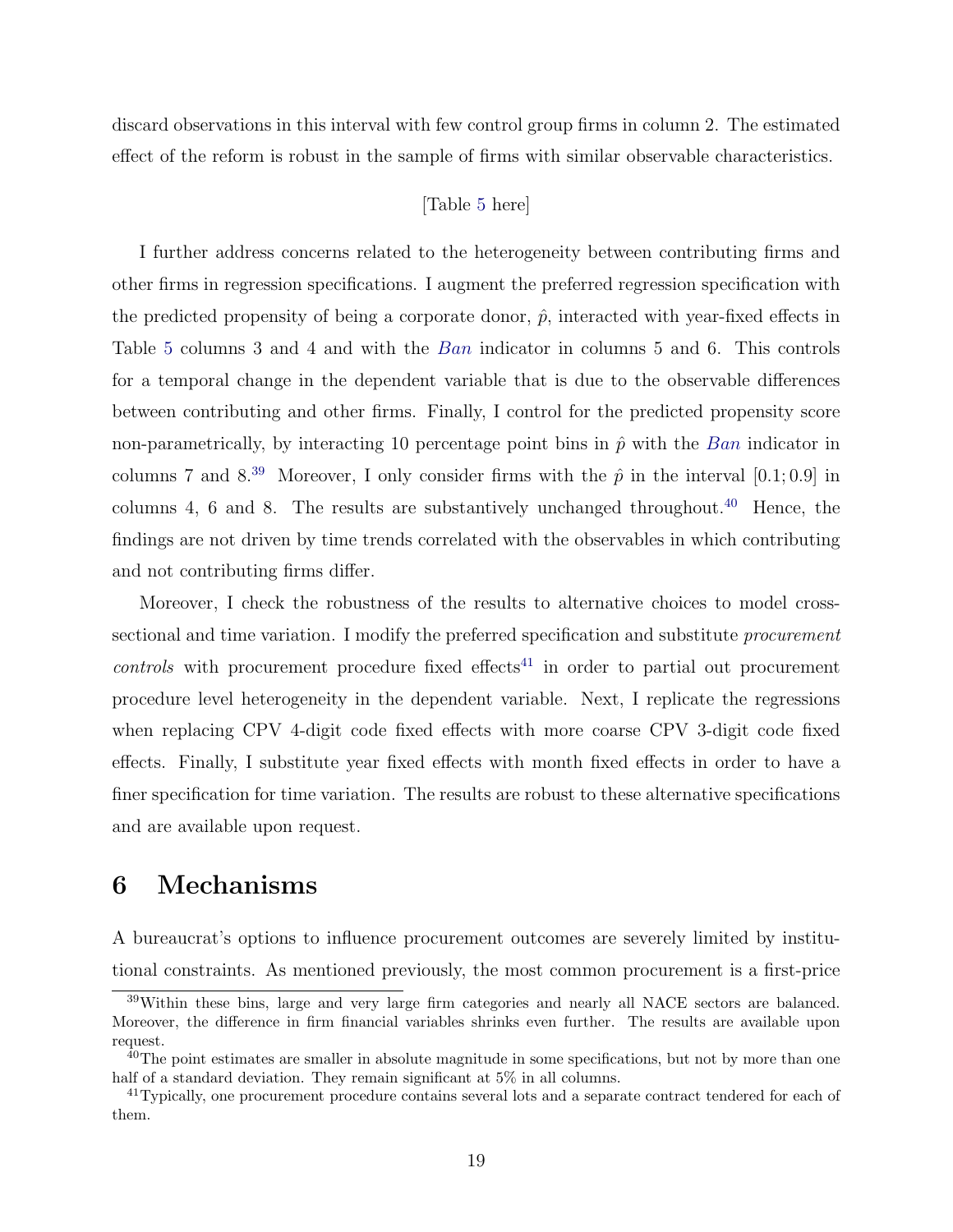sealed-bid auction which is open to an unrestricted number of bidders and in which the bids are simultaneously made public. Procurement procedures are strictly monitored by the Public Procurement Office and public employees bear direct responsibility for misconduct and infringements related to procurement procedures which they carry out. Because noncontributing firms observe their own bids, these cannot be manipulated (if they were, firms would report the altered bids to the Public Procurement Office for investigation).

Given these constraints, two channels of influence seem plausible. The first is that the bureaucrats affect the contract design, i.e., stipulate tender calls so that only a contributing firm can satisfy the necessary requirements (Kang and Miller, 2017). The other is that they leak "profitable" information, e.g., on competing bids (Andreyanov et al., 2018), to contributing firms. These two mechanisms have different empirical implications, which I study in Sections [6.1](#page-20-0) to [6.4.](#page-25-0) I also analyze firm-level outcomes in Section [6.5,](#page-27-0) because both channels imply that the expected benefits of participating in auctions may change for contributing and non-contributing firms. Finally, in Section [6.6](#page-29-0) I present heterogeneity analysis to illustrate the functioning of contribution-based political favoritism in procurement.

## <span id="page-20-0"></span>6.1 Contract design channel

The *contract design channel* primarily affects the participation in public procurement tenders. In the extreme case, the competition is so limited that donor firms win in sole-bid tenders, in which these firms are the only to bid. If this is the active channel, then contributing firms should win less sole-bid tenders after the ban on corporate donations. Column 1 in Panel A of Table [6](#page-42-0) shows the results from a regression in which the dependent variable is defined as an indicator for firms that participate (and win) in a sole-bid tender. A small and non-significant coefficient indicates that the ban had little effect on contributing firms' victories in tenders with a sole bidder.<sup>[42](#page-20-1)</sup> Yet, even in multi-bid auctions, the *contract design* may be used to limit participation if it reduces the number of participants to give advantage to contributing firms. First, I test whether presumably restricted entry into procurement market, on aggregate, recovers after the political finance reform. The plots of the share of sole-bid tenders and the average number of bidders in tenders during the period 2008-2013

<span id="page-20-1"></span> $^{42}$ In addition, the coefficient on the *Contribute* indicator variable, estimated in a more parsimonious regression specifications without firm fixed effects, is very small in magnitude and not significant (available upon request). This suggests that contributing firms were not awarded more sole-bid tenders even before the ban and further supports the idea that victories in sole-bid tenders are unlikely to drive the main result.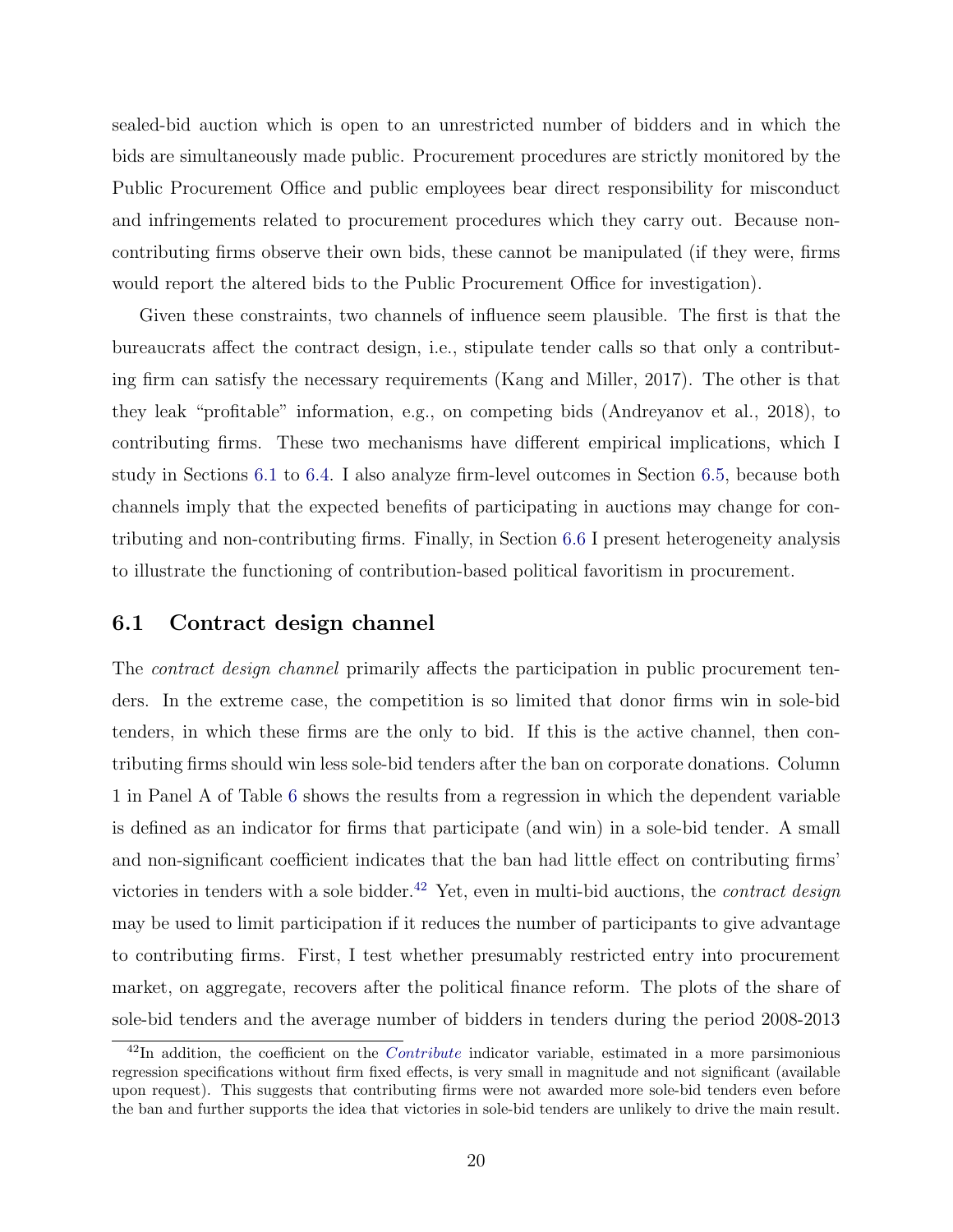(Figure [6\)](#page-48-1), on the contrary, show a slight decrease in the level of competition after the ban. Second, in regression analysis I study contributing and other firms' participation in tenders by their competitiveness level, proxied by the number of competing bidders. Column 2 in Panel A of Table [6](#page-42-0) shows the results from Poisson regressions with the dependent variable being  $#bidders$  defined as the number of bidders in a tender.<sup>[43](#page-21-0)</sup> A negative, small and nonsignificant coefficient gives no support for the hypothesis that the level of competition is limited specifically in tenders in which contributing firms participate. Overall, the reduction in the probability of winning for corporate donors does not seem to be explained by changes in the nature of competition in procurement after the ban.

#### [Figure [6](#page-48-1) and Table [6](#page-42-0) here]

The *contract design* channel operates through how tender calls are written and what requisites they specify for procurement purchases. Therefore, to directly test the presence of such manipulation, I complement the original dataset with the information on the content of calls for procurement purchases. From the website of the Lithuanian Public Procurement Office, I automatically access publicly available calls for tender,  $44$  download them and convert to text. I then extract the content in the field "Short purchase description", which describes what is to be purchased. To analyze the resulting sample of nearly 30,000 tender calls, I rely on text analysis tools to construct different proxies of tender description complexity. First, I measure the length of the tender description by its word-count. To avoid incorporating noise from a frequent use of connecting words and pronouns, I exclude letter sequences which are shorter than three. Second, I proxy the presence of the thresholds – which can be operational in restricting participation – by the count of the digit sequences (excluding dates and list numbering). Third, I use the relative occurrence of thresholds with respect to the total length of the tender description.

<span id="page-21-0"></span><sup>43</sup>I also implement OLS regressions with the outcome being indicator variables for tenders with one/two/three/four or more bidders. The results (available upon request) illustrate that a small increase in participation in duel tenders is offset by a reduction in tenders with four or more bidders.

<span id="page-21-1"></span><sup>&</sup>lt;sup>44</sup>They are available for more than 10% of all tenders in my sample. Tenders with and without tender call publication differ along several dimension, yet these level differences are rather small in magnitude (see Table [A.3.4](#page-64-0) in the Appendix). Interestingly, they seem to be partially explained by differences in regulation governing the publication of tender calls. For example, tenders calls are more often available among procedures implemented by central administration and among open procedures, for which publicity requirements are stricter.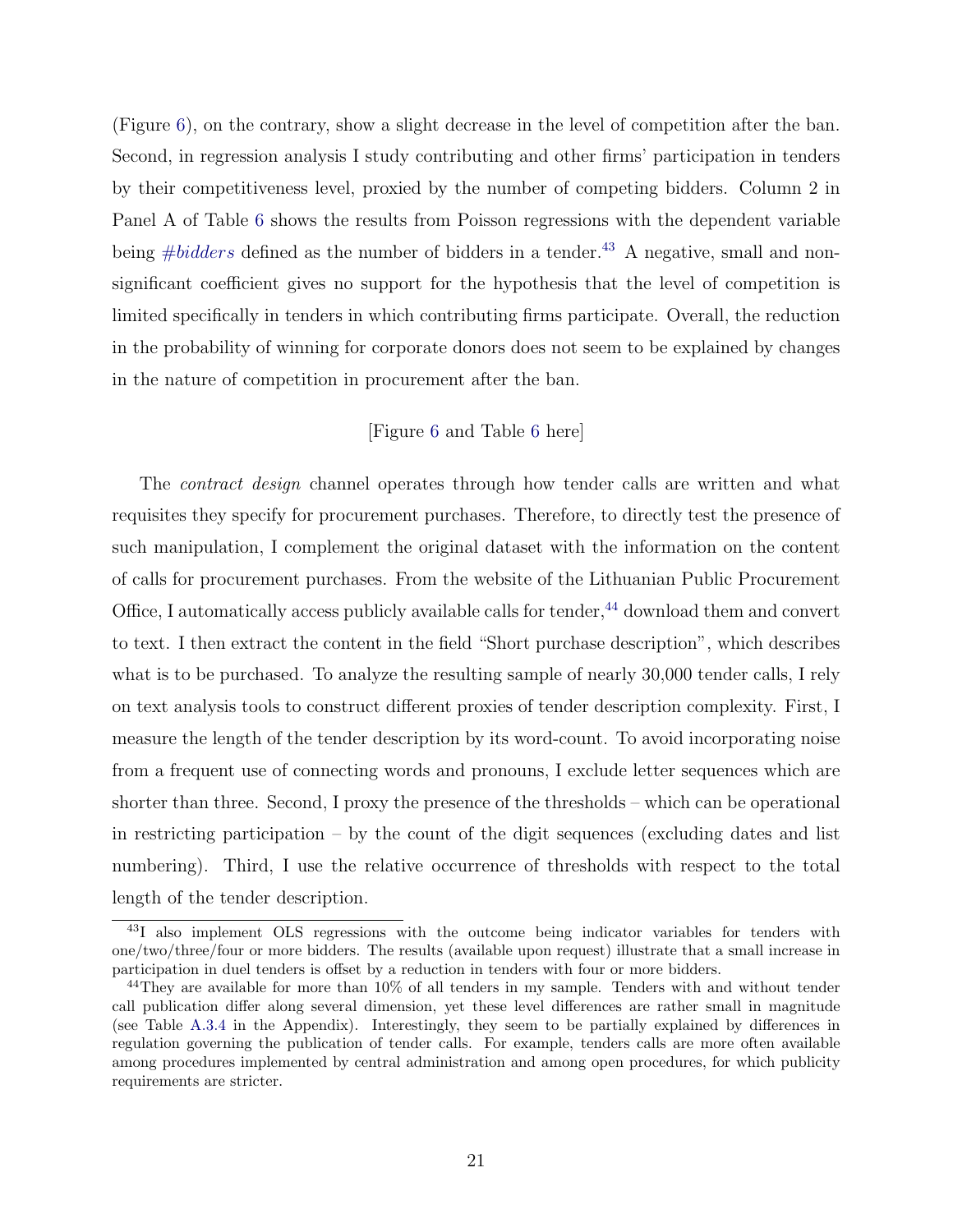I test whether the complexity of tenders won by contributing firms goes down after the reform when compared to the change in tenders won by non-contributing firms. I estimate regressions, similar to those in equation (1), on contract-level data:

$$
CallComplexity_{ct} = \alpha + \beta_1 ContinuityWinner_c + \beta_2 Ban_t ++ \beta_3 ContinuityWinner_c \times Ban_t + X_{ct}^p \delta + X_{it}^f \gamma + \varepsilon_{ict},
$$
\n(2)

where CallComplexity<sub>ct</sub> is a measure of tender call complexity, ContributingWinner<sub>c</sub> is as an indicator variable for contracts which were awarded to contributing firms, and the remaining variables are defined as in equation (1). In more stringent regression specifications, analogous to the analysis regarding the main dependent variable, I include industry-specific non-parametric time trends  $\pi_s \times \mu_t$  and firm fixed effects  $\nu_i$ .

I use different complexity measures as dependent variables in regression analysis (Panel B, Table [6\)](#page-42-0).<sup>[45](#page-22-0)</sup> The point estimates are small and statistically indistinguishable from zero, giving no support to the idea that contributing firms were favored by allowing them to win in particularly complex tenders prior to the reform. Although it is possible that, in general, the *contract design* is used to alter procurement outcomes, this phenomenon does not seem to be sensitive to the ban of corporate donations. Overall, since changes in sole-bid victories, in the level of competition or the tender complexity do not explain the loss of procurement advantage of contributing firms, the contract design channel is unlikely to be a plausible mechanism.

### 6.2 Information channel

I next turn to analyzing the information channel. The idea that the leakage of auctionrelevant information is used to alter procurement outcomes has featured both in the public debate and in journalist and criminal investigations.<sup>[46](#page-22-1)</sup> They cover various types of informa-

<span id="page-22-0"></span><sup>&</sup>lt;sup>45</sup>Only the point estimates from the most stringent regression specification are reported. The full set of the results is available upon request.

<span id="page-22-1"></span><sup>&</sup>lt;sup>46</sup>For example, the leakage of information to the interested parties is considered among the common schemes to alter procurement outcomes in the conclusions of the discussion group "Corruption Prevention in Public Procurement". This idea also appeared in the following media coverage: "LiCS donors won more than 2.7 billion LTL in public procurement contracts over last 3 years", Sarunas Cerniauskas, www.delfi.lt, November 24, 2011; "Director of the Public Procurement Office Zydrunas Plytnikas: The state has become a political business", July 21, 2014, www.respublika.lt; "Who trades the million-worth information about public procurement?", Tomas Dapkus, September 18, 2012, www.alfa. lt. Moreover, in 2012 the Lithuanian Criminal Police Bureau initiated a pre-trial investigation regarding the breach of security conduct in the CPP IS regarding the leakage of confidential infor-Other material cited in this paragraph was accessed online via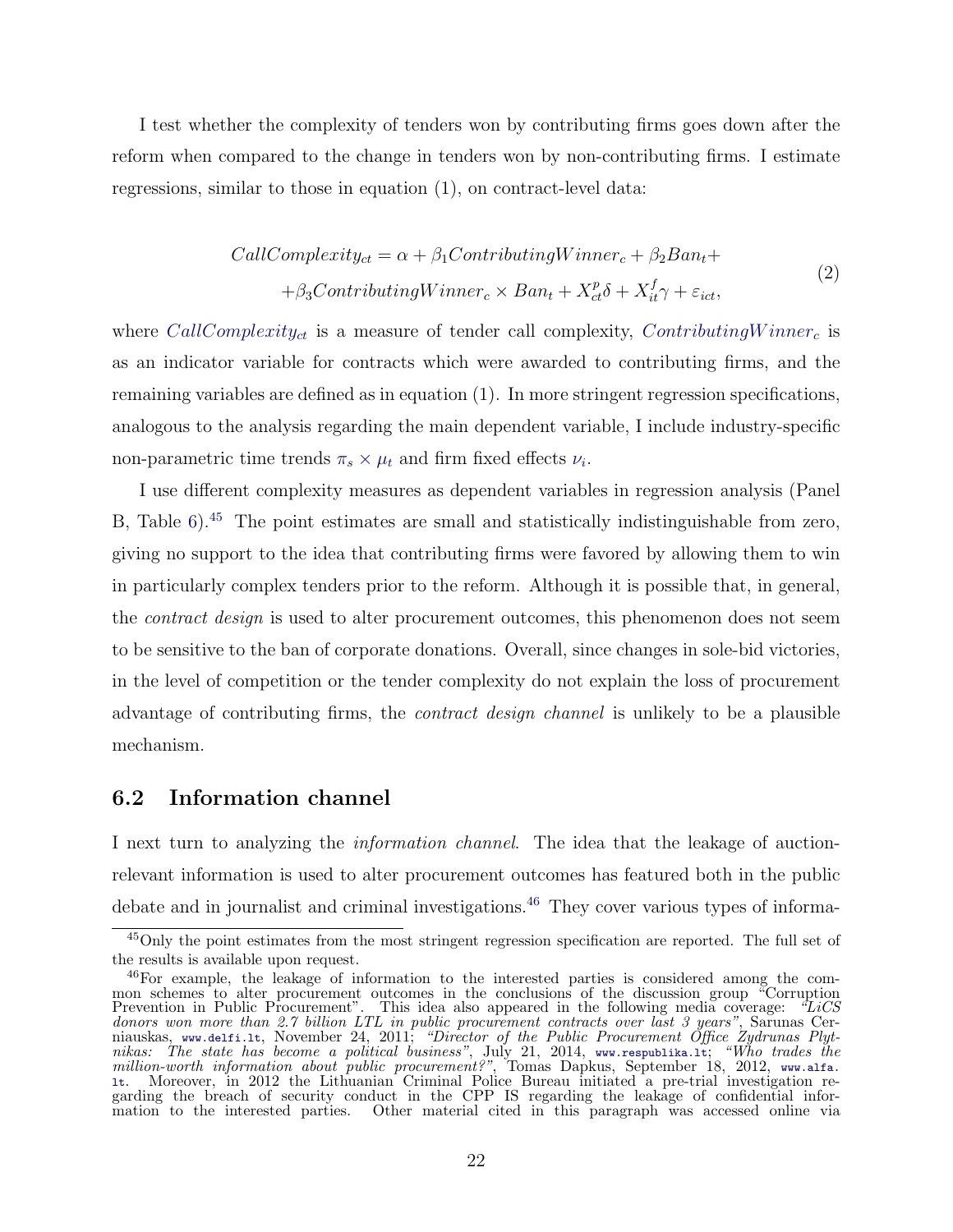tion, ranging from soft, e.g., on the identities or characteristics of other bidding firms, to hard, e.g., on competing bids. I examine the "Report on Corruption in Public Procurement" conducted by the Special Investigation Service (further - SIS) which includes information on criminal investigations in the public procurement sector. The leakage of different types of information – on identities of other potential bidders, their bids, estimated costs of the purchase or other auction characteristics – appears as the second most prevalent reason for initiating a court trial. The following quote from a public interview of a SIS officer illustrates a critical case: "It turns out that [for bidding firms] it is not always useful, and may even be dangerous, to submit bids in advance of the deadline. The Bureau encountered instances in which sealed envelopes with bid documents were opened, and the information relevant for bidding was passed to firms so that they can adjust their bids."<sup>[47](#page-23-0)</sup>

Building on this contextual evidence, I refer to the information channel as a leakage of any auction-relevant information to affect procurement outcomes in favor of contributing firms. To be specific, even if information on price bids represents the most "profitable" favor for a tender participant, the *information channel* comprises also other information, such as the number of participants or the identities of competitors. Such "insider" information regarding a procurement tender plausibly grants an advantage to informed firms, which they can exploit in their bidding strategies. Therefore, the information channel changes the outcome of multiple-bid tenders, as only in such tenders does the price bid determine the winner (in sole-bid tenders, in contrast, any information would be irrelevant as a firm can win merely by being the sole participant, regardless its bid). If this is the main channel, then the probability of winning in multiple-bid tenders should fall for contributing firms after the ban on corporate donations. In fact, the effect on the probability of winning in the sample of tenders with multiple bids is virtually the same as in the main sample: column 3, Panel A, Table [6](#page-42-0) shows that in the most stringent regression specification, the point estimate is -0.047, with a standard error of 0.019. The effect of the ban does, in fact, come from competitive tenders with several participants, suggesting that the information channel may be the active one. This mechanism affects both bidding behavior of firms and allocation of tenders, which

the following links: http://www.stt.lt/lt/naujienos/?cat=1&nid=1239; http://www.statybunaujienos.lt/naujiena/ Specialiuju-tyrimu-tarnyba-ivardino-korupcijos-viesuosiuose-pirkimuose-schemas/6324; www.statybunaujienos.lt/ naujiena/Diskusija-Viesieji-pirkimai-ir-korupcijos-prevencija/6310.

<span id="page-23-0"></span> $47$ In the same vein, Andreyanov et al. (2018) propose an empirical test to detect corrupt practices which build on the idea that "favored" firms would ideally be the last to bid in an auction. Unfortunately, I cannot apply this empirical exercise to the Lithuanian case because the bids are not time-stamped in my dataset.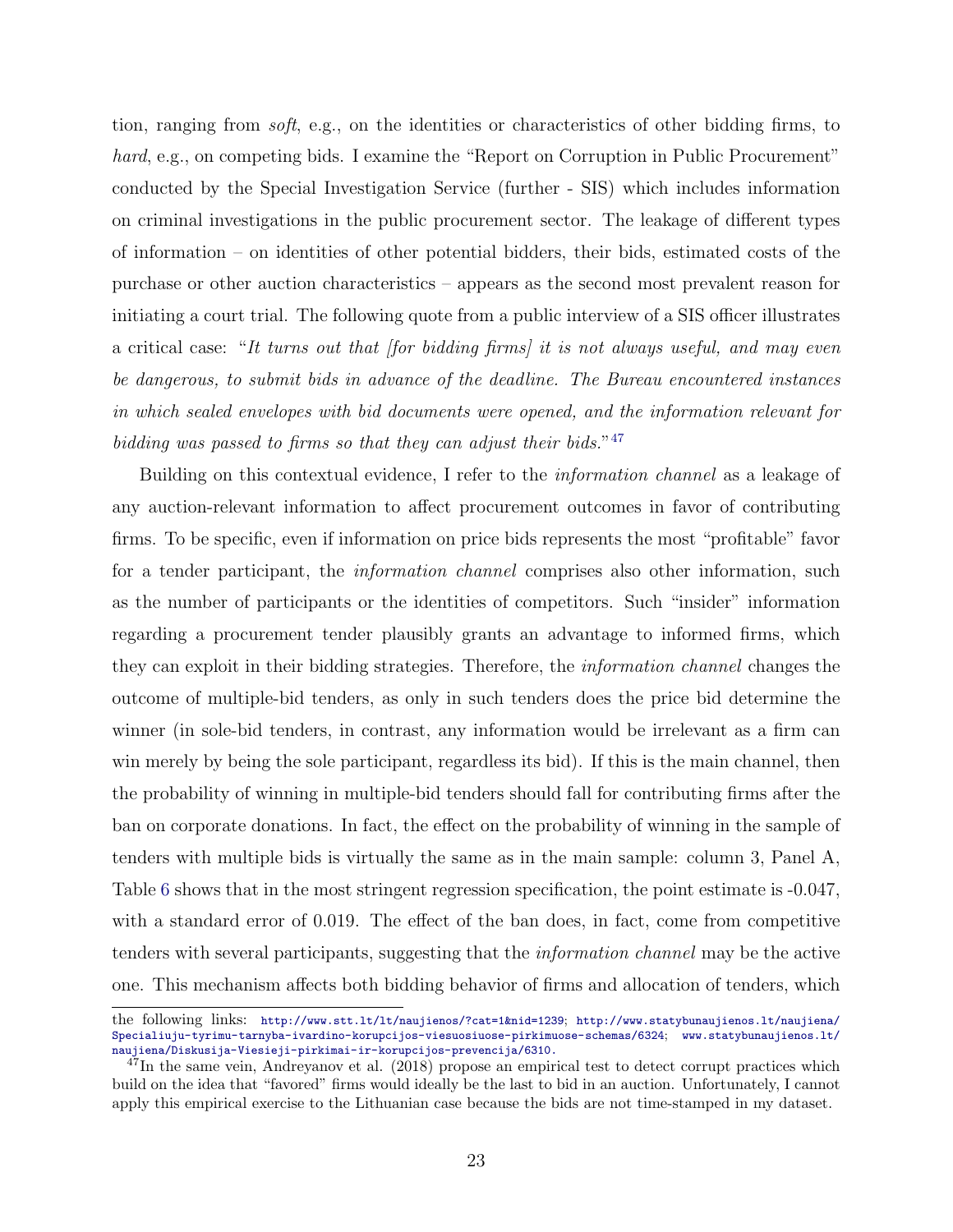I discuss in a simple standard model.

# 6.3 Theoretical bidding behavior

A typical procurement procedure in Lithuania closely resembles the following theoretical setup. A buyer needs to procure 1 unit of a good. There are  $I$  firms which can supply the good. The cost of producing the good for firm i is  $c_i$ , which is privately known by i, and  $(c_1, c_2, ..., c_I)$  are independently distributed according to  $F(c_1)$ . Simultaneously, each firm i sets a price  $p_i$ , and the procurer buys from the firm with the lowest price.<sup>[48](#page-24-0)</sup>

To obtain the predictions for the empirical analysis, I consider the scenario in which contributing firms are informed about price bids by other tender participants before the ban on corporate donations and no firm is informed after the ban.[49](#page-24-1) The model delivers:

Prediction 0. Contributing firms' probability of winning decreases after the ban on corporate donations.

**Prediction 1.** Contributing firms reduce their price bids after the ban on corporate donations.

**Prediction 2.** Before the ban on corporate donations, contributing firms' victory margins (defined as the percentage difference between their bid and the second lowest bid) are narrower than compared to victories of non-contributing firms. Contributing firms' victory margins increase after the ban.<sup>[50](#page-24-2)</sup>

The model predicts that when contributing firms are informed about competing bids, they win more contracts and bid higher prices in order to get a contract at maximum revenue. Moreover, contributing firms submit bids which are closer to their competitors thanks to this information. This results into reallocation of surplus from the buyer to the informed firm as the latter can charge higher prices even for contracts under the efficient allocation (being the lowest cost firm). If the ban on corporate donations eliminates the information channel, contributing firms' probability of winning a contract should decrease after the ban. This theoretical prediction is consistent with a five percentage point drop in chances of winning for contributing firms, documented in Section [4.](#page-14-0) Moreover, as contributing firms are no

<span id="page-24-0"></span><sup>&</sup>lt;sup>48</sup>If  $k > 1$  firms charge the same lowest price, the buyer purchases from one of those firms randomly, each selling with probability  $1/k$ .

<span id="page-24-1"></span> $^{49}$ As argued earlier, this is the most extreme form of favor which donor firms could receive from procurement bureaucrats, and I focus on this critical case in order to build my theoretical framework.

<span id="page-24-2"></span><sup>&</sup>lt;sup>50</sup>Further assumptions and analytic derivations are presented in Section [A.2](#page-54-1) in the Appendix.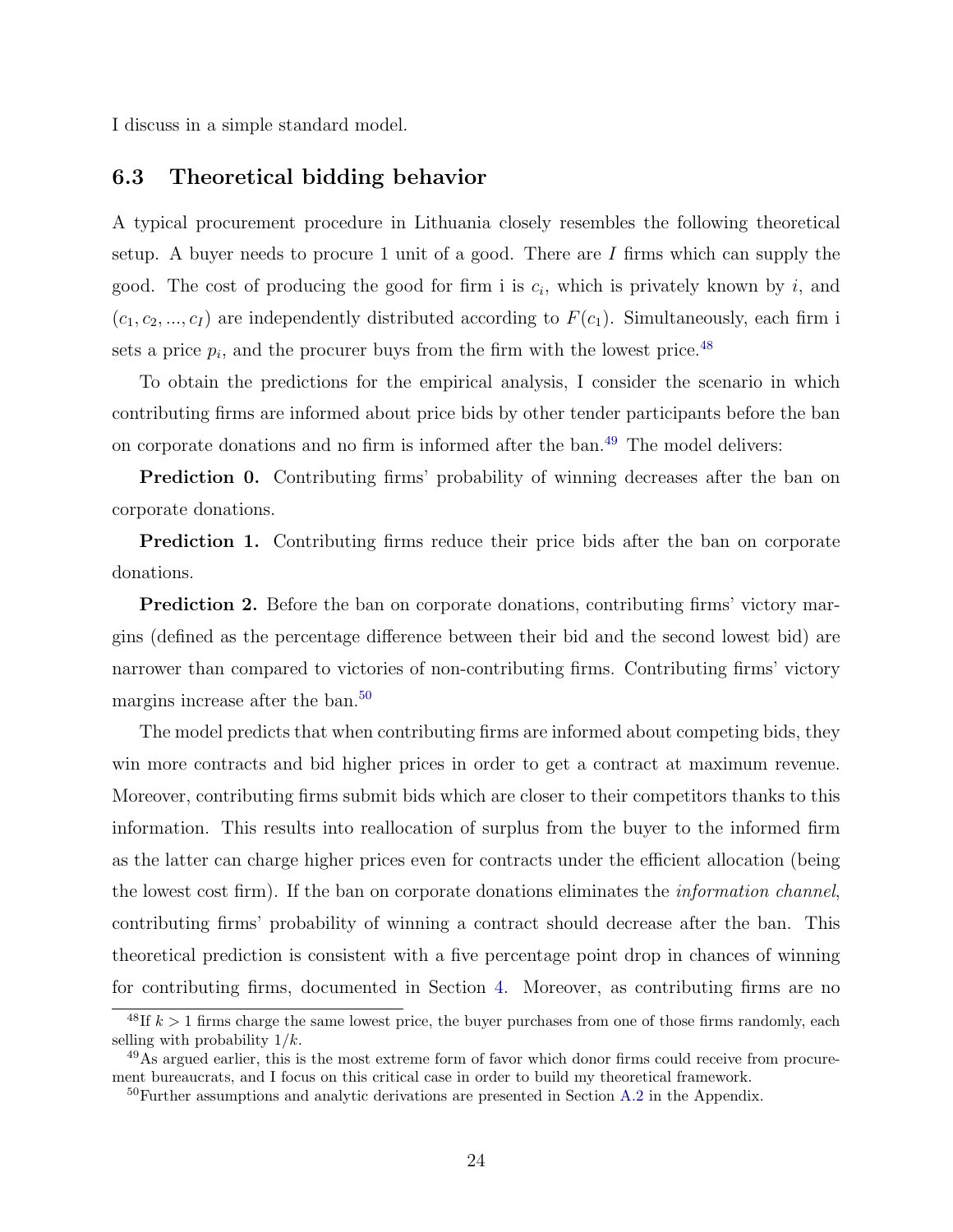longer able to adjust their bids to get closer to their opponent's bid after the ban, they should lower their prices and win at wider margins than before.

## <span id="page-25-0"></span>6.4 Empirical bidding behavior

To test Prediction 1 empirically, I study changes in corporate donors' bidding behavior in response to the reform. Table [7](#page-43-0) analyzes prices that are bid before and after the ban on corporate donations. The regression specifications in columns 1-5 are analogous to those shown in Table [3.](#page-39-0) The insignificant coefficient on the variable *Contribute* suggests that, before 2012, bids submitted by contributing and other tender participants do not show clearcut differences. After the ban on corporate donations, prices offered by contributing firms systematically decrease compared to other firms' bidding. The coefficient on the interaction term *Contribute*  $\times$  *Ban* indicates that after 2012 corporate donors submit bids which are 24% lower (Table [7,](#page-43-0) column 5). Former corporate donors bid more aggressively due to the reform: they are constrained to offer lower prices when competing for the allocation of public funds after the reform.

### [Table [7](#page-43-0) here ]

The evidence on the bidding behavior of formerly donating firms suggests that several alternative channels are unlikely to be at work. In theory, it is possible that political favoritism works through the imperfect enforcement of tender contracts (Guasch and Straub, 2009), whereby contributing firms rely on the lax enforcement of, e.g., quality requirements, to outbid other competitors. This mechanism would predict that after the ban donor firms can no longer sustain low bidding, because they are now obliged to deliver according to the contract provisions. In reality, the evidence on bidding points to the opposite direction, suggesting that this channel is not very plausible in the Lithuanian political favoritism. Another possibility is that mean reversion in corporate donors' performance drives the reallocation of procurement contracts. If firms contribute because of a positive shock in their performance (e.g., low cost  $c_i$ ), the reduction in the probability of winning could result from the fact that, in a few years, these firms return to their average costs and hence are less competitive in tendering. While this is a possible scenario, it is not consistent with contributing firms' bidding behavior: higher costs would predict higher rather than lower bids.<sup>[51](#page-25-1)</sup> Other explanations

<span id="page-25-1"></span><sup>&</sup>lt;sup>51</sup>Moreover, one may consider collusion as an alternative mechanism. However, the observed effects could only be explained by a rather intricate coordination scheme, in which a politician acts as the only admissible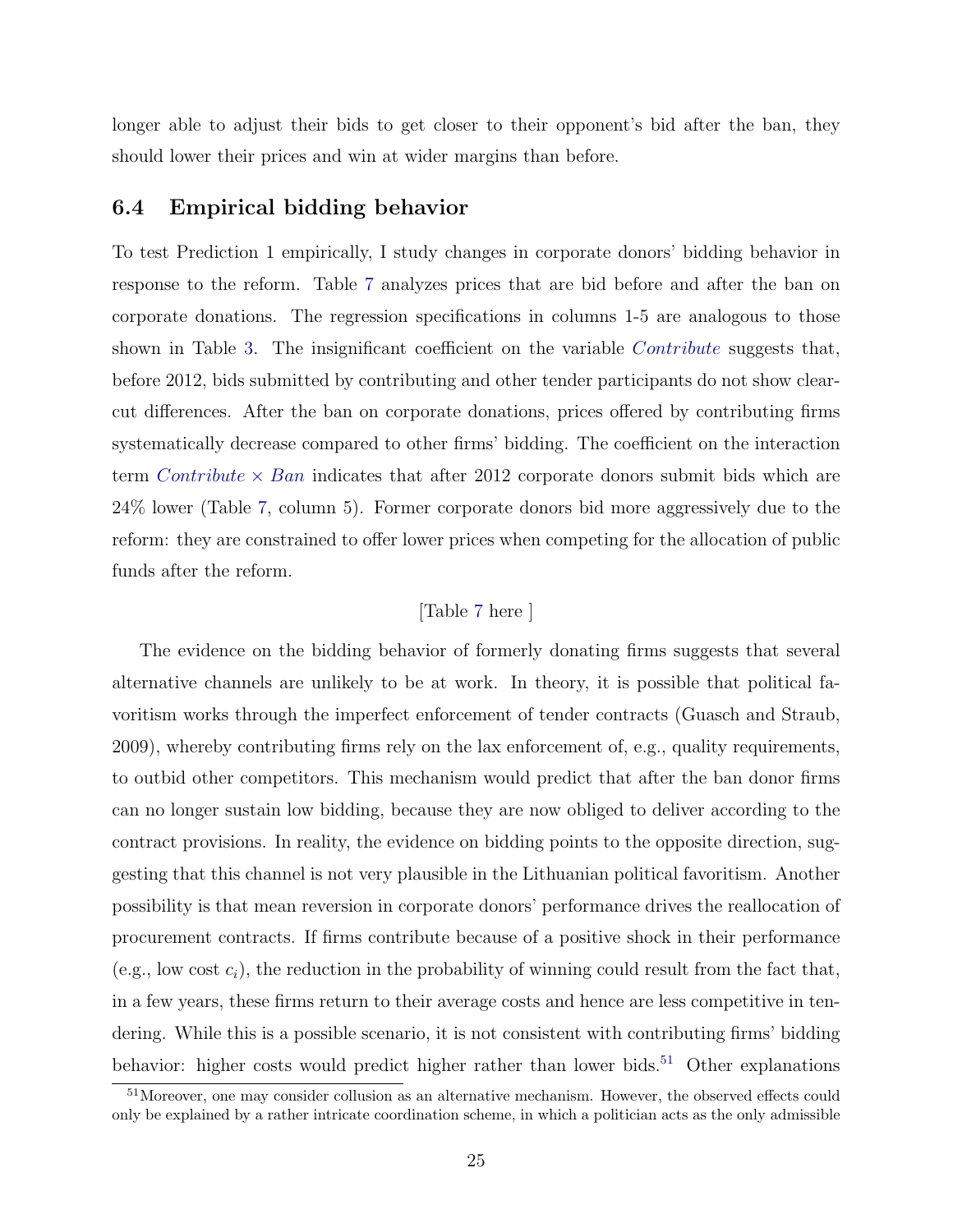related to possible changes in the procurement market competition are addressed (and ruled out) in Section [6.5.](#page-27-0)

The *information channel* also implies that contributing firms undercut their competitors by a small amount in order to secure contracts (Prediction 2). I hence examine victory margins in multiple-bid tenders won by contributing and other firms.[52](#page-26-0) Figure [7](#page-49-0) shows kernel density plots of the relative victory margin – the logarithm of the difference between the second lowest bid and the winning bid, normalized by the winning bid – for the two groups of winners and distinguishes between contracts awarded before and after the ban on corporate donations. In line with Prediction 2, corporate donors more frequently win by narrow margins as compared to other firms before the ban. Victory margins for the two groups are substantially more similar after the reform.

#### [Figure [7](#page-49-0) here]

Although the theory predicts that informed donors win at negligible margins, in practice extremely close victories may increase the risk of undesirable monitoring.<sup>[53](#page-26-1)</sup> To examine these distributional effects of the ban, I estimate the following unconditional quantile regressions (Firpo et al., 2009) on contract-level data:

$$
Margin_{ct}^{QUANTILE_X} = \alpha + \beta_1 ContinuingWinner_c + \beta_2 Ban_t ++ \beta_3ContinutingWinner_c \times Ban_t + X_{ct} \gamma + \varepsilon_{ct},
$$
\n(3)

where  $Margin_{it}$  is defined as the logarithm of the difference between the second lowest and the first lowest bid (normalized by the first lowest bid) in a contract  $c$  in a year  $t$ ; Contributing Winner<sub>c</sub> – as an indicator variable for contracts which were awarded to contributing firms;  $Ban_t - as$  an indicator variable for contracts signed after January 1, 2012 and  $X_{ct}$  – as a vector of controls that includes indicators for year, CPV 2-digit code, procurement procedure type, contracting authority type and for goods, services and works procured. Standard errors are computed by bootstrap with 200 replications.

intermediary among firms to establish the scheme and colluding firms are no longer able to continue under the existing scheme once a politician steps out.

<span id="page-26-0"></span> $52T$ o better match the set-up of the model, I exclude tenders in which more than one contributing firm participates.

<span id="page-26-1"></span><sup>53</sup>I model the bid deviation to be nearly zero, but in practice extremely low victory margins may look suspicious. To quote the President of INFOBALT, Vytautas Vitkauskas, "In an auction of 5 million LTL worth, the winner outbids the runner-up by 8 thousand LTL. Let's be  $(\ldots)$  fair: miracles don't happen." (Tomas Dapkus, Where is confidential information on public procurement illegally traded?, September 25, 2012, www.alfa.lt).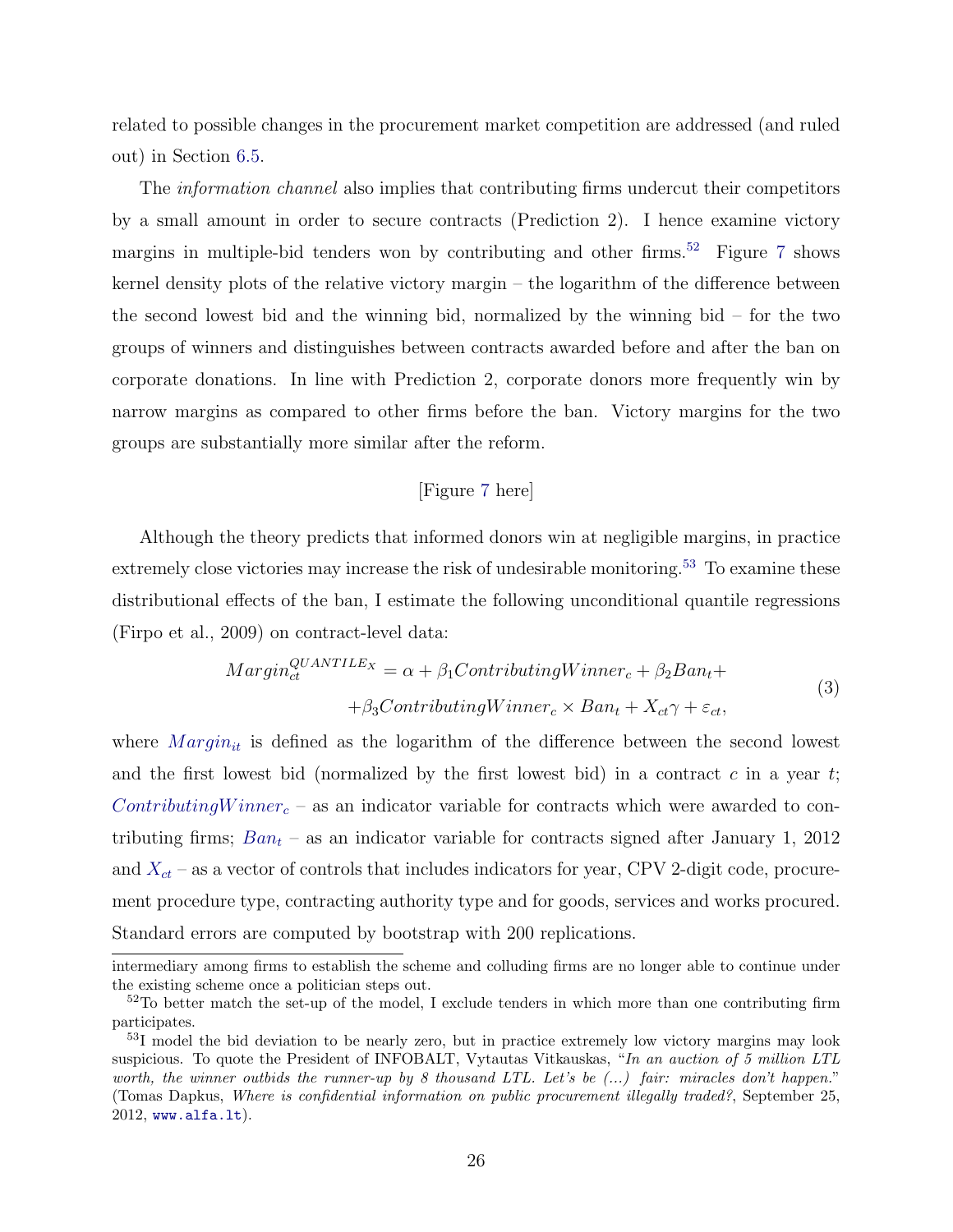Figures [8\(a\)](#page-50-0) and [8\(b\)](#page-50-1) plot the coefficients  $\beta_1$  and  $\beta_1 + \beta_3$ , estimated at each decile. These coefficient measure the difference in the victory margins between contracts won by contributing and non-contributing firms before (Figure  $(8(a))$  $(8(a))$ ) and after the ban (Figure  $(8(b))$  $(8(b))$ ). Each figure also plots the corresponding OLS coefficients. On average, prior to the ban the race with a donor winner proves closer than the race with a non-donor winner (a point estimate of  $-0.232$ , with a robust standard error of  $0.014$ ).<sup>[54](#page-27-1)</sup> Although there is no marked difference between victory margins at the lowest deciles, this gap amplifies in the third to the sixth deciles and then remains constant. The data indeed suggests that very narrow margins are avoided and political favoritism mainly operates via intermediate ones. After the ban, the difference in victory margins between tenders with donor and non-donor winners is much smaller, both on average (a point estimate of  $-0.051$ , with a robust standard error of  $0.021$ ) and at different deciles (see Figure  $8(a)$ ). This evidence suggests that the bidding advantage of contributing firms is, at large, eliminated.

#### [Figure [8](#page-50-2) here]

This evidence shows strong empirical support for the *information channel* whereby political money translates into favors in procurement. It allows corporate donors to adjust their bids in order to secure contracts. After the reform, however, they need to engage in competitive bidding.

### <span id="page-27-0"></span>6.5 Firm performance

Is participation in political-business networks profitable for firms? Is their lost advantage in the procurement market reflected in firm dynamics? To answer these questions, I compare outcomes of contributing and non-contributing firms before and after the ban on corporate donations. I focus on three variables which are available for most firms: number of employees, revenue and revenue per employee.<sup>[55](#page-27-2)</sup> The results in Table [8](#page-44-0) show that formerly contributing firms reduce their employment relative to control firms following the ban on corporate dona-tions.<sup>[56](#page-27-3)</sup> Moreover, their revenue shrinks, but there is no evidence of statistically significant

<span id="page-27-2"></span><span id="page-27-1"></span><sup>54</sup>The full set of the results is available upon request.

<sup>55</sup>The sample coverage of time-varying financial indicators in the Orbis database is incomplete. Due to potential sample selection, the results in this section should be interpreted with caution.

<span id="page-27-3"></span><sup>56</sup>Standard errors are clustered at firm level.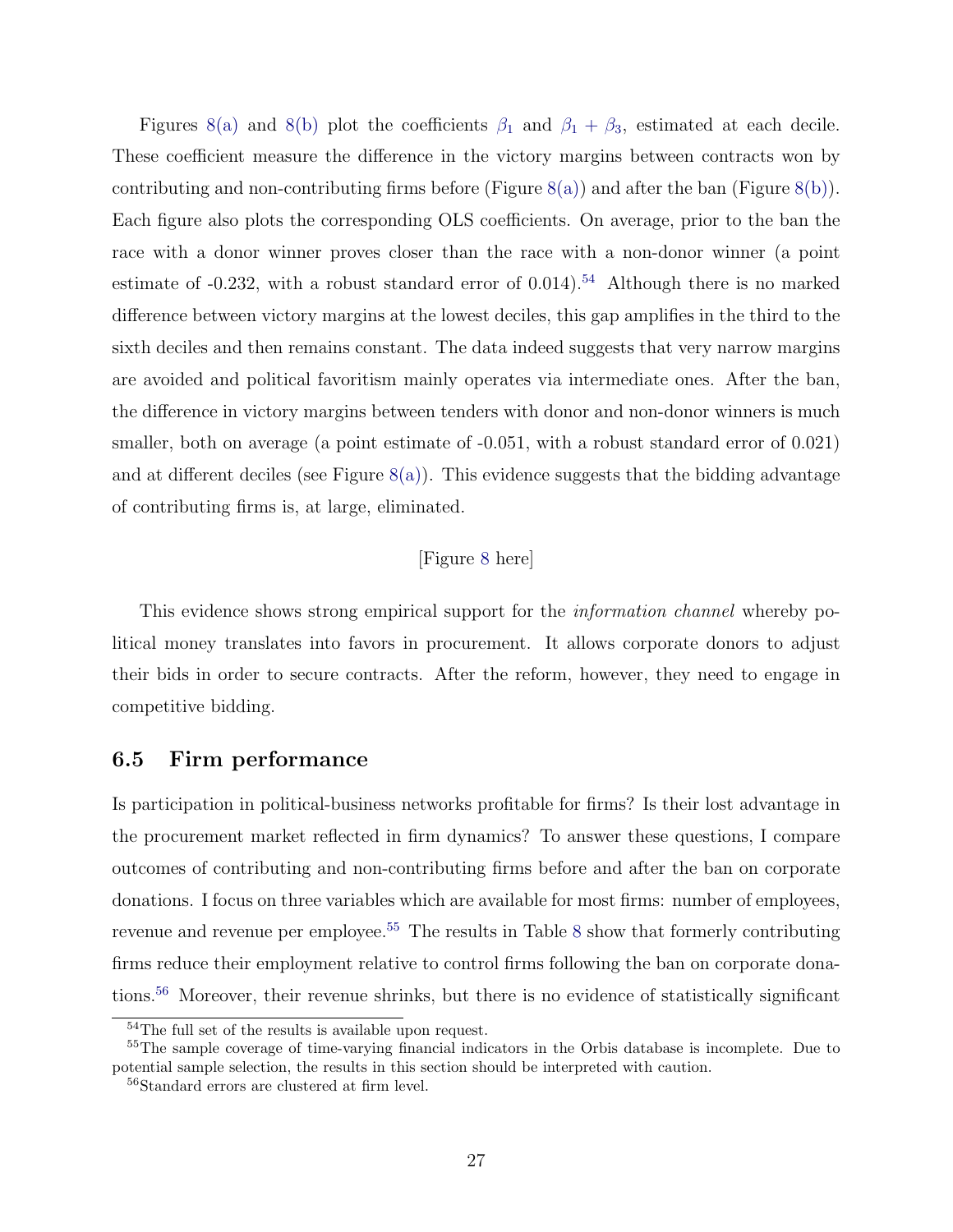changes in revenue per employee.[57](#page-28-0) This worse firms' performance suggests that losses in procurement market are not compensated by gains in other domains (e.g., disbursement of EU funds). To the contrary, back of the envelope calculations indicate that the revenue reduction from lost connections exceeds that from the procurement market (similar to Ferraz et al., 2015).[58](#page-28-1) This indirectly suggests that favoritism in procurement represents only one of the channels through which contributing firms exploit their investment in political favors' market.

### [Table [8](#page-44-0) here]

I then study whether the ban on corporate donations affects firms' presence in procurement market. If corporate donors' participation in procurement is mainly driven by the size of the expected political rents, contributing firms may no longer participate in public tenders after the ban on corporate donations. However, the data does not support this explanation. Figure [9](#page-50-3) shows that the share of tenders in which a contributing firm participates does not change substantially after the political finance reform. Moreover, I make sure that any potential selection into the procurement firms' sample does not affect my findings. I focus on the sample of firms that have participated in procurement tenders in each year during 2008-2013 and repeat the main set of regressions. The result remains virtually unchanged, with the point estimate of  $-0.047$  (a standard error of 0.019). All in all, movements in or out of procurement market do not drive the patterns in the data. While contributing firms are affected negatively by the ban on corporate donations, the reform in political finance does not seem to trigger substantial changes in their procurement market participation.

## [Figure [9](#page-50-3) here]

<span id="page-28-0"></span><sup>&</sup>lt;sup>57</sup>I also find that while firms appear to scale down on their labour force to maintain labour productivity unchanged, their capital stock does not unjust at a comparable pace, implying somewhat lower returns to capital. However, since the latter variables are available for a substantially smaller portion of the full sample, these analysis are not reported in the main text of the paper.

<span id="page-28-1"></span><sup>&</sup>lt;sup>58</sup>The calculations take into consideration two main effects of the ban of corporate donations. First, I compute the revenue loss due to lower chances of winning a contract and second – the revenue loss due to lower prices offered for contracts which contributing firms won. These calculations bear the assumption that the value and the composition of procurement contracts and the firm decision to enter the procurement market remain constant.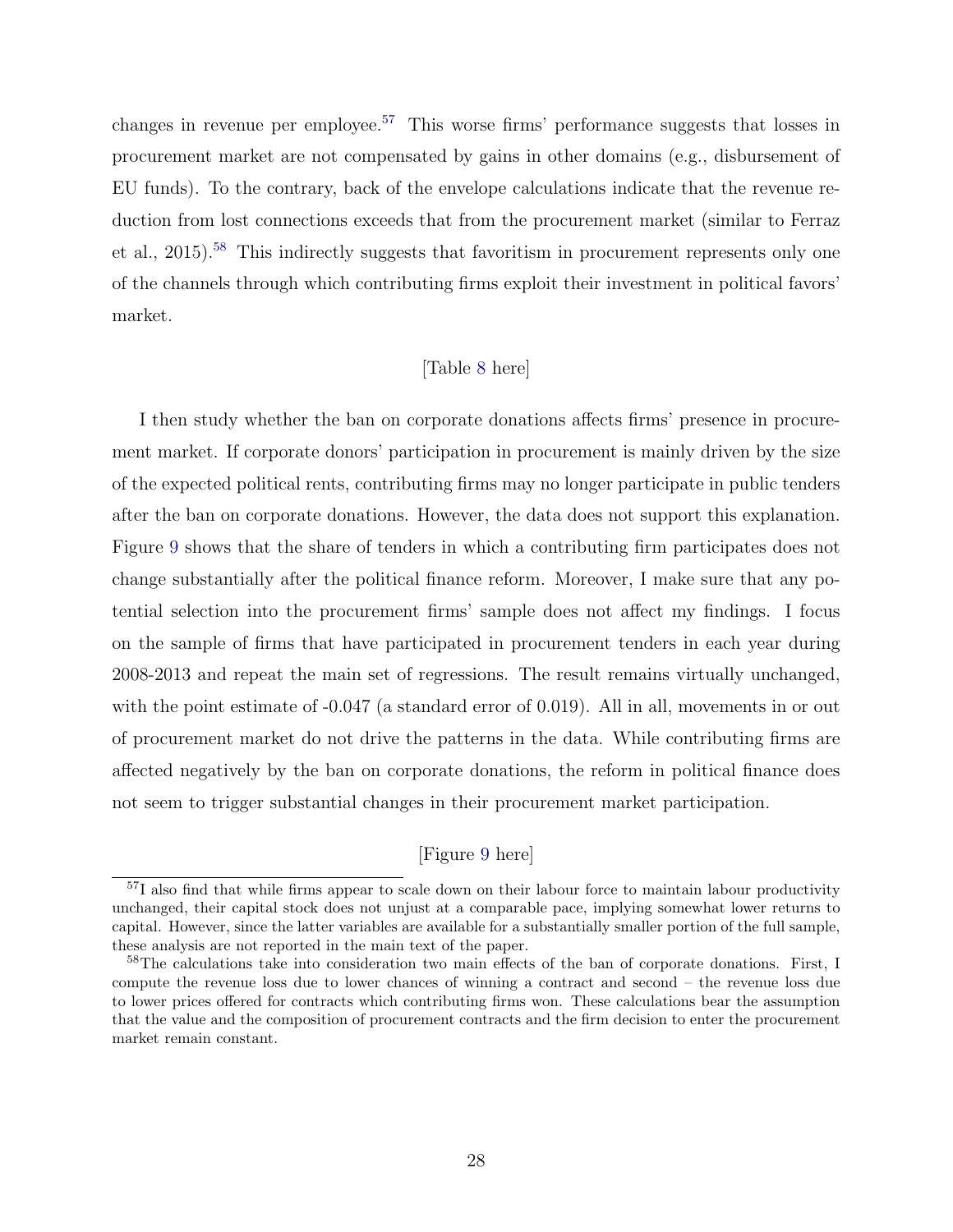### <span id="page-29-0"></span>6.6 Which donations matter?

Donations to core parties. In this section on heterogeneous effects, I restrict the analysis to the core parties, which held seats in three most recent legislatures (see Section [2\)](#page-7-0), as donations to them constitute the majority of all donations. Column 1 of Table [9](#page-45-0) shows that the coefficient of interest remains stable in this specification and illustrates that the effects are mainly driven by donations to these core parties.

### [Table [9](#page-45-0) here]

Party and campaign donations. The majority of political donors support general activity of parties. In particular, out of 550 contributing firms that participate in procurement, only 83 firms are exclusively campaign donors. Given a potentially different nature of the two types of donations – e.g., electoral motive may be more salient for campaign donations – I check that the results are not sensitive to the definition of Contribute that only comprises firms' contributions to political parties.<sup>[59](#page-29-1)</sup> In column 2 of Table [9](#page-45-0) the estimated reduction in the probability of winning (a point estimate of -0.047, a standard error of 0.015) is unchanged when I exclude firms that only support political campaigns.<sup>[60](#page-29-2)</sup>

Large donations. To study whether politicians reward more generous donors, I use the information on the size of donations. For every contributing firm, I construct a cumulative amount of party and campaign donations paid during the period 2007-2011. Among contributing firms in the procurement sample, the median cumulative donation value is  $42,500LTL \approx 13,000EUR$ .<sup>[61](#page-29-3)</sup> I define an indicator variable *Big Contributions (Small Contri*butions) taking the value of 1 if a tender participant has donated an above-median (belowmedian) cumulative value to a political party or a political campaign over the period of interest. Column 3 in Table [9](#page-45-0) shows that the reduction in the probability of winning is

<span id="page-29-1"></span> $59$ In the main part of the analysis, I use the most natural definition of a contributing firm *Contribute* and consider as such all firms that have donated to a political party or a political campaign and have participated in a procurement auction afterwards.

<span id="page-29-2"></span> $60$ In addition, the reduction in the probability of winning for firms which are exclusively campaign donors is larger in absolute magnitude. Yet, I cannot reject the equality of the two coefficients. Moreover, I find no differential returns to political connections for firms that have donated to several parties, suggesting that politically non-loyal firms go unpunished in Lithuanian political favoritism (the results are available upon request). Altogether, this indicates that there may be political rents attached to campaign donations as well.

<span id="page-29-3"></span> $61$ In the cross-section of 550 contributing and procuring firms, the median cumulative amount donated is  $15,000LTL \approx 4,500EUR$ ). The difference is due to the fact that bigger donors participate in procurement more often.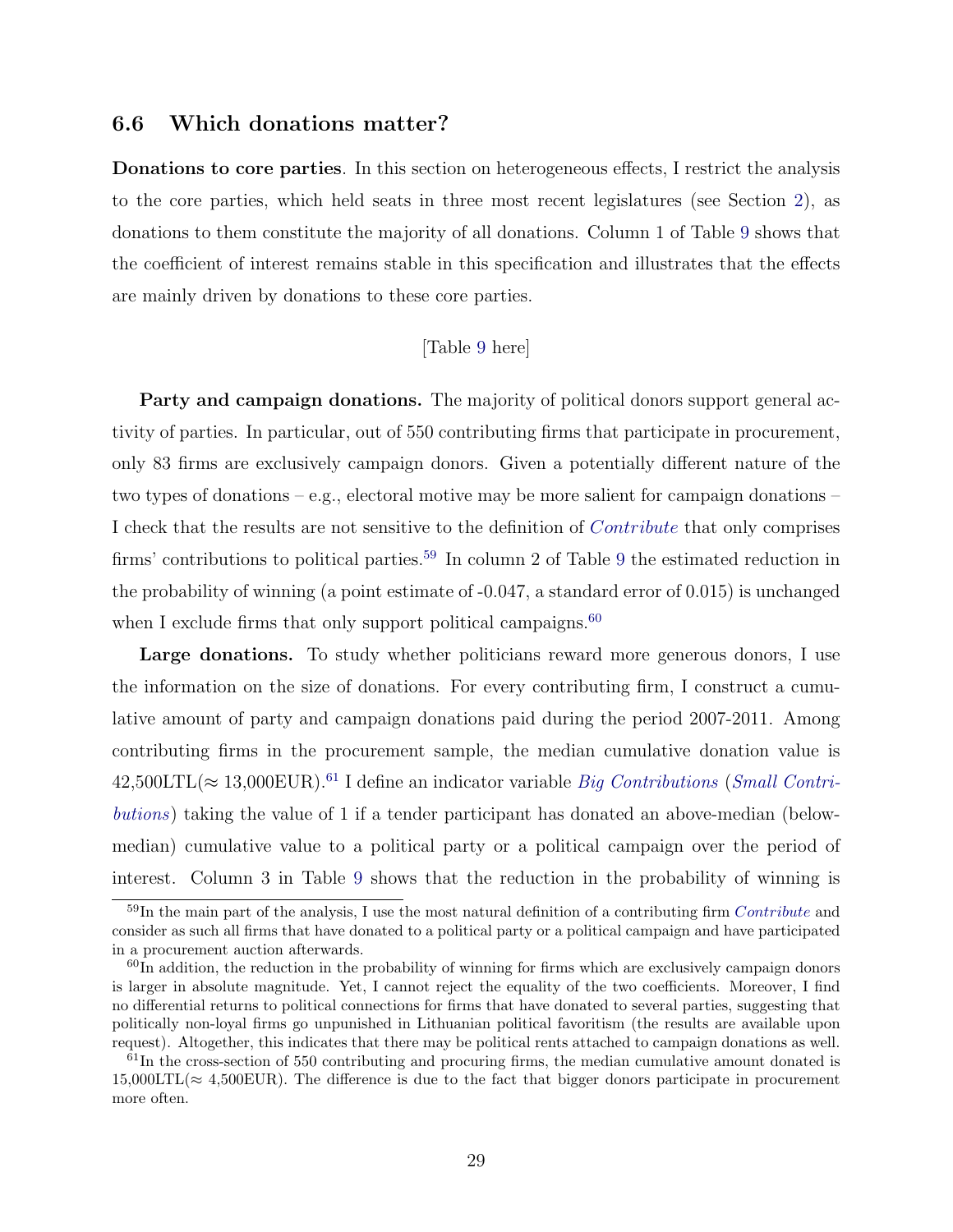almost three times larger for firms with generous donations: the point estimate implies a reduction of 6.8 percentage points for donors with above-median cumulative donations, whereas it is 2.6 percentage points for donors with smaller contributions. I also consider the logarithm of the cumulative value of donations as a continuous measure in column 4. Similarly, the point estimate on the interaction term with the Ban indicator is negative and significant, in line with a more pronounced effect for firms which have donated larger amounts to politicians. This shows that returns to corporate political support respond to the monetary value of contributions.

Levels of public administration. On the one hand, strong links between politicians and bureaucrats are likely to facilitate favoring of contributing firms in procurement auctions. Therefore, donation-based connections to national politicians may yield higher returns in tenders administered by top-level bureaucrats: they are closer to national politics and the politician-bureaucrat influence chain is shorter. On the other hand, tenders carried out at the national level are subject to a stronger scrutiny by the public, which may limit the prevalence of political favoritism. To examine this relationship, I interact the main variable of interest  $Contribute \times Ban$  with indicators for tender contracts administered at the central (Center) and at the local level or by public utility companies ( $Local/PUC$ ). The prevalence of political favoritism at intermediate levels of public administration (which is the omitted category) is shown directly by the coefficient on  $Contribute \times Ban$ .<sup>[62](#page-30-0)</sup> Column 5 of Table [9](#page-45-0) shows that the overall reduction in the probability of winning comes from tenders organized at central level institutions and at institutions under their direct control: the effect is virtually the same in administration at central and intermediate levels of public administration. In contrast, the reform does not affect the awarding of tenders administered at the local level. The positive relationship between the level of public administration and political favoritism appears to flatten out at the top level, in which rent seeking is likely to face a stronger public scrutiny. Political favoritism instead remains strong in tenders administered at intermediate levels, in which the link between politicians and bureaucrats is close and the exposure to public attention is more limited.

<span id="page-30-0"></span><sup>&</sup>lt;sup>62</sup>The Law of Public Procurement categorizes all contracting authorities that purchase through the public procurement system as follows: i) central public administration bodies (e.g., ministries, central government agencies, national defense, etc.); ii) middle level units that are directly controlled by state authorities (e.g., hospitals, prisons, educational institutions, etc.); iii) local units (e.g., municipalities and their administration bodies); iv) public utility companies.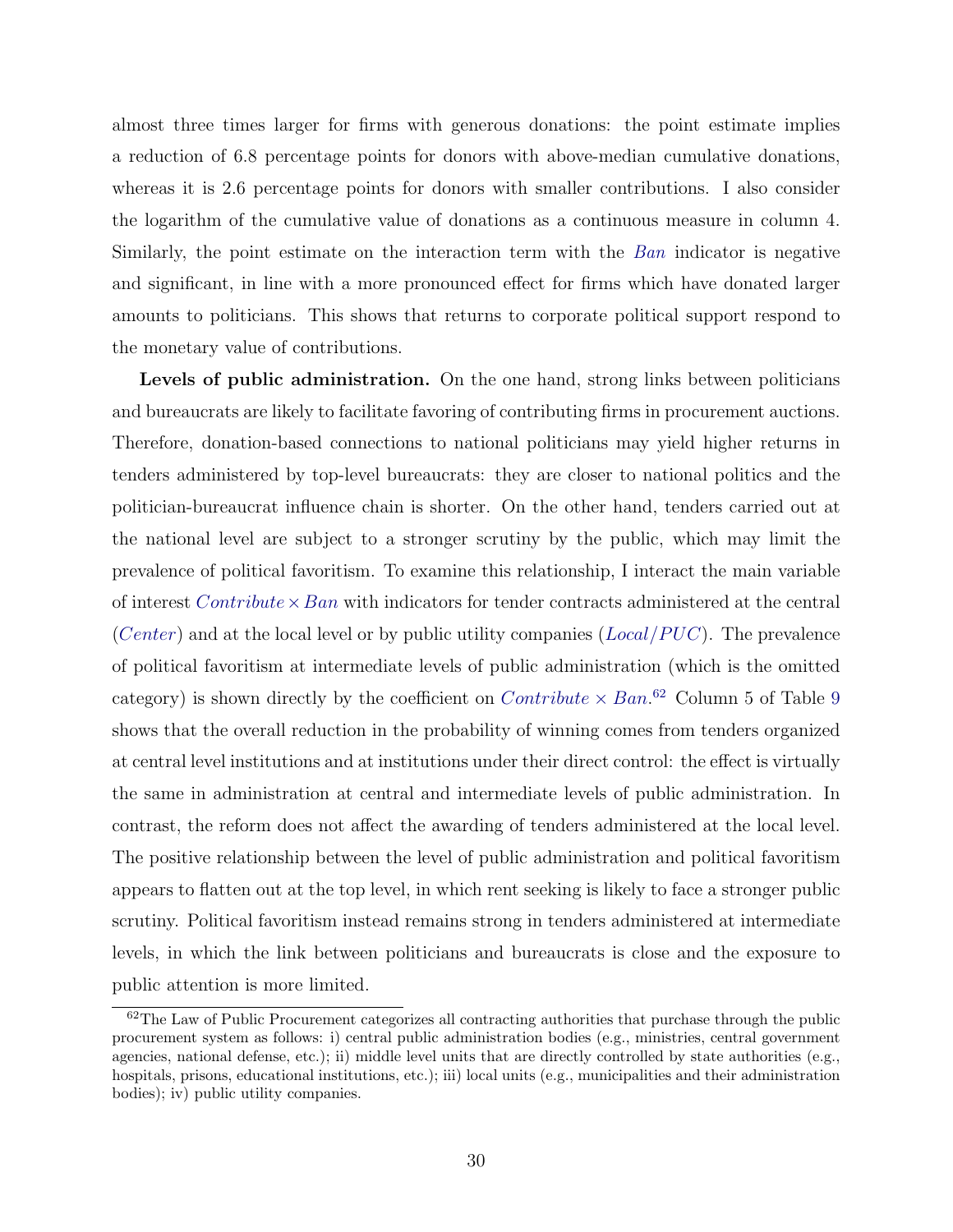Donations to powerful politicians. There are different ways by which elected legislators may affect bureaucrats' decisions. On the one hand, bureaucrats' careers may hinge on politicians' influence, who use administrative appointments to control the awarding of procurement contracts (e.g, Boas et al, 2009; Lehne et al, 2018). On the other hand, the favor exchange may take form of tangible benefits – e.g., cash (Mironov and Zhuravskaya, 2015) – shared between bureaucrats and politicians. To shed light on the relative importance of these channels, I reconstruct influence lines and study whether connections to political parties with relevant positions are more lucrative in the health care sector.<sup>[63](#page-31-0)</sup> I collect information on parties which were in charge of political leadership assignments to the Ministry of Health and the Committee on Health Affairs in the Parliament before 2012. I distinguish between three types of connections: i) connections to parties which appointed the Minister of Health (Minister of Health); ii) connections to parties which mandated the Chair/Vicechair of the Committee on Health Affairs (Chair of Committee on Health Affairs); and iii) connections to other parties (No power position). I then estimate the reduction in the probability of winning for firms with the three types of connections. Column 6 in Table [9](#page-45-0) shows that firms with donations to parties choosing the Chair (Vice-chair) of the Committee on Health Affairs suffer from the most pronounced reduction in the probability of winning. The effect is smaller for connections to parties with a major stake at the Ministry of Health and is negligible for firms which have donated to parties with no power positions in the health care sector.<sup>[64](#page-31-1)</sup> Yet, while control of decision making positions seems to matter, this cannot be interpreted as an unambiguous conclusion that the influence channel is solely accountable for the favoritism in public procurement. After all, over 40% of total donations are destined to parties in the opposition at the moment of donation and there is no conclusive evidence to gather that being in the majority of the legislature delivers larger benefits to contributing firms (see Section 4).

<span id="page-31-0"></span><sup>63</sup>Unfortunately, as no data on bureaucratic appointments and administrative careers exist in the Lithuanian context, it is not possible to direct test these channels.

<span id="page-31-1"></span> $64$ In addition, I estimate equation (1) with the interaction between an indicator variable Big contributions to Health Committee taking the value of 1 for tender participants which have donated an above median cumulative amount to one of the parties with assignments to Chair/Vice Chair of the Committee on Health Affairs and the Ban indicator. A large and negative coefficient suggests that the strong effect of connections to the leadership of the Committee on Health affairs is driven by firms which directed substantial amounts to these parties. The results are available upon request.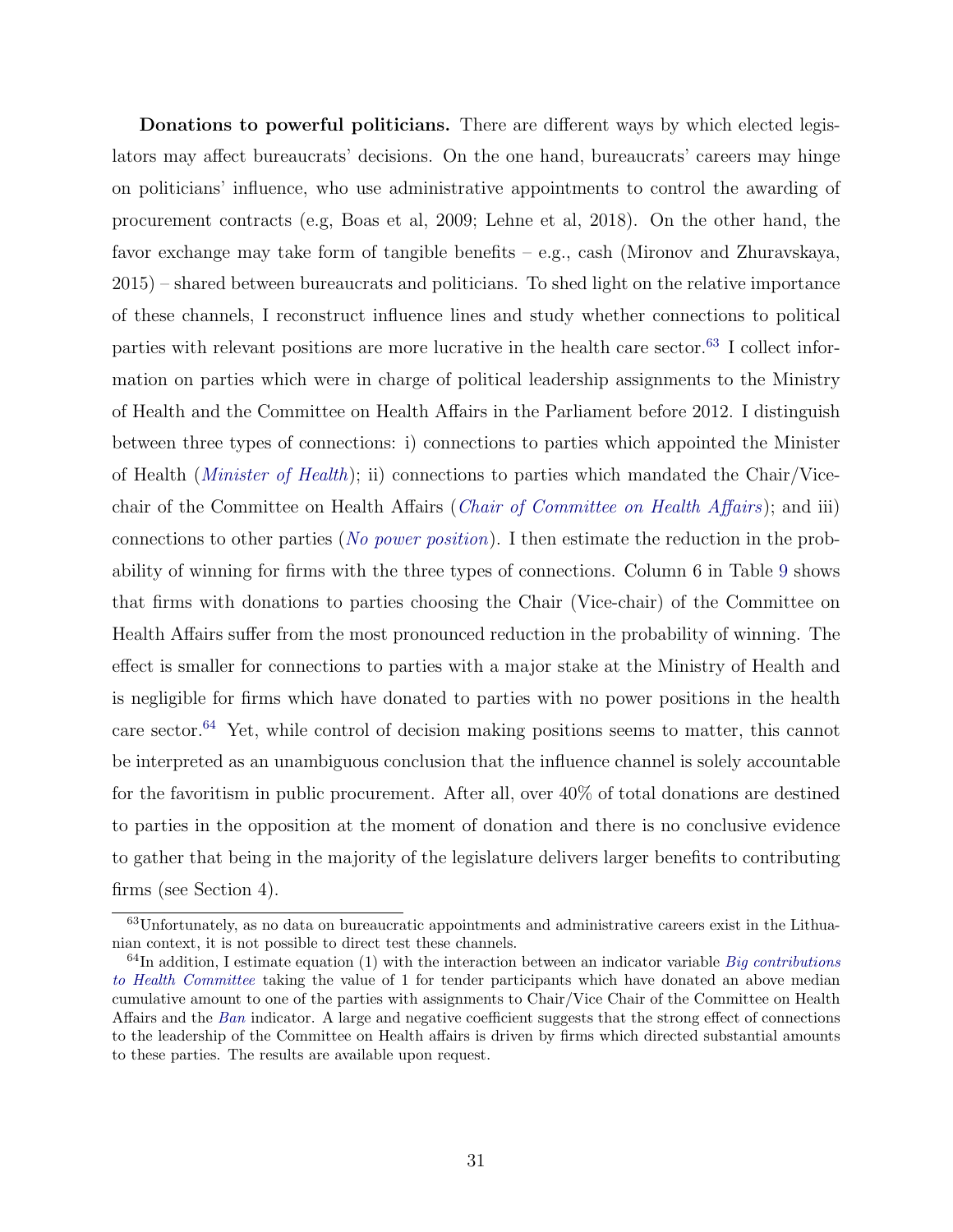# <span id="page-32-0"></span>7 Concluding remarks

Money in politics receives a great deal of attention from both scholars and policy-makers. Even though donations made by individuals are usually seen as a form of political expression, political giving by firms – as legal entities possessing no ideological preferences – is more debatable. This study sheds light on how such political donations shape government procurement, and suggests that corporate money can indeed buy political influence and secure preferential treatment in the allocation of public resources.

I find that the disruption of contribution-based connections between firms and politicians results in worse procurement outcomes for these businesses. Firms favored under a less stringent regulation experience a significant loss in their victory advantage in public tenders when corporate donations are banned. Following the reform, they are also forced into more aggressive bidding. Overall, the ban on corporate donations proves to be an effective means to discontinue political favoritism in the awarding of public procurement contracts.

Campaign finance literature has long wrestled with the question of why not all firms make political contributions. The results presented in this paper are consistent with the entry into donating activity being limited, e.g., because of personal connections or organization culture (Hart, 2001), unsuccessful preference aggregation within the firm (Bonica, 2016) or information needed to build the relationship. Also in a context with limited entry, understanding the effects of the political finance reform is important because of distortions in procurement contract allocation in favor of donor firms.

How general is the understanding of the role of political money drawn from the Lithuanian context? According to the Transparency International Corruption Perceptions' Index (CPI), Lithuania ranked 39 on a global scale in 2014. Figure  $10(a)$  shows that among countries with developed political rights (Freedom House, 2014), it is positioned around the middle of the ranking. Furthermore, concerns regarding the transparency of political donations and procurement procedures are common. In fact, Figures  $10(b)$  and  $10(c)$  show that numerous countries publish political finance accounts and monitor procurement procedures.

# [Figure [10](#page-51-3) here]

A simple theory predicts that political favoritism may induce "politician-friendly" firms to cater to the public sector and incur higher costs for public purchases. To assess the effect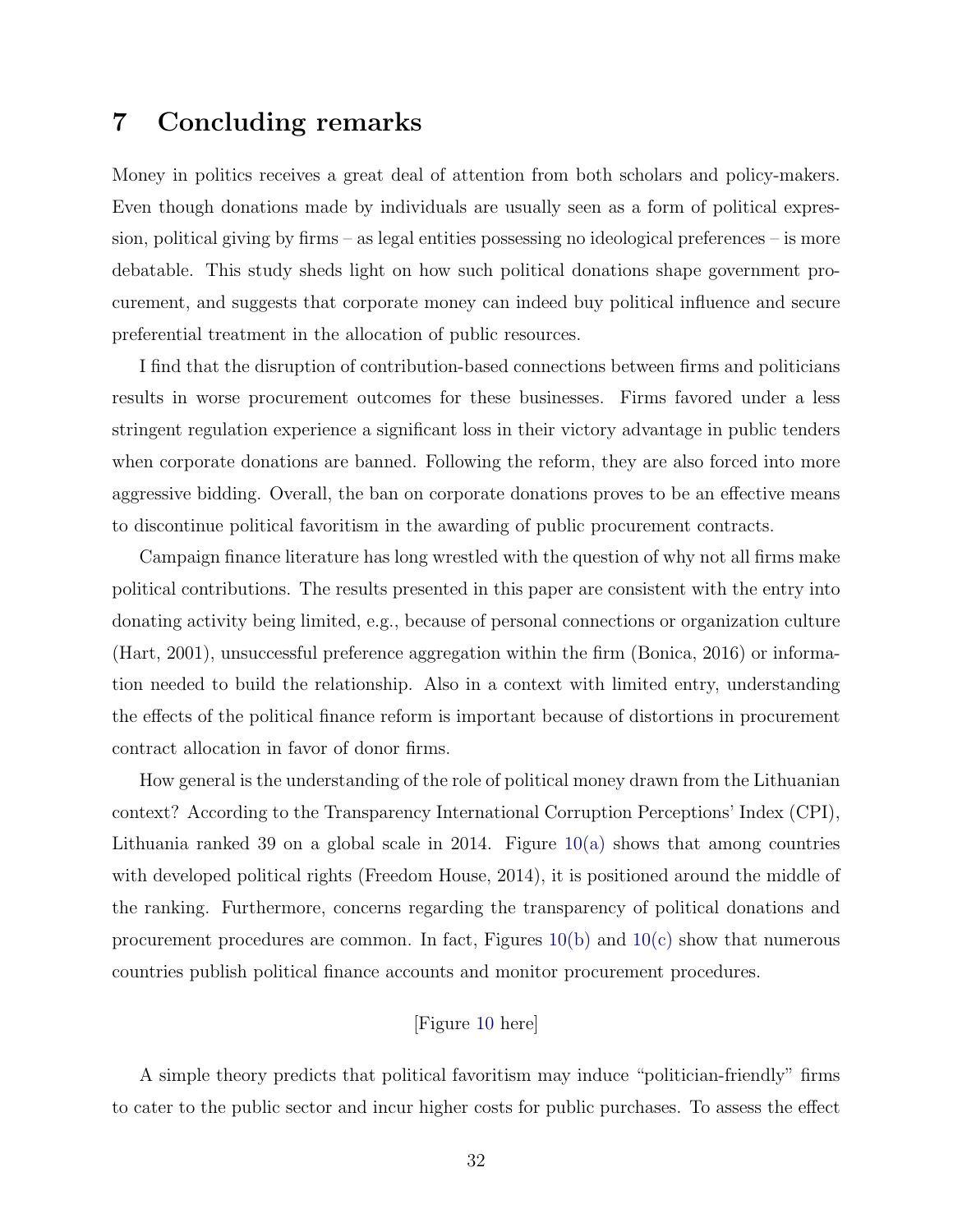of the ban on public finances, I provide back of the envelope calculations. I estimate that contributing firms, on average, lower their price bids by 24%. Moreover, they win 29% of the tender contracts in the post-reform period.<sup>[65](#page-33-0)</sup> Since procurement purchases are  $14\%$  of GDP, this amounts to large savings of almost 1% of GDP. Although these simple calculations should be taken with a grain of salt, they imply a substantial cost reduction in the public sector: eliminating political favoritism saves around 180 million EUR per year for Lithuanian tax payers compared to 5-6 million EUR per year spent to finance political parties. Costbenefit calculation based on these numbers suggests that the public financing of political parties is indeed a profitable investment for public sector.

The legislative stance regarding the transparency of corporate donations differs across countries. Some countries have restricted or banned these contributions; in other countries they are allowed and sometimes not even regulated. For example, in the United States corporations may donate to politicians via super PACs, whereas roughly half of the European countries have enacted legislation to ban corporate donations to political parties or candidates (EuroPAM, 2016). The Lithuanian case shows that banning corporate donations may result in reallocation of tenders and important gains in public finance. From the policy perspective, it is important to note that the ban on corporate donations was accompanied by other policy elements targeted to maximize the effectiveness of the reform. First, public financing was introduced to safeguard that a sharp fall in resources available to political parties does not induce illicit behaviors. Second, stricter transparency requirements for private contributions curtailed a potential substitution of corporate donations with private ones. The evidence documenting the effects of such reform could, therefore, draw attention of regulators of public procurement and political finance, not least because of substantial money spent on public sector purchases.

<span id="page-33-0"></span><sup>&</sup>lt;sup>65</sup>The reduction in costs for the public sector only comes from tenders in which the contributing firm wins and instead of matching the opponent's bid  $p_1$  now bids its competitive price  $p_2$ . The price in tenders reallocated from informed firms to uninformed firms does not change: the bidding strategy for firm 1 is the same and firm 2 bids  $p_1$  in the informed case. Hence, the buyer pays the same price in tenders that were previously captured by contributing firms and pays a lower price and pays a lower price in tenders that are awarded to previously contributing firms after the ban.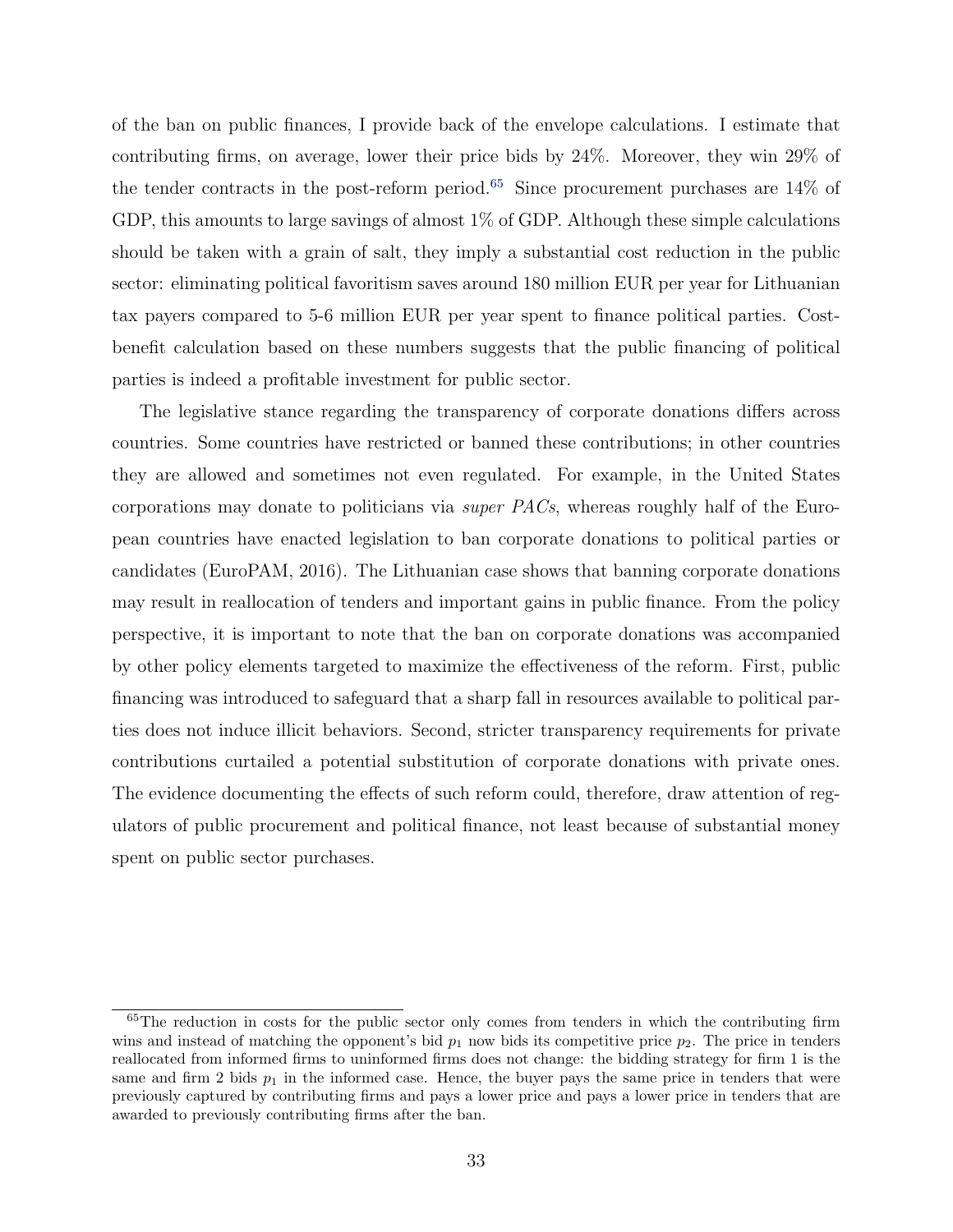# References

- [1] Aggarwal, R.K., Meschke, F. and Wang, T.Y. (2012) "Corporate Political Donations: Investment or Agency?," Business and Politics, 14(1).
- [2] Andreyanov, P., Davidson A. and Korovkin, V. (2018). "Detecting Auctioneer Corruption: Evidence from Russian Procurement Auctions". Unpublished working paper.
- [3] Ansolabehere, S., De Figueiredo, J.M. and Snyder, J.M. (2003) "Why is There so Little Money in U.S. Politics?". Journal of Economic Perspectives, 17(1):105-130.
- [4] Ansolabehere, S., Snyder, J.M. and Ueda, M. (2004). "Did Firms Profit from Soft Money". Election Law Journal: Rules, Politics, and Policy, 3(2):193-198.
- [5] Arvate, P., Barbosa, K. and Fuzitani, E. (2016). "Party Expertise, Campaign Donation and Government Contracts: Evidence from an Electoral Quasi-Experiment". Unpublished working paper.
- [6] Boas, T.C., Hidalgo, F.D. and Richardson, N.P. (2014). "The Spoils of Victory: Campaign Donations and Government Contracts in Brazil". The Journal of Politics, 76(2):415-429.
- [7] Bonica, A. (2016). "Avenues of Influence: on the Political Expenditures of Corporations and their Directors and Executives". Business and Politics, 18(4):367-394.
- [8] Brogaard, J., Denes, M. and Duchin, R. (2016). "Political Influence and Government Investment: Evidence from Contract-level Data". Unpublished working paper.
- [9] Cooper, M.J., Gulen, H. and Ovtchinnikov, A.V. (2010). "Corporate Political Contributions and Stock Returns". The Journal of Finance, 65(2):687-724.
- [10] Coulomb, R. and Sangnier, M. (2014). "The Impact of Political Majorities on Firm value: Do Electoral Promises or Friendship Connections Matter?". Journal of Public Economics, 115:158-170.
- [11] Crump, R. K., Hotz, V. J., Imbens, G. W., and Mitnik, O. A. (2009). "Dealing with Limited Overlap in Estimation of Average Treatment Effects". Biometrika, 96(1):187- 199.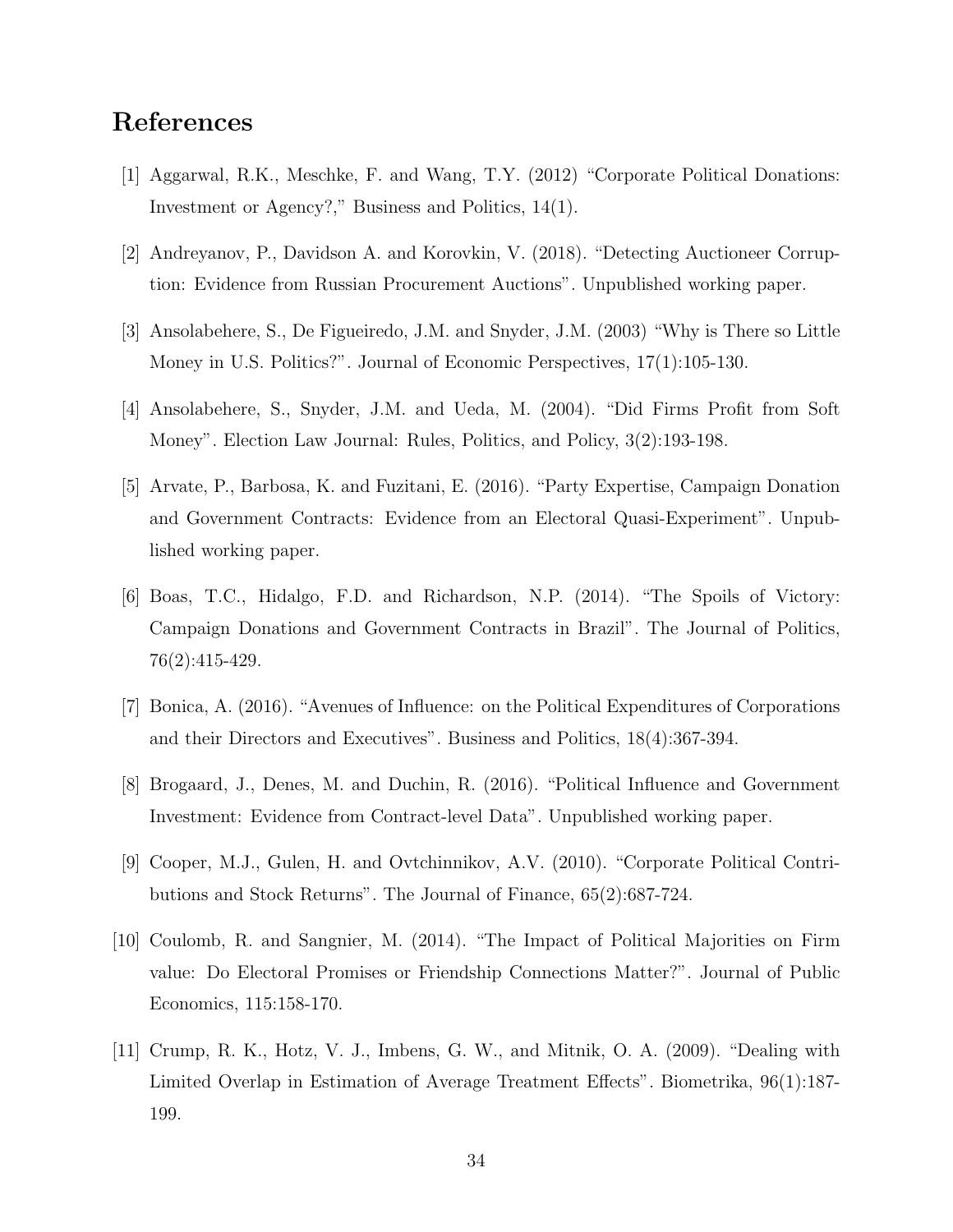- [12] European Public Accountability Mechanisms (EuroPAM) database (2016).
- [13] Faccio, M. (2006). "Politically Connected Firms". The American Economic Review, 96(1):369-386.
- [14] Faccio, M., Masulis, R.W. and McConnell, J.J. (2006). "Political Connections and Corporate Bailouts". The Journal of Finance, 61(6):2597-2635.
- [15] Ferguson, T. and Voth, H.-J. (2008). "Betting on Hitler the Value of Political Connections in Nazi Germany". The Quarterly Journal of Economics, 123(1):101-137.
- [16] Ferraz, C., Finan, F. and Szerman, D. (2015). "Procuring Firm Growth: The Effects of Government Purchases on Firm Dynamics". NBER Working Paper No.21219.
- [17] Fisman, R. (2001). "Estimating the Value of Political Connections". The American Economic Review, 91(4):1095-1102.
- [18] Firpo, S., Fortin, N.M., and Lemieux, T. (2009). "Unconditional Quantile Regressions". Econometrica, 77(3):953-973.
- [19] Guasch, J. L. and Straub, S. (2009). "Corruption and Concession Renegotiations.: Evidence from the Water and Transport Sectors in Latin America". Utilities Policy, 17(2):185-190.
- [20] Gordon, S.C., Hafer, C. and Landa, D. (2007). "Consumption or Investment? On Motivations for Political Giving". The Journal of Politics, 69(4):1057-1072.
- [21] Goldman, E., Rocholl, J. and So, J. (2013) "Politically Connected Boards of Directors and the Allocation of Procurement Contracts". Review of Finance 17:1617-1648.
- [22] Hansen, W.L., Mitchell, N.J. and Drope, J.M. (2005). "The Logic of Private and Collective Action". American Journal of Political Science, 49(1):150-167.
- [23] Hart, D.M. (2001). "Why Do Some Firms Give? Why Do Some Give a Lot?: High-Tech PACs, 1977-1996". The Journal of Politics, 63(4): 1230-1249.
- [24] Imbens, G. W. and Wooldridge, J.M. (2009). "Recent Developments in the Econometrics of Program Evaluation". Journal of Economic Literature, 47(1):5-86.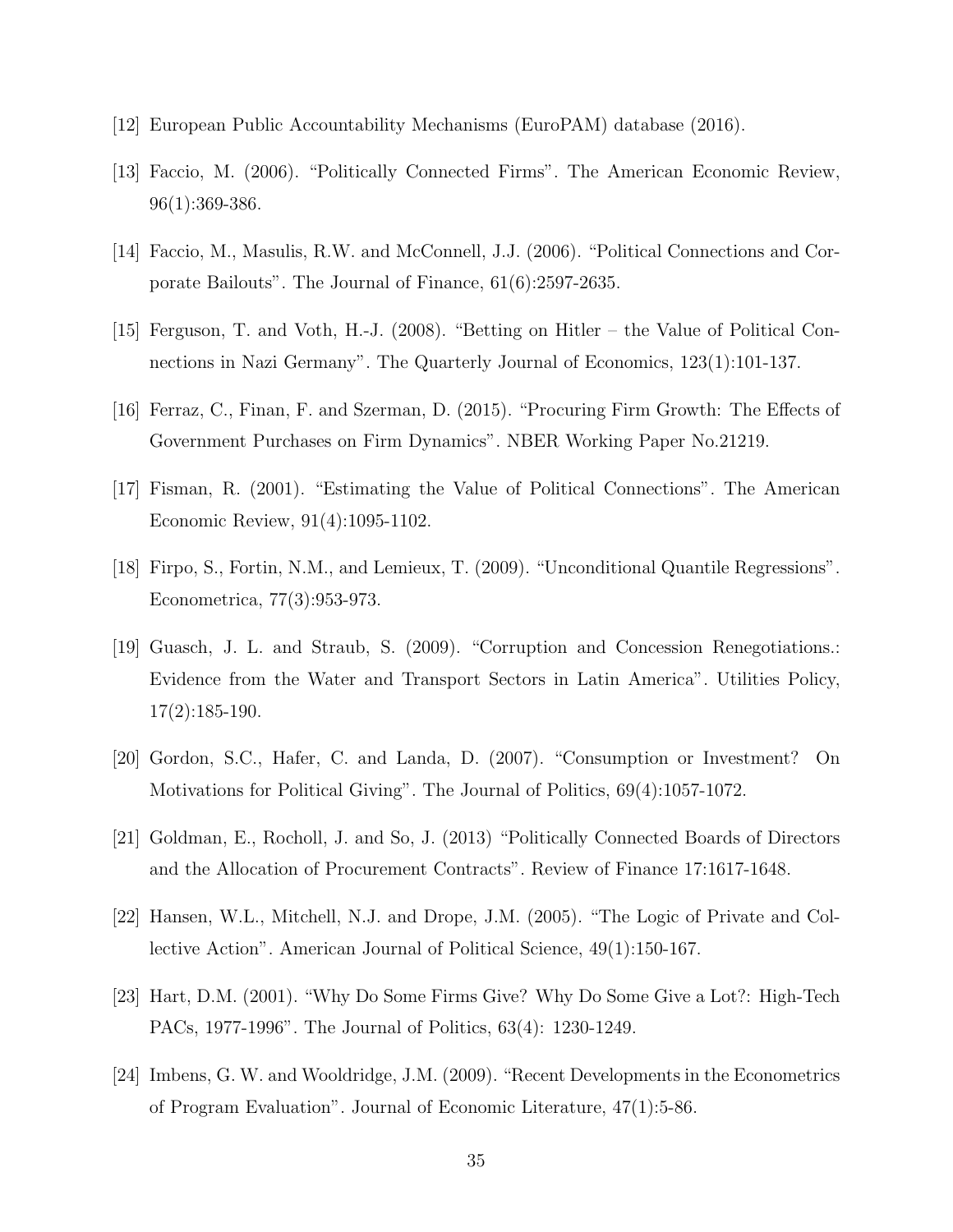- [25] Jayachandran, S. (2006). "The Jeffords Effect". Journal of Law and Economics, 49(2):397-425.
- [26] Lehne, J., Shapiro, J.N. and Eynde, O.V. (2018). "Building Connections: Political Corruption and Road Construction in India". Journal of Development Economics, 131:62- 78.
- [27] Kang, K. and Miller, R.A. (2017). "Winning by Default: Why is There So Little Competition in Government Procurement?". Unpublished working paper.
- [28] Khwaja, A.I. and Mian, A. (2005). "Do Lenders Favor Politically Connected Firms? Rent Provision in an Emerging Financial Market". The Quarterly Journal of Economics, 120(4):1371-1411.
- [29] Koren, M., Szeidl, A., Szucs, F. and Vedres, B. (2015). "Political Favor Exchange in a Democracy". Unpublished working paper.
- [30] Mironov, M. and Zhuravskaya, E. (2016). "Corruption in Procurement and the Political Cycle in Tunneling: Evidence from Financial Transactions Data", American Economic Journal: Economic Policy, 8(2): 287-321.
- [31] Ovtchinnikov, A. V., Reza, S.W. and Wu, Y. (2016). "Political Activism and Firm Innovation". HEC Paris Research Paper No. FIN-2014-1053.
- [32] Richter, B. K., Samphantharak, K. and Timmons, J. F. (2009). "Lobbying and Taxes". American Journal of Political Science, 53(4):893-909.
- [33] Schoenherr, D. (2018). "Political Connections and Allocative Distortions", Journal of Finance, forthcoming.
- [34] Special Investigation Service (2011). "Report on Corruption in Public Procurement".
- [35] Straub, S. (2014). "Political Firms, Public Procurement, and the Democratization Process". Institut d'Economie Industrielle (IDEI), Working paper No.817.
- [36] World Bank (2017). "Doing Business 2017 Report". Accessed at: http://www. doingbusiness.org/reports/global-reports/doing-business-2017.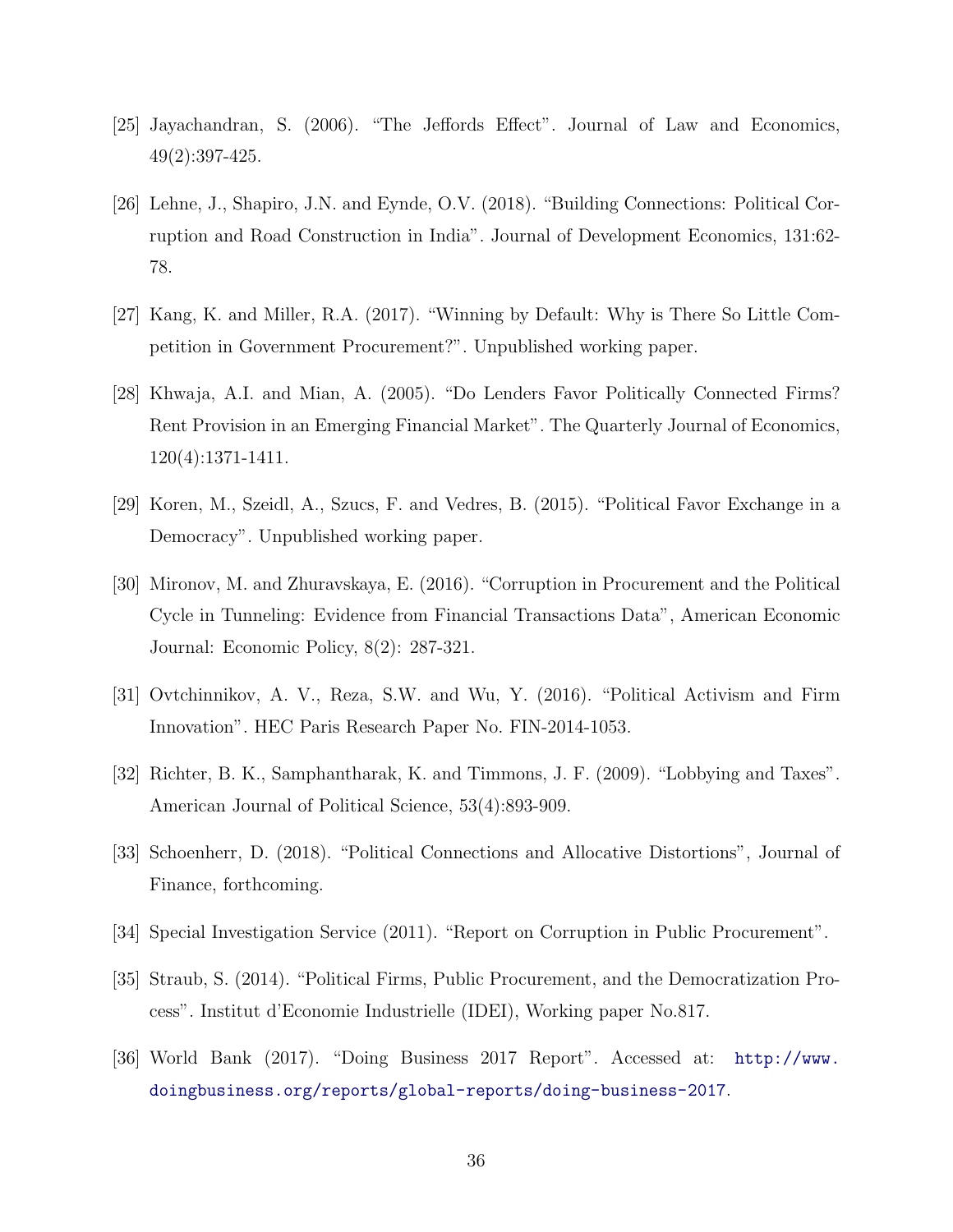# <span id="page-37-0"></span>Tables and figures

| Party        | Total funds | Corporate | Individual | Membership | <b>State</b> | Loans | Other |
|--------------|-------------|-----------|------------|------------|--------------|-------|-------|
|              |             | donations | donations  | fees       | funding      |       |       |
|              |             |           | Year 2011  |            |              |       |       |
| DP           | 2,445,288   | 34.69     | 0.67       | 4.80       | 26.44        | 32.98 | 0.42  |
| LiCS         | 1,447,662   | 63.20     | 0.00       | 5.56       | 31.23        | 0.00  | 0.00  |
| <b>LRLS</b>  | 3,618,558   | 65.34     | 0.95       | 2.25       | 14.87        | 16.58 | 0.01  |
| <b>LSDP</b>  | 2,564,573   | 36.08     | 1.24       | 25.10      | 35.80        | 0.00  | 1.77  |
| <b>TSLKD</b> | 4,449,497   | 26.09     | 0.23       | 2.25       | 36.73        | 34.67 | 0.02  |
| TT           | 2,229,718   | 32.76     | 0.00       | 20.07      | 29.01        | 18.16 | 3.39  |
| Average      | 2,792,549   | 43.03     | 0.52       | 10.01      | 29.01        | 17.07 | 0.37  |
|              |             |           | Year 2012  |            |              |       |       |
| DP           | 2,483,797   | 0.00      | 0.00       | 5.67       | 86.16        | 0.39  | 7.78  |
| LiCS         | 3,464,316   | 0.00      | 2.53       | 1.77       | 90.15        | 0.00  | 5.56  |
| <b>LRLS</b>  | 2,259,987   | 0.00      | 0.00       | 4.57       | 62.03        | 22.12 | 11.27 |
| <b>LSDP</b>  | 43,692      | 0.00      | 0.00       | 22.07      | 0.00         | 55.29 | 22.63 |
| <b>TSLKD</b> | 5,871,066   | 0.00      | 0.00       | 2.98       | 87.58        | 0.00  | 9.44  |
| TT           | 3,663,025   | 0.00      | 0.00       | 6.74       | 71.31        | 18.56 | 3.39  |
| Average      | 2,964,314   | 0.00      | 0.42       | 7.30       | 66.20        | 16.06 | 10.01 |

Table 1: Political party funding structure

Notes. Own calculations based on the Central Electoral Commission data. Total funds are reported in LTL; other columns present their breakdown by item in percentages.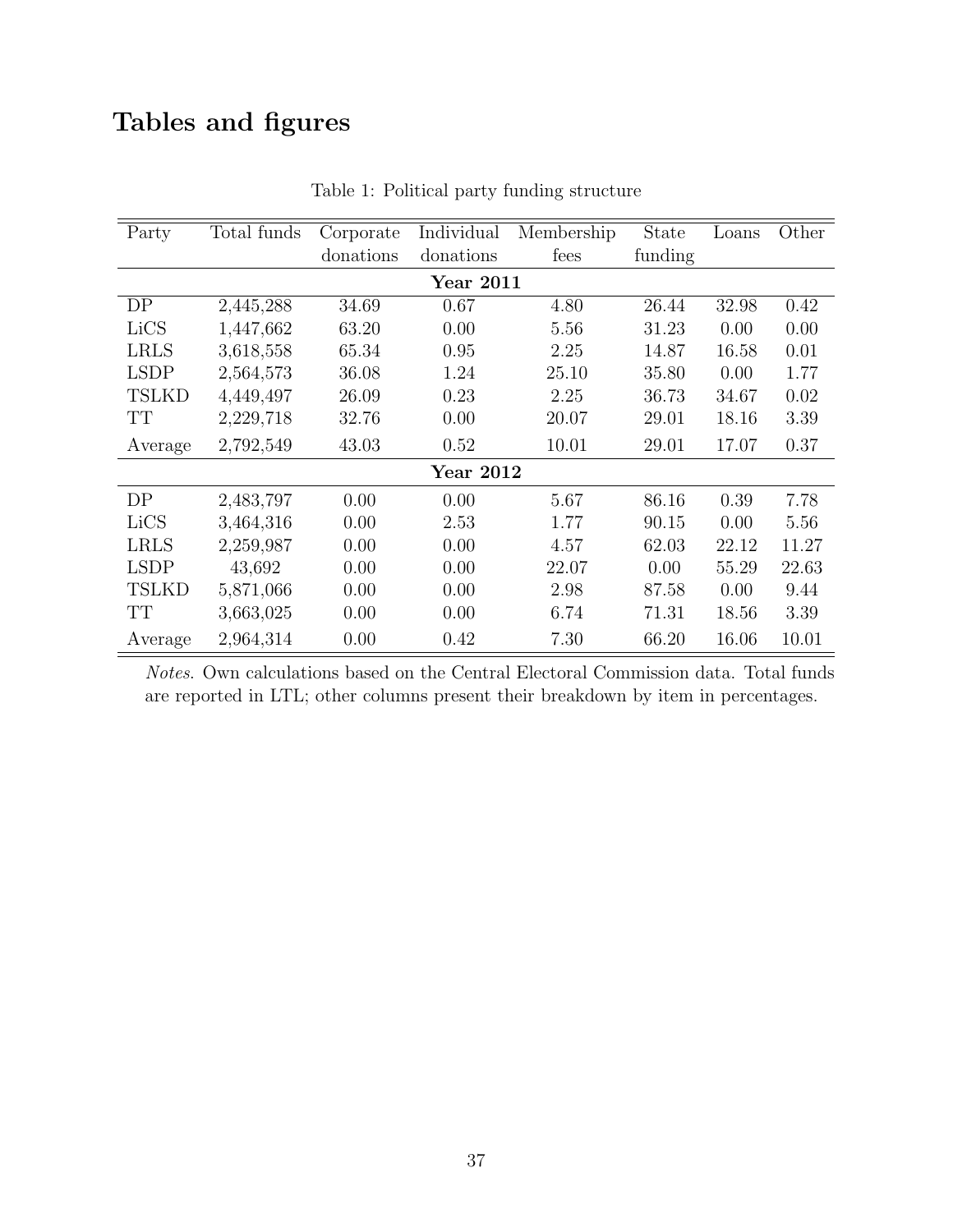<span id="page-38-0"></span>

|                                                                     | Total      | Not contributing | Contributing | Difference  |
|---------------------------------------------------------------------|------------|------------------|--------------|-------------|
|                                                                     |            |                  |              |             |
| Main dependent variables:                                           |            |                  |              |             |
| Probability of winning                                              | 0.43       | 0.41             | 0.47         | $-0.063***$ |
|                                                                     | (0.49)     | (0.49)           | (0.50)       | (0.001)     |
| Log price bid                                                       | 7.55       | 7.75             | 7.00         | $0.749***$  |
|                                                                     | (3.24)     | (3.18)           | (3.33)       | (0.010)     |
| $#$ bidders                                                         | 3.49       | 3.56             | 3.29         | $0.270***$  |
|                                                                     | (2.37)     | (2.46)           | (2.09)       | (0.006)     |
| Procurement procedure:                                              |            |                  |              |             |
| Open                                                                | $\rm 0.91$ | 0.89             | 0.93         | $-0.039***$ |
|                                                                     | (0.29)     | (0.31)           | (0.25)       | (0.001)     |
| Negotiation                                                         | 0.05       | 0.05             | 0.03         | $0.015***$  |
|                                                                     | (0.21)     | (0.22)           | (0.18)       | (0.001)     |
| Other                                                               | 0.05       | 0.06             | 0.03         | $0.024***$  |
|                                                                     | (0.22)     | (0.23)           | (0.18)       | (0.001)     |
| Public administration unit:                                         |            |                  |              |             |
| Central                                                             | 0.07       | 0.08             | 0.04         | $0.037***$  |
|                                                                     | (0.25)     | (0.27)           | (0.19)       | (0.001)     |
| Middle                                                              | 0.76       | 0.73             | 0.84         | $-0.119***$ |
|                                                                     | (0.43)     | (0.45)           | (0.36)       | (0.001)     |
| Local/territorial                                                   | 0.08       | 0.09             | 0.06         | $0.038***$  |
|                                                                     | (0.28)     | (0.29)           | (0.23)       | (0.001)     |
| Public utility company                                              | 0.09       | 0.10             | 0.06         | $0.044***$  |
|                                                                     | (0.29)     | (0.30)           | (0.24)       | (0.001)     |
| Procurement object:                                                 |            |                  |              |             |
| $\overline{\text{Goods}}$                                           | 0.79       | 0.77             | 0.82         | $-0.042***$ |
|                                                                     | (0.41)     | (0.42)           | (0.39)       | (0.001)     |
| Services                                                            | 0.17       | 0.19             | 0.11         | $0.080***$  |
|                                                                     | (0.37)     | (0.39)           | (0.31)       | (0.001)     |
| Works                                                               | 0.05       | 0.04             | 0.08         | $-0.037***$ |
|                                                                     | (0.22)     | (0.19)           | (0.27)       | (0.001)     |
| Observations                                                        | 596,068    | 434,606          | 161,462      | 596,068     |
| Notes. The sample includes tenders awarded in the period 2008-2013. |            |                  |              |             |

Table 2: Descriptive statistics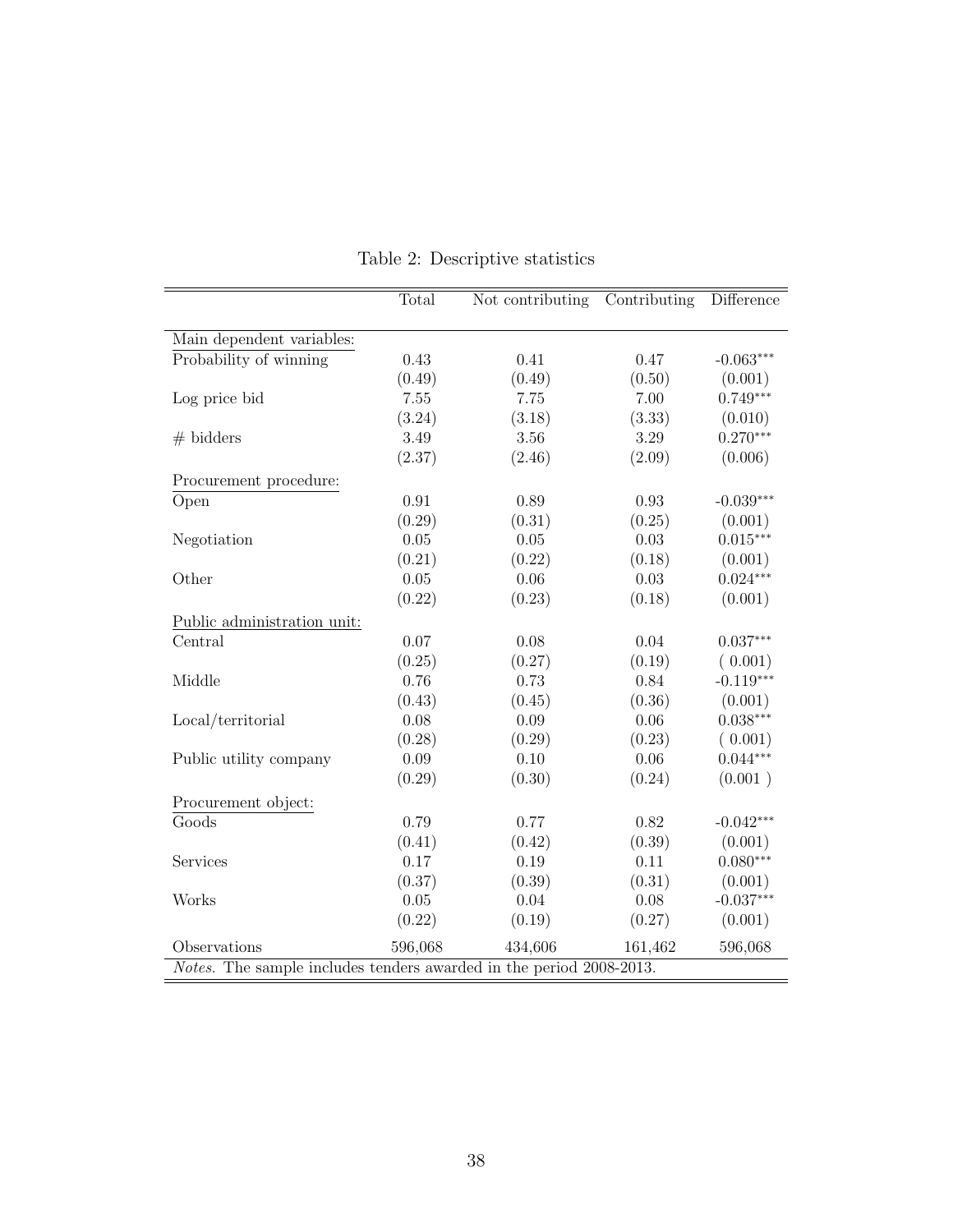| Dependent variable:                     | Winner               |                        |                        |                        |                        |                       |  |  |
|-----------------------------------------|----------------------|------------------------|------------------------|------------------------|------------------------|-----------------------|--|--|
|                                         | $\left( 1\right)$    | (2)                    | $\left( 3\right)$      | (4)                    | (5)                    | (6)                   |  |  |
| Contribute                              | $0.094*$<br>(0.048)  | $0.065**$<br>(0.028)   | $0.066**$<br>(0.028)   |                        |                        |                       |  |  |
| Contribute $\times$ Ban                 | $-0.041*$<br>(0.021) | $-0.044***$<br>(0.017) | $-0.051***$<br>(0.017) | $-0.042***$<br>(0.014) | $-0.048***$<br>(0.015) | $-0.056**$<br>(0.022) |  |  |
| Contribute $\times$ Placebo             |                      |                        |                        |                        |                        | 0.021<br>(0.029)      |  |  |
| Procurement controls<br>Firm controls   | X                    | X<br>X                 | X<br>X                 | X                      | X                      | X                     |  |  |
| Industry $FE \times Year$ FE<br>Firm FE |                      |                        | X                      | X                      | X<br>X                 | X<br>X                |  |  |
| $\mathrm{R}^2$<br>N                     | 0.08<br>596,039      | 0.09<br>575,835        | 0.09<br>575,835        | 0.16<br>593,477        | 0.15<br>575,527        | 0.15<br>575,527       |  |  |

<span id="page-39-1"></span><span id="page-39-0"></span>Table 3: Main results

Notes. The table reports the difference-in-differences coefficients from OLS regressions. The dependent variable is Winner defined as an indicator variable for firms which win <sup>a</sup> contract. Contribute is an indicator variable for firms which have donated to <sup>a</sup> political party or to <sup>a</sup> political campaign. Ban is an indicator variable for contracts signed after January 1, 2012. Placebo is an indicator variable for contracts awarded after <sup>a</sup> <sup>p</sup>lacebo reform on January 1, 2010. Procurement controls are year, CPV 4-digit code, contracting organization type and procurement procedure type indicators and indicators for goods, services and works procured. Firm controls are size categories, NACE main industry fixed effects and firm age. Standard errors clustered at the firm level are shown in parenthesis. \*\*\* - significant at <sup>1</sup> percent, \*\* - significant at 5 percent, \* - significantat 10 percent.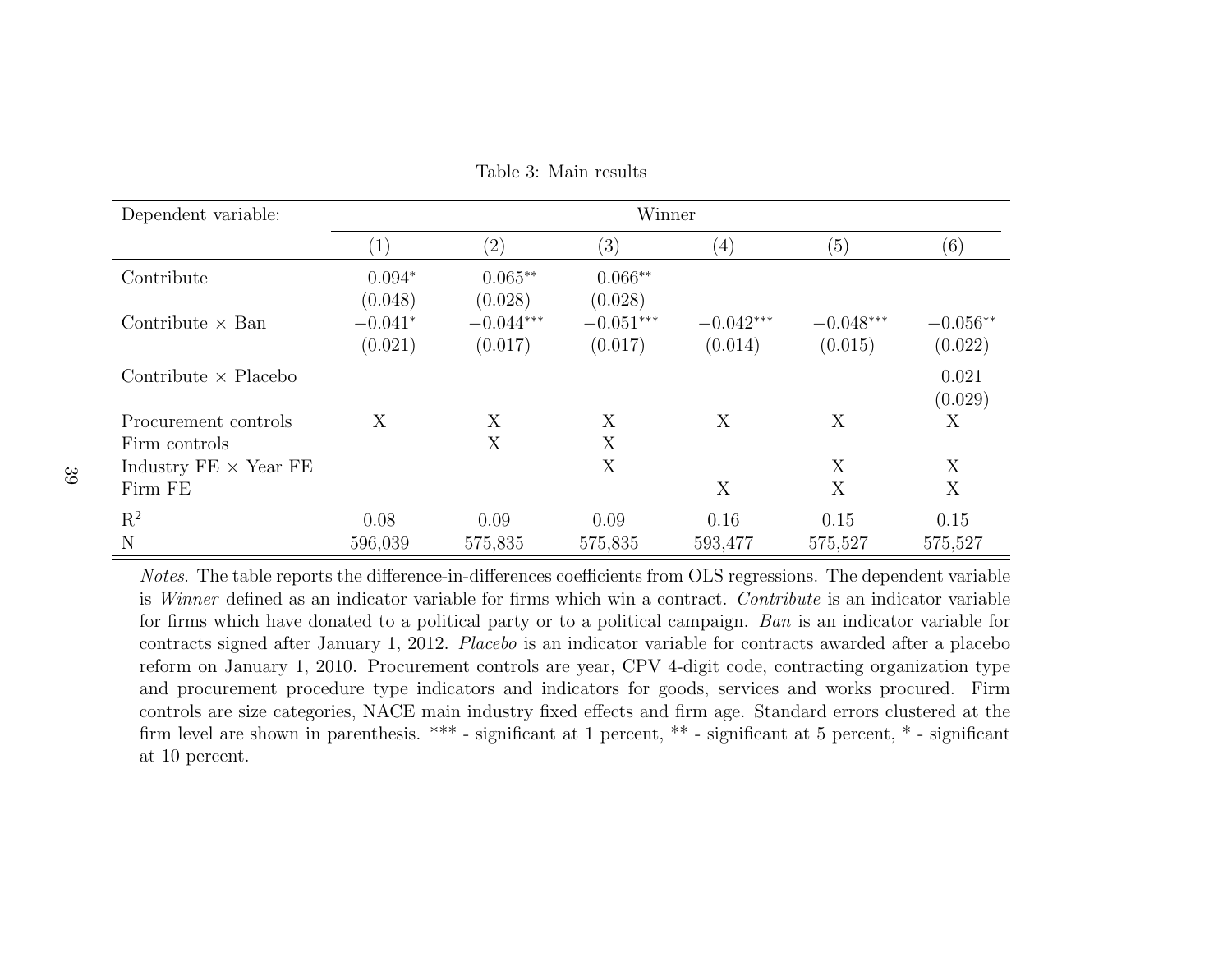<span id="page-40-0"></span>

|                    | Panel A: Full sample |             |             |               | Panel B: Trimmed sample |       |            |           |       |                    |            |       |
|--------------------|----------------------|-------------|-------------|---------------|-------------------------|-------|------------|-----------|-------|--------------------|------------|-------|
|                    | Contribute           | $\mathbf N$ | Other       | $\mathcal N$  | Difference              | p-val | Contribute | ${\rm N}$ | Other | $\mathbf N$        | Difference | p-val |
| Firm size:         |                      |             |             |               |                         |       |            |           |       |                    |            |       |
| Very large         | 0.03                 | 522         |             | 0.01 7,374    | $0.02***$               | 0.00  | 0.04       | 303       |       | $0.03$ 1, 137      | 0.01       | 0.39  |
| Large              | 0.17                 | 522         |             | 0.06 7,374    | $0.11***$               | 0.00  | 0.27       | 303       |       | 0.23, 1,137        | 0.04       | 0.12  |
| Medium-sized       | 0.56                 | 522         |             | 0.36 7,374    | $0.20***$               | 0.00  | 0.63       | 303       |       | $0.66$ 1, 137      | $-0.03$    | 0.27  |
| Small              | 0.23                 | 522         |             | 0.57 7,374    | $-0.34***$              | 0.00  | 0.06       | 303       |       | $0.08$ 1, 137      | $-0.02$    | 0.24  |
| Age                | 13.44                | 517         |             | 10.57 7,336   | $2.88***$               | 0.00  | 15.27      | 303       |       | 14.36 1, 137       | $0.91***$  | 0.00  |
| Corporate group:   |                      |             |             |               |                         |       |            |           |       |                    |            |       |
| None               | 0.56                 | 521         |             | $0.77$ 7, 366 | $-0.22***$              | 0.00  | 0.44       | 303       |       | $0.48$ 1, 137      | $-0.04$    | 0.26  |
| Two                | 0.28                 | 521         |             | $0.15$ 7, 366 | $0.13***$               | 0.00  | 0.35       | 303       |       | 0.34 1, 137        | 0.01       | 0.77  |
| Three or more      | $0.16\,$             | 521         |             | $0.08$ 7, 366 | $0.08***$               | 0.00  | 0.21       | 303       |       | $0.18$ 1, 137      | 0.03       | 0.28  |
| $\#$ subsidiares:  |                      |             |             |               |                         |       |            |           |       |                    |            |       |
| None               | 0.82                 | 522         |             | 0.95 7,374    | $-0.12***$              | 0.00  | 0.76       | 303       |       | $0.80 \quad 1,137$ | $-0.04$    | 0.13  |
| Single             | 0.08                 | 522         |             | 0.04 7,374    | $0.04***$               | 0.00  | 0.09       | 303       |       | $0.11 \quad 1,137$ | $-0.02$    | 0.28  |
| Two or more        | 0.10                 | 522         |             | 0.02, 7,374   | $0.08***$               | 0.00  | 0.15       | 303       |       | $0.08$ 1, 137      | $0.06***$  | 0.00  |
| $\#$ shareholders: |                      |             |             |               |                         |       |            |           |       |                    |            |       |
| None               | 0.37                 | 522         |             | 0.69 7,374    | $-0.32***$              | 0.00  | 0.17       | 303       |       | $0.24$ 1, 137      | $-0.07**$  | 0.01  |
| Single             | 0.23                 | 522         |             | 0.16 7,374    | $0.07***$               | 0.00  | 0.26       | 303       |       | $0.26$ 1, 137      | $-0.00$    | 0.94  |
| Two or more        | 0.41                 | 522         |             | 0.15 7,374    | $0.26***$               | 0.00  | 0.57       | 303       |       | $0.50$ 1, 137      | $0.07**$   | 0.03  |
| Financials:        |                      |             |             |               |                         |       |            |           |       |                    |            |       |
| $Log #$ employees  | 3.66                 | 517         |             | 2.50 7,289    | $1.16***$               | 0.00  | 4.35       | 303       |       | 3.81 1, 137        | $0.55***$  | 0.00  |
| Log Turnover       | 14.19                | 484         |             | 12.49 5,995   | $1.71***$               | 0.00  | 14.86      | 297       |       | 14.22 1,088        | $0.63***$  | 0.00  |
| Log Net Income     | 11.73                | 386         | 10.92 2,731 |               | $0.81***$               | 0.00  | 11.93      | 276       | 11.63 | 876                | $0.30**$   | 0.02  |
| Log SHLDR funds    | 13.19                | 423         |             | 12.10 3,307   | $1.10***$               | 0.00  | 13.60      | 291       | 13.17 | 1,009              | $0.43***$  | 0.00  |
| Log Total assets   | 14.07                | 430         |             | 12.89 3,532   | $1.18***$               | 0.00  | 14.41      | 293       | 13.89 | 1,033              | $0.52***$  | 0.00  |
| Log Fixed assets   | 12.67                | 425         |             | 10.92 3,496   | $1.75***$               | 0.00  | 13.18      | 289       |       | 12.42 1,018        | $0.76***$  | 0.00  |
| Log Current assets | 13.53                | 426         |             | 12.43 3,479   | $1.09***$               | 0.00  | 13.90      | 289       |       | 13.34 1,026        | $0.55***$  | 0.00  |
| Observations       | 7,896                |             |             |               |                         |       | 1,440      |           |       |                    |            |       |

Table 4: Firm characteristics: contributing and non-contributing firms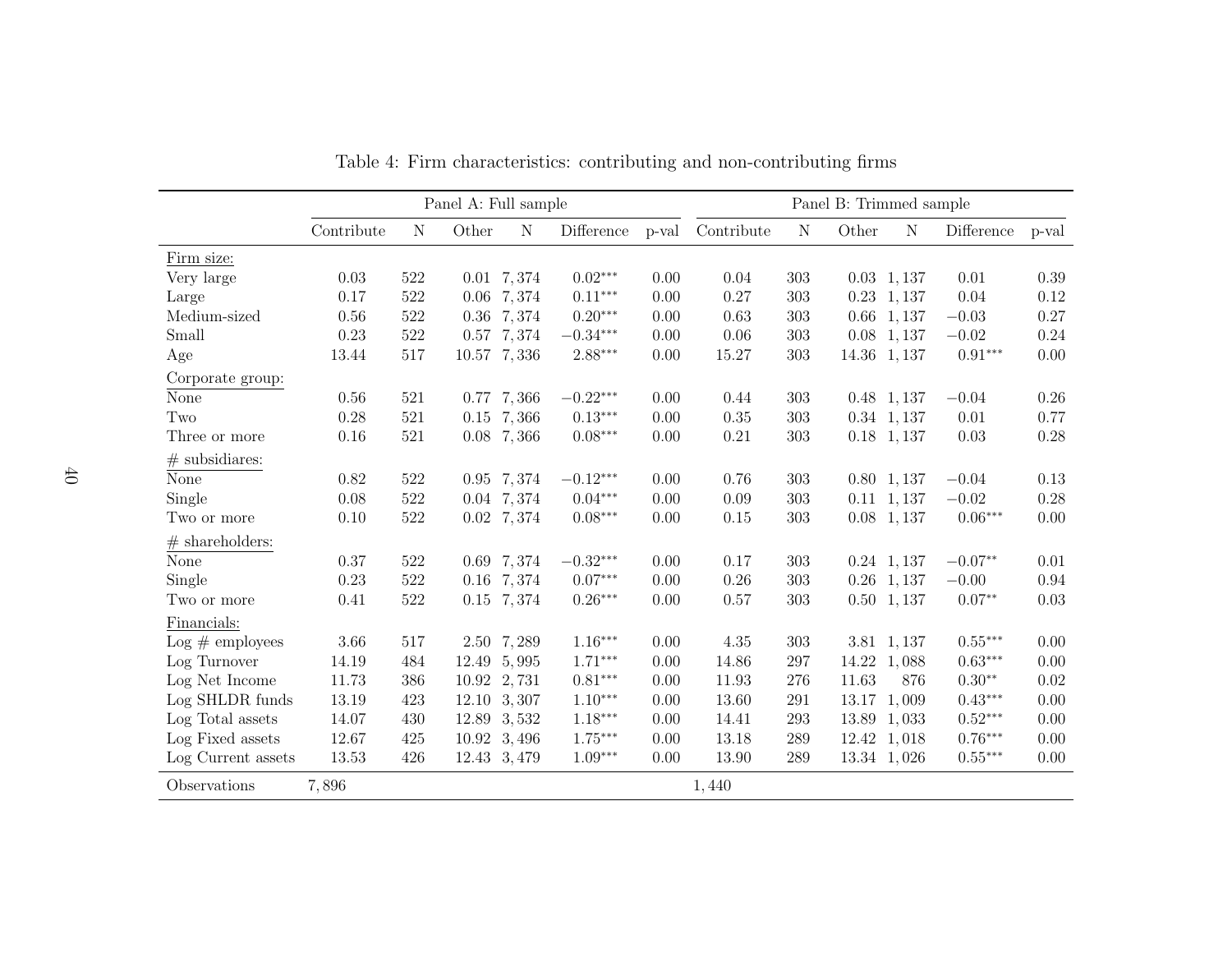| Dependent variable:                                     | Winner                |                       |                       |                       |                       |                       |                        |                        |
|---------------------------------------------------------|-----------------------|-----------------------|-----------------------|-----------------------|-----------------------|-----------------------|------------------------|------------------------|
|                                                         | $\perp$               | (2)                   | (3)                   | (4)                   | (5)                   | (6)                   | (7)                    | (8)                    |
| Contribute $\times$ Ban                                 | $-0.044**$<br>(0.018) | $-0.044**$<br>(0.018) | $-0.039**$<br>(0.017) | $-0.042**$<br>(0.018) | $-0.039**$<br>(0.017) | $-0.042**$<br>(0.018) | $-0.046***$<br>(0.016) | $-0.047***$<br>(0.017) |
| $\hat{p} \times$ Year FE<br>$\hat{p} \times \text{Ban}$ |                       |                       | X                     | X                     | X                     | X                     |                        |                        |
| $\hat{p}$ bins $\times$ Ban                             |                       |                       |                       |                       |                       |                       | X                      | X                      |
| Trimmed sample                                          | Х                     | X                     |                       | X                     |                       | X                     |                        | X                      |
| Full controls                                           | X                     | X                     | X                     | X                     | X                     | X                     | X                      | X                      |
| $\mathbf{R}^2$                                          | 0.13                  | 0.13                  | 0.15                  | 0.13                  | 0.15                  | 0.13                  | 0.15                   | 0.13                   |
| N                                                       | 362,026               | 358,611               | 569,487               | 362,026               | 569,487               | 362,026               | 569,487                | 362,026                |
| # clusters                                              | 1,289                 | 1,271                 | 5,610                 | 1,289                 | 5,610                 | 1,289                 | 5,610                  | 1,289                  |

<span id="page-41-0"></span>Table 5: Robustness checks

Notes. The table reports the difference-in-differences coefficients from OLS regressions. The dependent variable isWinner defined as an indicator variable for firms which win a contract. Contribute is an indicator variable for firms which have donated to a political party or to a political campaign. Ban is an indicator variable for contracts signed after January 1, 2012.  $\hat{p}$  is the predicted propensity of being a contributing firm.  $\hat{p}$  *bins* are 10 percentage point bins of the predicted propensity  $\hat{p}$ . Full controls correspond to the specification in column 5 of Table [3.](#page-39-1) Standard errors clustered at the firm level are shown in parenthesis. \*\*\* - significant at <sup>1</sup> percent, \*\* - significant at 5 percent, \* significant at 10 percent.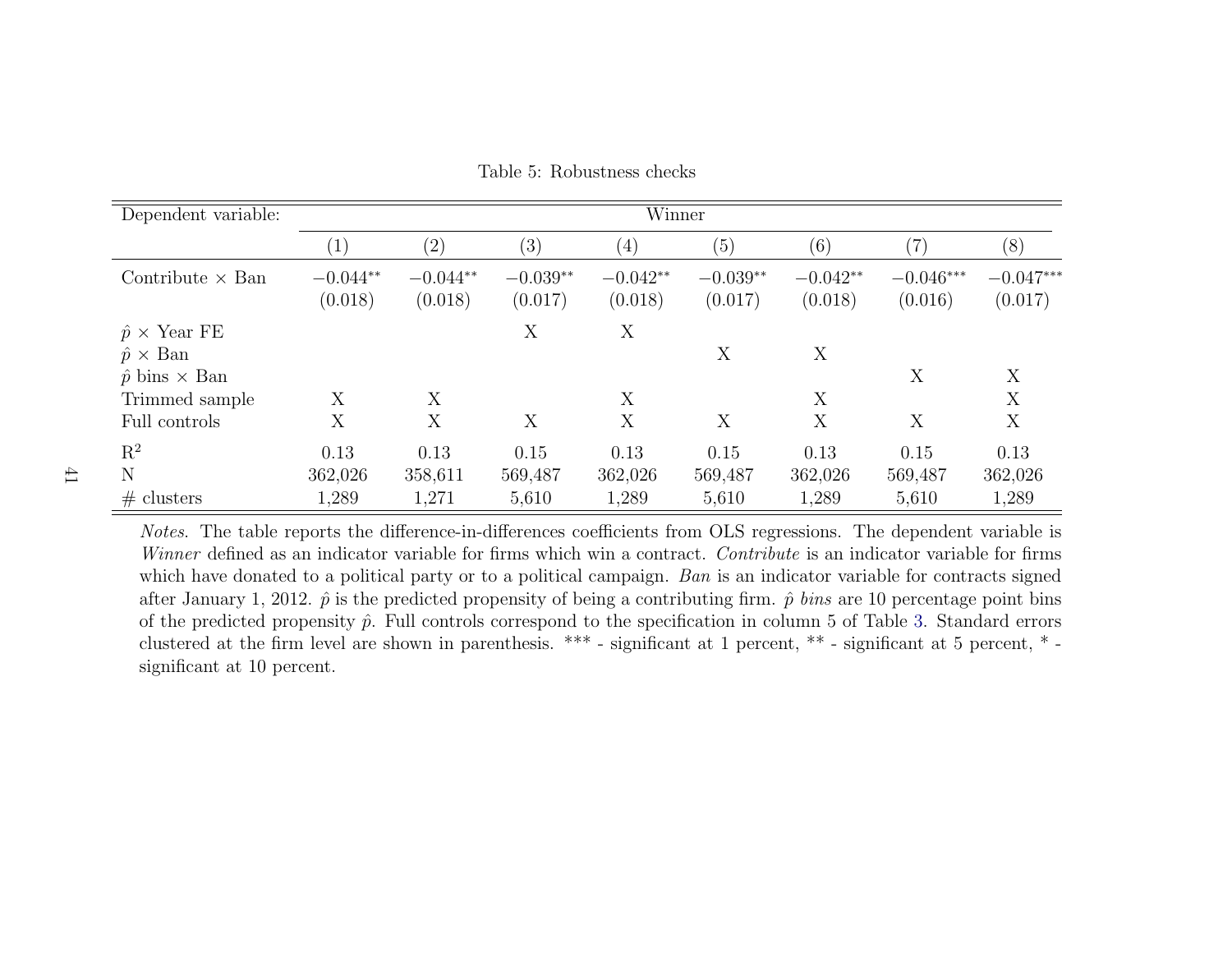<span id="page-42-0"></span>

|                                  | Panel A: Participation |                        |                   |  |  |  |
|----------------------------------|------------------------|------------------------|-------------------|--|--|--|
| Dependent variable:              | Sole-bid victory       | $#$ bidders            | Win in multi-bid  |  |  |  |
|                                  | (1)                    | $\left( 2\right)$      | $\left( 3\right)$ |  |  |  |
| Contribute $\times$ Ban          | $-0.007$               | $-0.008$               | $-0.047***$       |  |  |  |
|                                  | (0.013)                | (0.015)                | (0.019)           |  |  |  |
| Full controls                    | X                      | Χ                      | X                 |  |  |  |
| Poisson regression               |                        | X                      |                   |  |  |  |
| $\mathbf{R}^2$                   | 0.28                   |                        | 0.08              |  |  |  |
| N                                | 575,527                | 575,559                | 476,108           |  |  |  |
|                                  |                        | Panel B: Tender design |                   |  |  |  |
| Dependent variable:              | $#$ words              | $#$ thresholds         | Complexity        |  |  |  |
|                                  | (1)                    | $\left( 2\right)$      | (3)               |  |  |  |
| Contributing winner $\times$ Ban | $-0.880$               | 0.101                  | 0.000             |  |  |  |
|                                  | (1.675)                | (0.205)                | (0.008)           |  |  |  |
| Full controls                    | X                      | Χ                      | Χ                 |  |  |  |
| $\mathrm{R}^2$                   | 0.64                   | 0.39                   | 0.20              |  |  |  |
| N                                | 27,728                 | 27,728                 | 27,726            |  |  |  |

Table 6: Contract design channel

Notes. The table reports the difference-in-differences coefficients. Panel A on participation in procurement tenders covers the entire sample of bidding firms. Panel B on tender design includes firms winning contracts with tender call description available. Contribute is an indicator variable for firms which have donated to a political party or to a political campaign. Contributing winner is an indicator for winning firms which have donated to a political party or to a political campaign. The dependent variable in Panel A, column 1 is defined as an indicator variable for firms which participate (and win a contract) in a sole-bid tender; in column 2 is  $\#$  bidders defined as the number of bidders in a tender; in column 3 as an indicator for winning firms (and the sample includes only multiple-bid tenders). The dependent variable in Panel B, column 1(column 2) is  $\#$  words ( $\#$ thresholds) defined as the number of meaningfull words (numbers) in the tender description and in column 3 is *Complexity* defined as the frequency of thresholds relative to the total length of the tender description. Ban is an indicator variable for contracts signed after January 1, 2012. Full controls correspond to the specification in column 5 of Table [3.](#page-39-0) Standard errors clustered at the firm level are shown in parenthesis. \*\*\* - significant at 1 percent, \*\* - significant at 5 percent, \* - significant at 10 percent.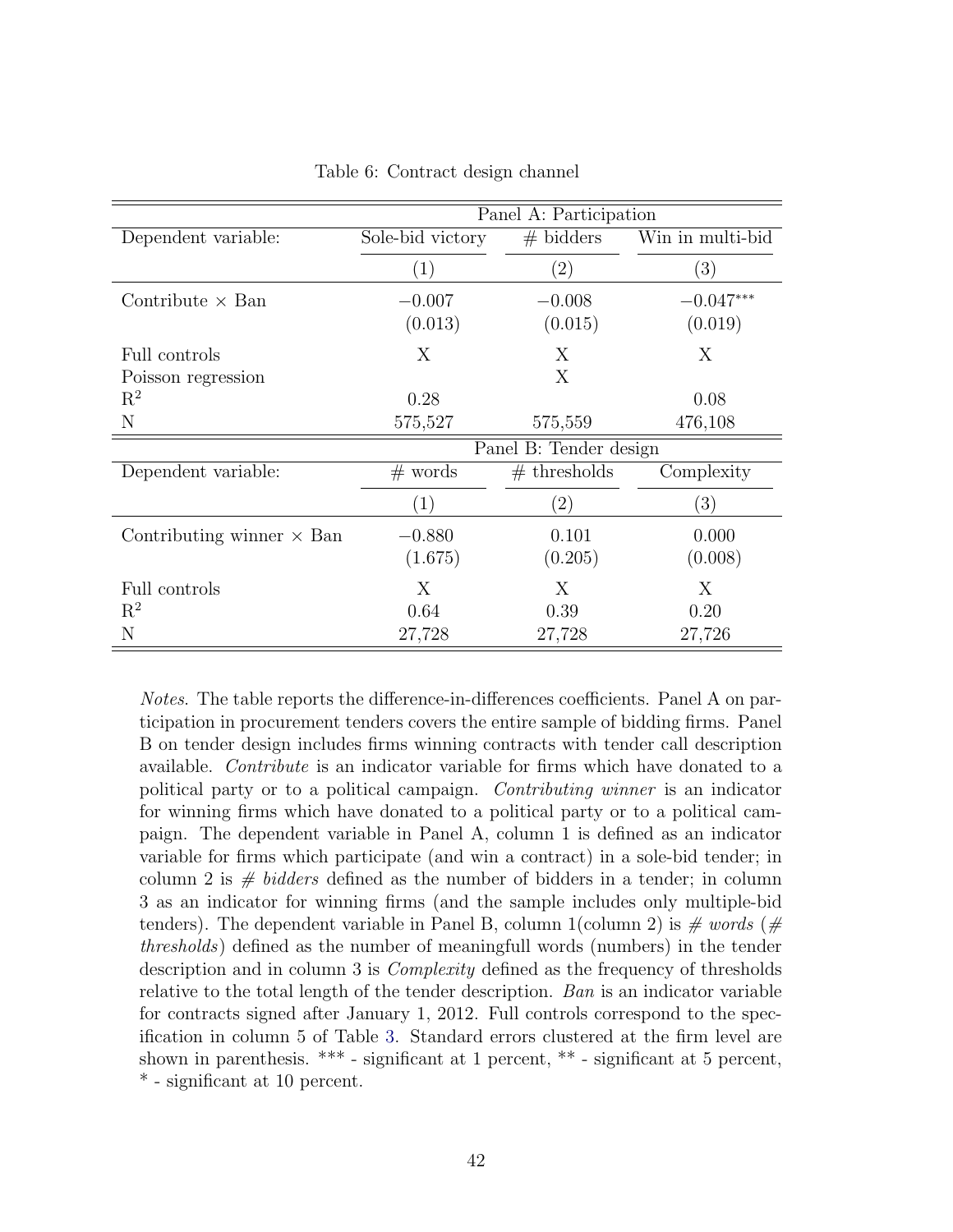<span id="page-43-0"></span>

| Dependent variable:                   |                      |                      | Price bid            |                     |                     |
|---------------------------------------|----------------------|----------------------|----------------------|---------------------|---------------------|
|                                       | $\left(1\right)$     | $\left( 2\right)$    | $\left( 3\right)$    | $\left(4\right)$    | $\left(5\right)$    |
| Contribute                            | $-0.039$<br>(0.102)  | 0.001<br>(0.126)     | 0.004<br>(0.127)     |                     |                     |
| Contribute $\times$ Ban               | $-0.275*$<br>(0.154) | $-0.263*$<br>(0.152) | $-0.279*$<br>(0.165) | $-0.242$<br>(0.173) | $-0.240$<br>(0.177) |
| Procurement controls<br>Firm controls | X                    | X<br>X               | X<br>X               | X                   | X                   |
| Industry $FE \times Year$ FE          |                      |                      | X                    |                     | Х                   |
| Firm FE                               |                      |                      |                      | X                   | X                   |
| $\mathrm{R}^2$<br>N                   | 0.42<br>570,710      | 0.42<br>557,071      | 0.42<br>557,071      | 0.48<br>568,204     | 0.48<br>556,714     |

Table 7: Bidding

Notes. The table reports the difference-in-differences coefficients from OLS regressions. The dependent variable is Price Bid defined as a logarithm of the price offer made by firms. The sample only includes tenders which were awarded to the lowest price bidder. Contribute is an indicator variable for firms which have donated to a political party or to a political campaign. Ban is an indicator variable for contracts signed after January 1, 2012. Procurement controls are year, CPV 4-digit code, contracting organization type and procurement procedure type indicators and indicators for goods, services and works procured. Firm controls are size categories, NACE main industry fixed effects and firm age. Standard errors clustered at the firm level are shown in parenthesis. \*\*\* - significant at 1 percent, \*\* - significant at 5 percent, \* - significant at 10 percent.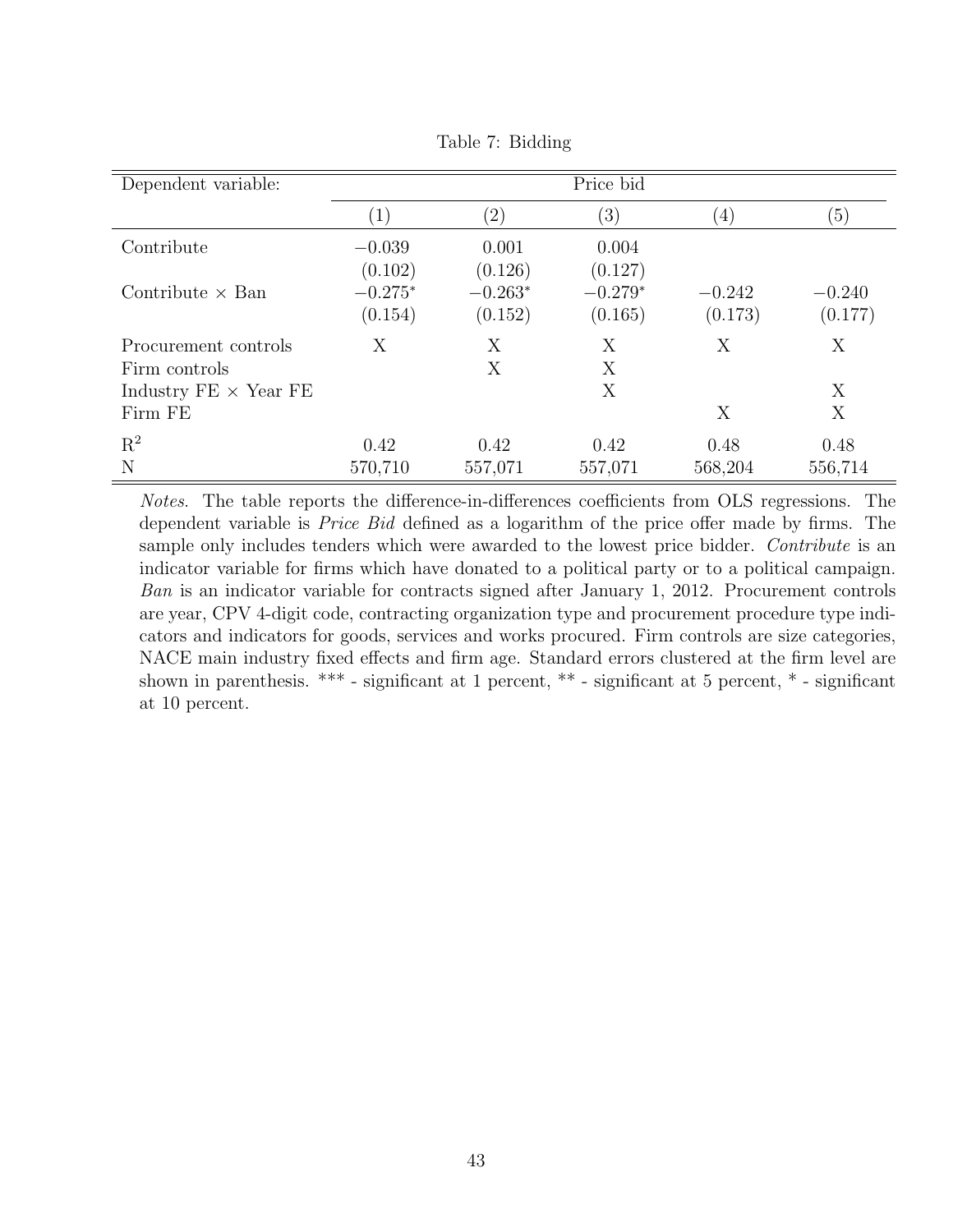<span id="page-44-0"></span>

| Dependent variable:            | $#$ employees | Revenue    | Revenue/employee |
|--------------------------------|---------------|------------|------------------|
|                                | (1)           | (2)        | $\left(3\right)$ |
| Contribute $\times$ Ban        | $-0.118***$   | $-0.104**$ | 0.017            |
|                                | (0.034)       | (0.042)    | (0.033)          |
| Year FE                        | Χ             | Χ          | Χ                |
| Year $FE \times$ Firm controls | X             | X          | X                |
| $R^2$                          | 0.69          | 0.67       | 0.36             |
| N                              | 19,855        | 19,083     | 19,038           |

Table 8: Firm performance

Notes. The table reports the difference-in-differences coefficients from firmlevel OLS regressions. The dependent variable in columns 1 is the logarithm of the number of employees, in column 2 - the logarithm of the gross revenue and in column 3 - the logarithm of the revenue per employee. Contribute is an indicator variable for firms which have donated to a political party or to a political campaign. Ban is an indicator variable for contracts signed after January 1, 2012. Firm controls are size categories, NACE main industry fixed effects and firm age. Standard errors clustered at the firm level are shown in parenthesis. \*\*\* - significant at 1 percent, \*\* - significant at 5 percent, \* significant at 10 percent.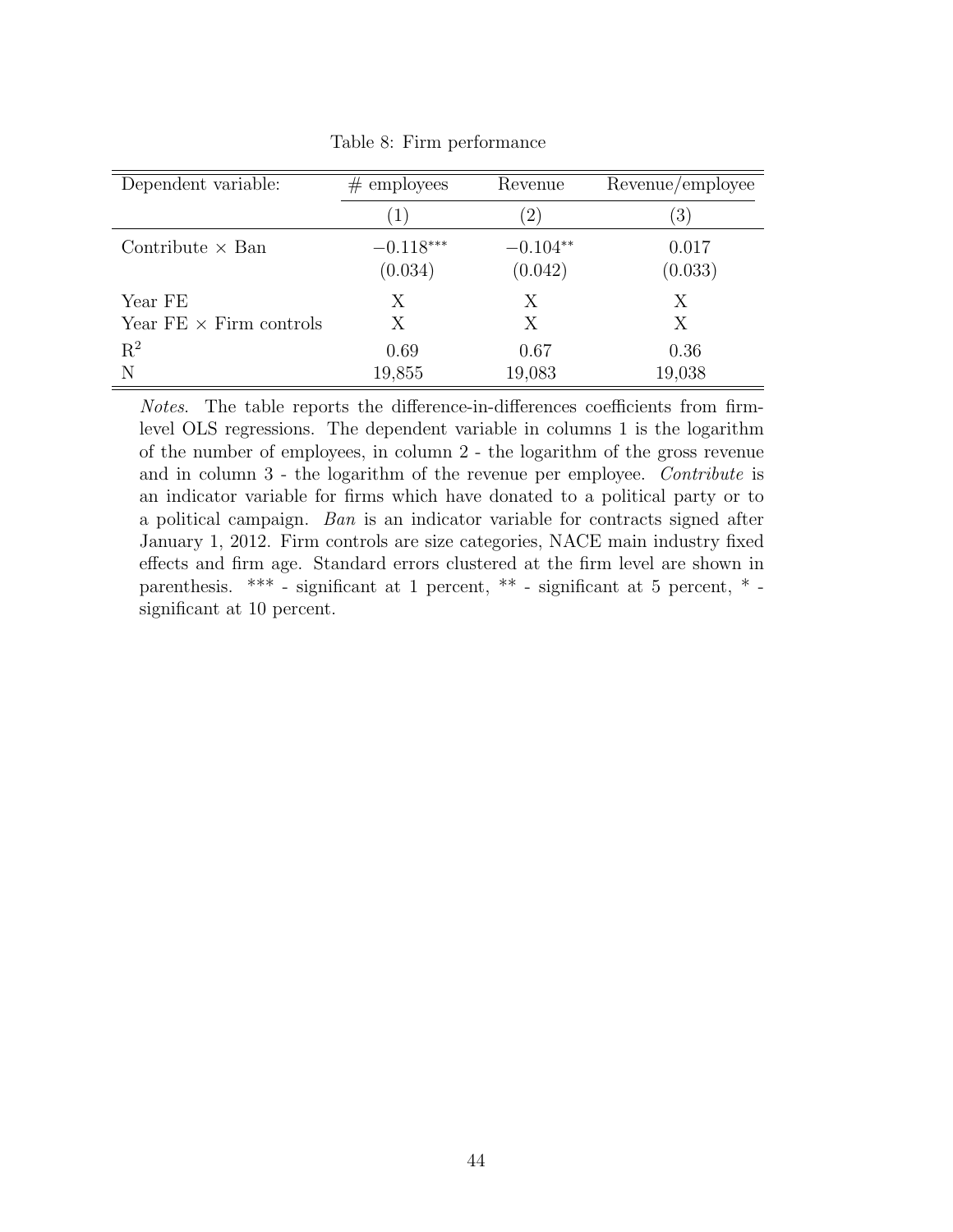<span id="page-45-0"></span>

|                   | Winner                     |                                |                                                      |                            |                                                                                |  |
|-------------------|----------------------------|--------------------------------|------------------------------------------------------|----------------------------|--------------------------------------------------------------------------------|--|
| $\left( 1\right)$ | (2)                        | (3)                            | (4)                                                  | (5)                        | (6)                                                                            |  |
|                   |                            |                                |                                                      |                            |                                                                                |  |
|                   | (0.015)                    |                                |                                                      |                            |                                                                                |  |
|                   |                            | $-0.068***$                    |                                                      |                            |                                                                                |  |
|                   |                            | $-0.026*$                      |                                                      |                            |                                                                                |  |
|                   |                            |                                |                                                      |                            |                                                                                |  |
|                   |                            |                                |                                                      |                            |                                                                                |  |
|                   |                            |                                |                                                      | 0.001                      |                                                                                |  |
|                   |                            |                                |                                                      | $0.057**$                  |                                                                                |  |
|                   |                            |                                |                                                      |                            | $-0.009$<br>(0.011)                                                            |  |
|                   |                            |                                |                                                      |                            | $-0.080***$<br>(0.011)                                                         |  |
|                   |                            |                                |                                                      |                            | $-0.001$<br>(0.012)                                                            |  |
| X                 | X                          | X                              | X                                                    | X                          | X                                                                              |  |
|                   |                            |                                |                                                      |                            | X                                                                              |  |
|                   |                            |                                |                                                      |                            | 0.13<br>346,475                                                                |  |
|                   | (0.015)<br>0.15<br>575,527 | $-0.049***$<br>0.15<br>575,527 | $-0.047***$<br>(0.011)<br>(0.014)<br>0.15<br>575,527 | (0.001)<br>0.15<br>575,527 | $-0.004***$<br>$-0.054***$<br>(0.018)<br>(0.087)<br>(0.024)<br>0.15<br>575,527 |  |

Table 9: Heterogeneous donations

Notes. The table reports the difference-in-differences coefficients from OLS regressions. The dependent variable is Winner defined as an indicator variable for firms which win a contract. The sample in columns 6 includes only tenders in health care institutions. Contributions to core is an indicator variable for firms which have donated to core parties. Party contributions is an indicator variable for firms which have donated to political parties. Big contributions/Small contributions is an indicator variable for firms which have donated the amount above/below the median value. Contribution amount is the logarithm of the cumulative amount of contributions made by a firm. *Minister of Health* is an indicator for firms which have donated to one of the parties that appointed the Minister of Health. Chair of CoHA is an indicator variable for firms which have donated to one of the parties which appointed the chair/vice-chair of the Committee on Health Affairs. No power position is an indicator variable for firms which have donated to one of the parties with no power positions in health care. Standard errors clustered at the firm level are shown in parenthesis. \*\*\* - significant at 1 percent, \*\* - significant at 5 percent, \* - significant at 10 percent.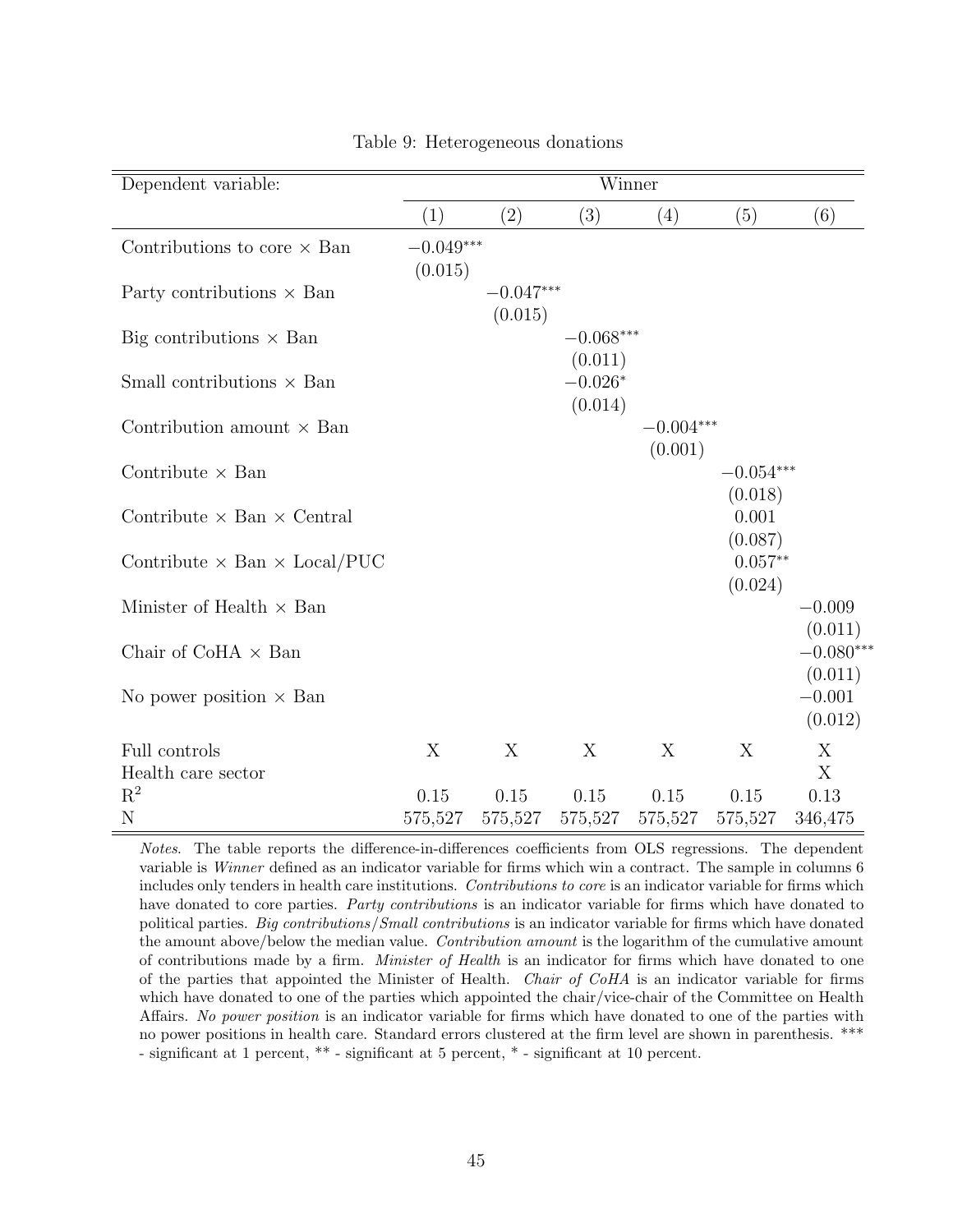<span id="page-46-0"></span>

Figure 1: Probability of winning, residual Notes. Locally smoothed means of the residual from the regression of the Winner indicator variable on procurement controls.

<span id="page-46-1"></span>

Figure 2: Corporate donations to parties Notes. Data from the Central Electoral Commission of Lithuania. Monthly amount of corporate party donations and yearly amount of individual party and campaign donations are shown.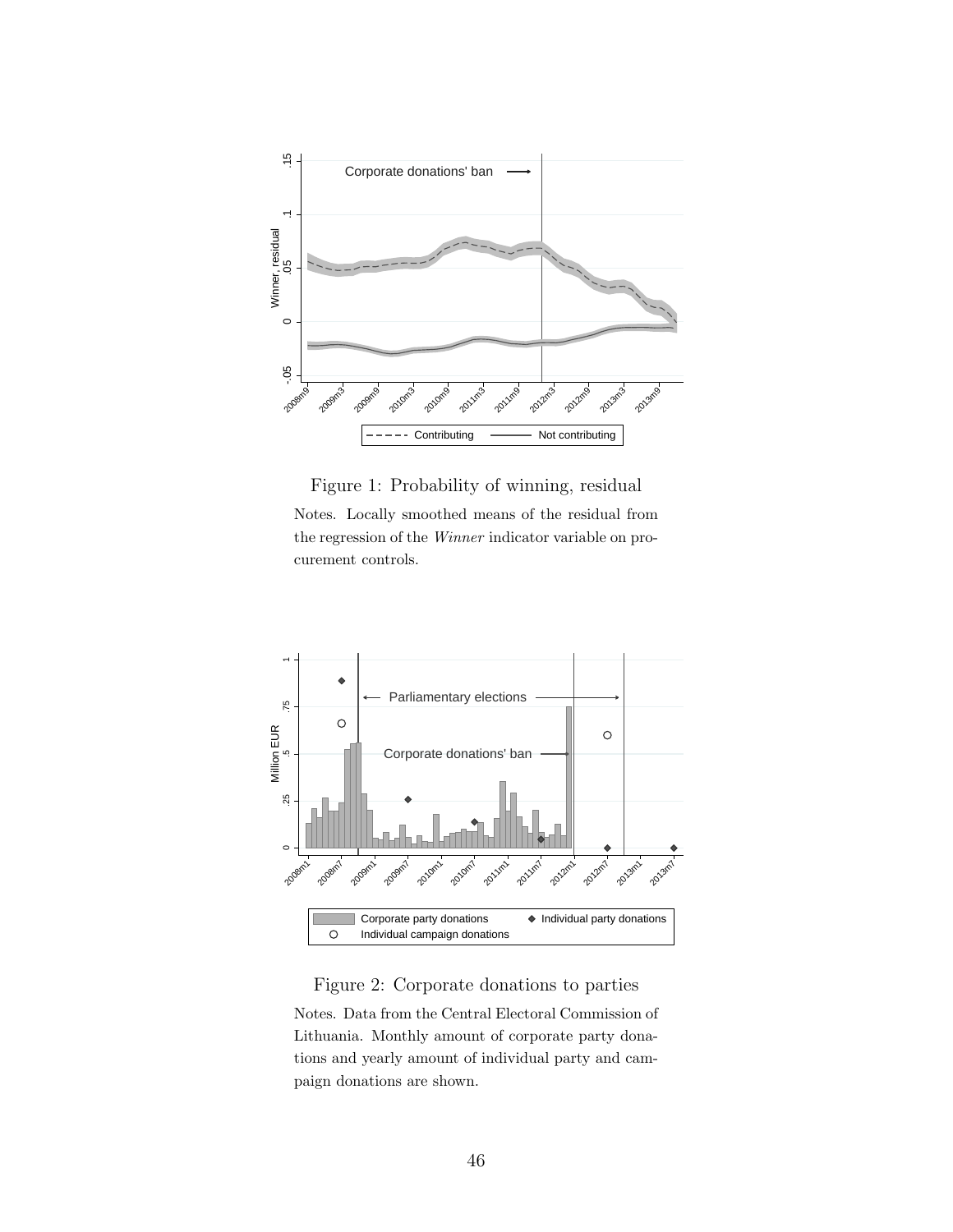<span id="page-47-0"></span>

Figure 3: Data coverage

Notes. Data from the Public Procurement Office of Lithuania.

| Purchase object part 1. Miconazolum mouth gel 20mg/g 40g N1 (33600000-6) |                                                                                                             |             |  |  |  |  |
|--------------------------------------------------------------------------|-------------------------------------------------------------------------------------------------------------|-------------|--|--|--|--|
| Rank                                                                     | <b>Bidder</b>                                                                                               | Price bid   |  |  |  |  |
| 1                                                                        | <b>UAB "MEDIKONA"</b>                                                                                       | 1413,00 LTL |  |  |  |  |
| 2                                                                        | <b>UAB "ARMILA"</b>                                                                                         | 1422,75 LTL |  |  |  |  |
| 3                                                                        | UAB "Limedika"                                                                                              | 1442,20 LTL |  |  |  |  |
|                                                                          | Purchase object part 2. Aliuminii hydroxidum/magnii hydroxidum susp (100g with 4g/1,38g) (33600000-6)       |             |  |  |  |  |
| Rank                                                                     | <b>Bidder</b>                                                                                               | Price bid   |  |  |  |  |
| 1                                                                        | <b>UAB "MEDIKONA"</b>                                                                                       | 5,61 LTL    |  |  |  |  |
| 2                                                                        | <b>UAB "ARMILA"</b>                                                                                         | 6,71 LTL    |  |  |  |  |
|                                                                          | UAB "Limedika"                                                                                              | 5,61 LTL    |  |  |  |  |
|                                                                          | Rejection reason: a different pharmaceutical product was offerred.                                          |             |  |  |  |  |
|                                                                          | Purchase object part 3. Aliuminii hydroxidum/magnii hydroxidum susp (15ml with 0,5235/0,5985g) (33600000-6) |             |  |  |  |  |
| Rank                                                                     | <b>Bidder</b>                                                                                               | Price bid   |  |  |  |  |
| 1                                                                        | UAB "Limedika"                                                                                              | 14,17 LTL   |  |  |  |  |
|                                                                          | Purchase object part 4. Ranitidine tablets 150mg (33600000-6)                                               |             |  |  |  |  |
| Rank                                                                     | <b>Bidder</b>                                                                                               | Price bid   |  |  |  |  |
| 1                                                                        | <b>UAB "MEDIKONA"</b>                                                                                       | 383,33 LTL  |  |  |  |  |
| 2                                                                        | <b>UAB "ARMILA"</b>                                                                                         | 392,04 LTL  |  |  |  |  |
| 3                                                                        | UAB "Limedika"                                                                                              | 452,81 LTL  |  |  |  |  |
| 4                                                                        | <b>UAB "ENTAFARMA"</b>                                                                                      | 718,09 LTL  |  |  |  |  |
|                                                                          |                                                                                                             |             |  |  |  |  |

<span id="page-47-1"></span>

# Figure 4: Sample procurement procedure

Notes. Procurement procedure for pharmaceutical products No.76266, carried out by Klaipeda Children's Hospital in 2009.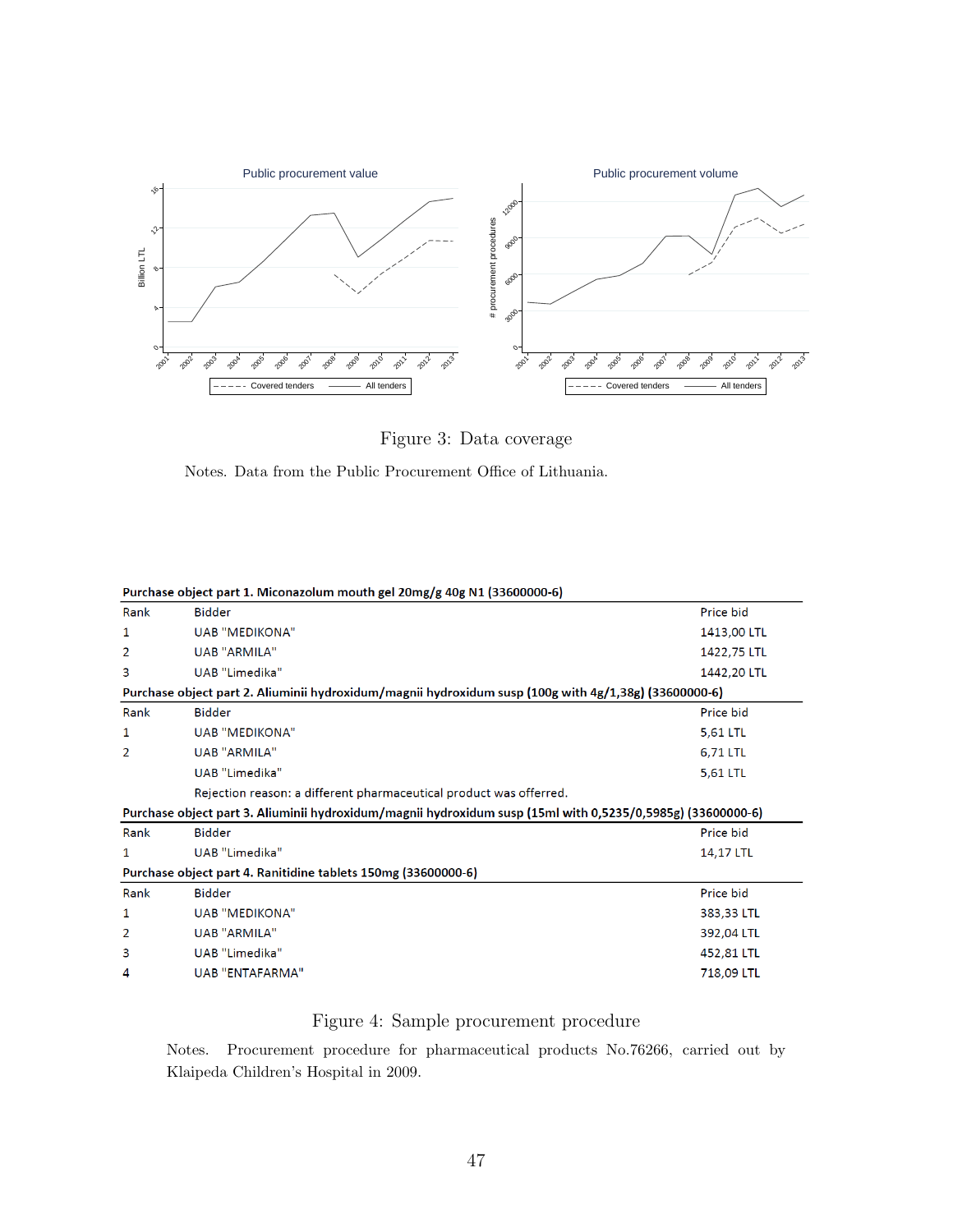<span id="page-48-0"></span>

Figure 5: Data sources

<span id="page-48-1"></span>

Figure 6: Participation in procurement

Notes. Figure (a) shows the average monthly number of bidders in tenders and Figure (b) – the monthly share of sole-bid tenders.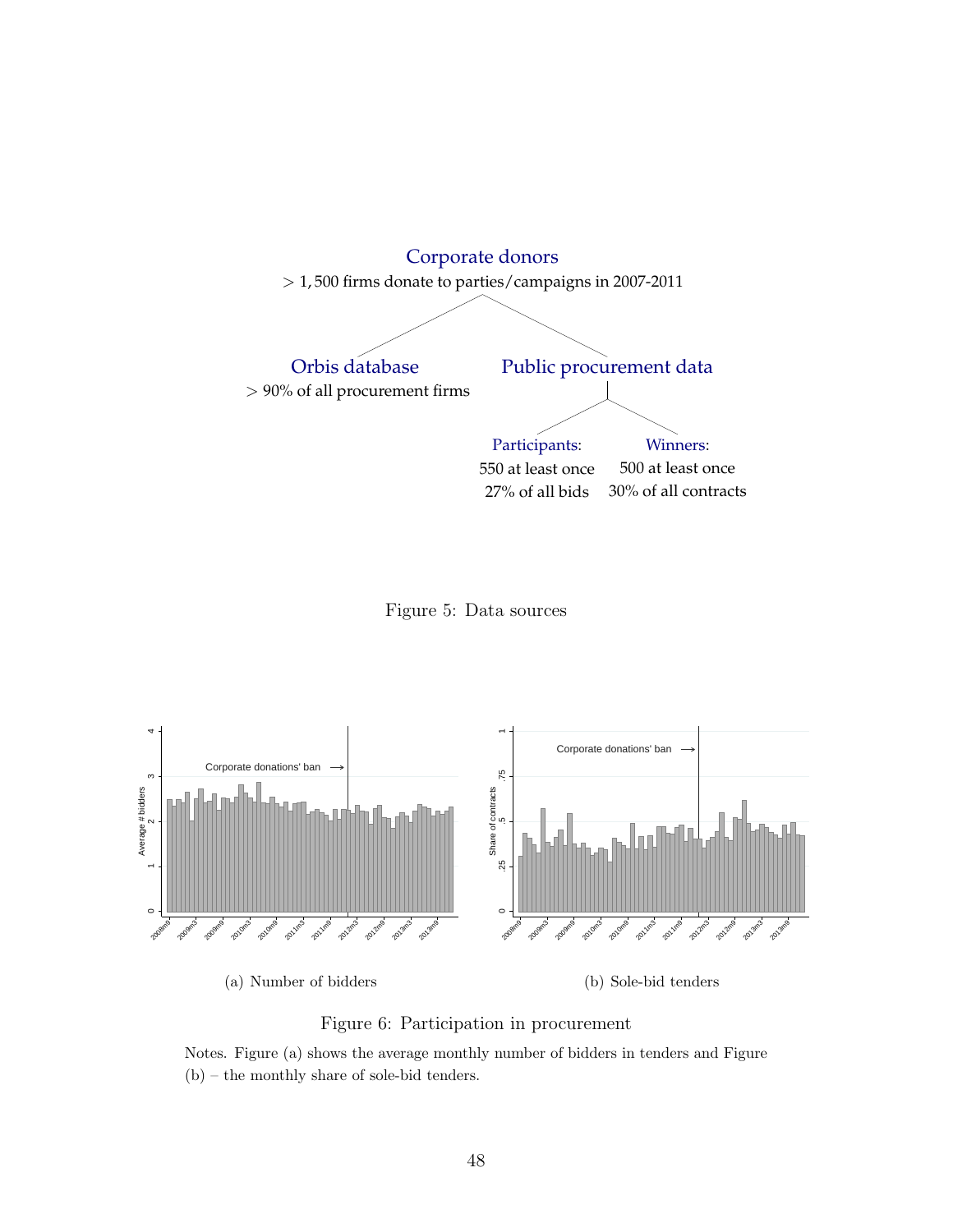<span id="page-49-0"></span>

Figure 7: % victory margin, log

Notes. The dependent variable is the victory margin defined as the decimal logarithm of the difference between the second lowest bid and the winning bid, normalized by the winning bid. Figure (a) and Figure (b) show kernel density plots of the victory margin in contracts awarded to contributing and noncontributing firms, respectively, before and after the ban on corporate donations. The sample excludes tenders with more than one contributing firm among bidders.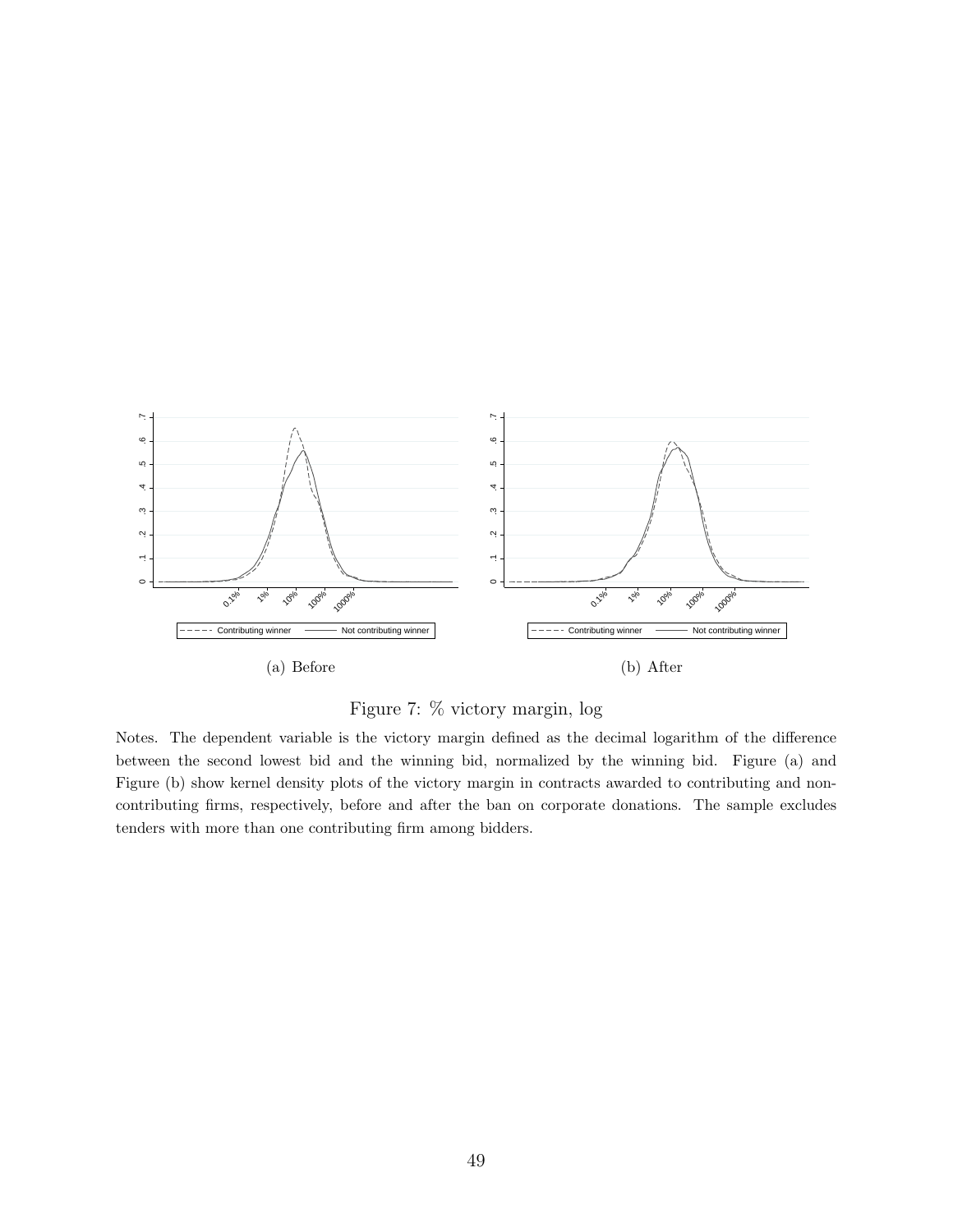<span id="page-50-2"></span><span id="page-50-0"></span>

<span id="page-50-1"></span>

Notes. The dependent variable is the victory margin defined as the decimal logarithm of the difference between the second lowest bid and the winning bid, normalized by the winning bid. Figures (a) and (b) plot, respectively, the coefficients  $\beta_1$  and  $\beta_1 + \beta_3$  from unconditional quantile regressions in equation (3) for each decile. They show the difference in the victory margin in contracts awarded to contributing and non-contributing firms, respectively, before and after the ban on corporate donations. The dashed line plots the average effect from an analogous specification estimated by the OLS. The sample excludes tenders with more than one contributing firm among bidders.

<span id="page-50-3"></span>

Figure 9: Tenders with a contributing firm Notes. Figure shows the monthly share of tenders in which at least one contributing firm participates.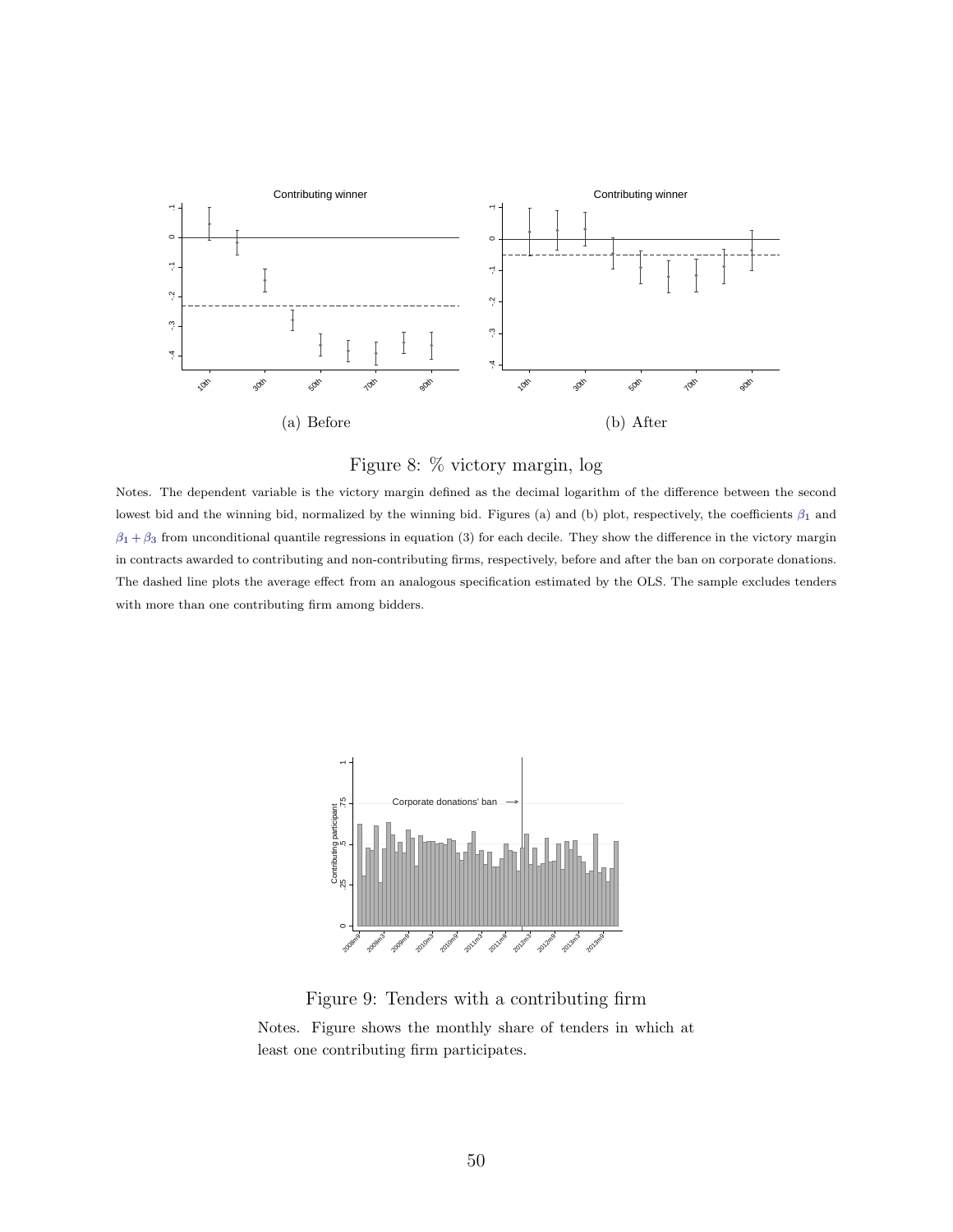<span id="page-51-3"></span><span id="page-51-0"></span>

<span id="page-51-2"></span><span id="page-51-1"></span>(c) Procurement supervision body



Notes. Figure (a) shows Corruption Perceptions Index in 2014 for 68 countries with free political rights (score of 1 or 2, Freedom House). Among them, Figure (b) indicates in black countries in which information on political donors is publicly available and Figure (c) – countries in which procurement procedures are monitored by a supervision body. Countries with missing information are not highlighted.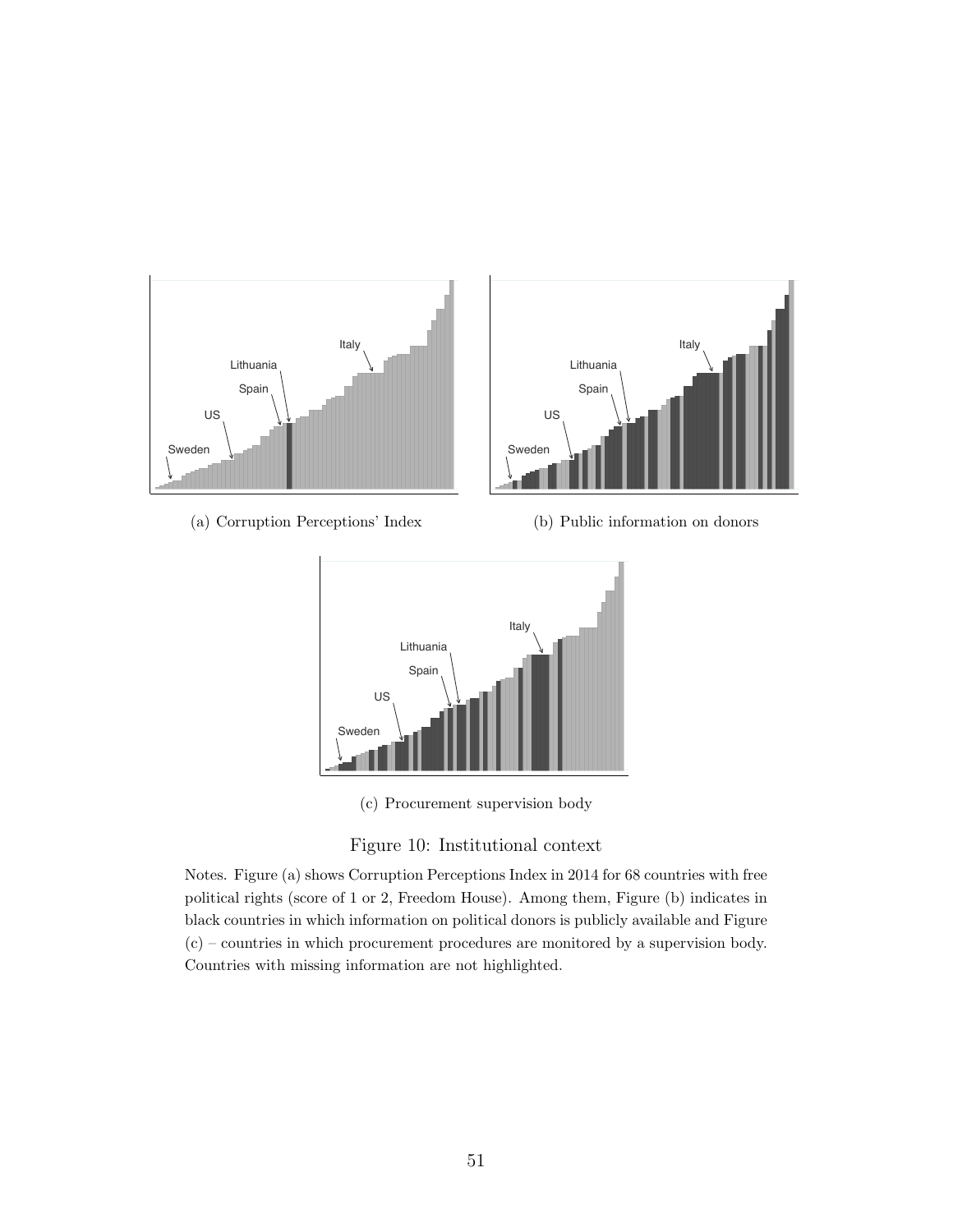# Appendix

# For Online Publication

### <span id="page-52-0"></span>A.1 Predicting the contribution status

I estimate the propensity to be a contributing firm using a logistic regression:

$$
log\left(\frac{p_i}{1-p_i}\right) = \alpha + X_i \gamma + \varepsilon_i \tag{4}
$$

where  $p_i$  is the probability that a firm contributes and  $X_i$  is a vector of controls that includes measures for i) time constant firm characteristics (size, NACE industry, corporate group structure and the number of subsidiaries and of shareholders), ii) firm age (the year of incorporation and the firm's age, computed as the difference between the first year in the procurement dataset and the year of incorporation), iii) broadly available firm financial indicators (the logarithm of turnover and of number of employees) and iv) other firm financial indicators (the logarithm of capital, of fixed assets and of current assets).<sup>[66](#page-52-1)</sup> Columns 1-4 in Table [A.1.1](#page-53-0) show the regression results with the different specifications i)-iv).<sup>[67](#page-52-2)</sup>

Firm time-invariant characteristics are important in predicting contributing firm status. For example, firm size is positively associated with being a contributing firm. However, there is no considerable increase in the predictive power of the model when financial indicators are added. In fact, augmenting equation (3) with variables that are not much correlated with the probability of being a contributing firm (e.g., capital, fixed assets and current assets) results in a marked reduction of the sample size and also lowers the pseudo- $R^2$  of the model (Table [A.1.1,](#page-53-0) column 4). Hence, I base the trimming procedure on the specification in column 2, which is estimated for most firms in the sample and has the highest pseudo- $R^2$ .<sup>[68](#page-52-3)</sup> Given a heavy left tail of the propensity score distribution (Figure [A.1.1\)](#page-54-0), trimming results in discarding 6,456 firms out of 7,896. They are mostly control group firms that are distant from the contributing firms in their covariates' distribution and do not frequently participate in tenders. The sample obtained after trimming consists of almost 360,000 observations.

<span id="page-52-1"></span> $^{66}$ For time-varying characteristics in the latter two specifications, I take their value in 2005 (or in the year of incorporation for firms founded after 2005).

<span id="page-52-2"></span> $67S$  pecifications in columns 3 and 4 include a considerably smaller number of observations due to the fact that extensive coverage of firm-level variables is not available for all firms in Orbis database.

<span id="page-52-3"></span> $68$ Virtually the same pseudo- $R^2$  is achieved in the specification in column 3. As the latter can only be estimated for a considerably smaller fraction of firms, the model in column 2 is preferred. The results are robust to using this specification for trimming.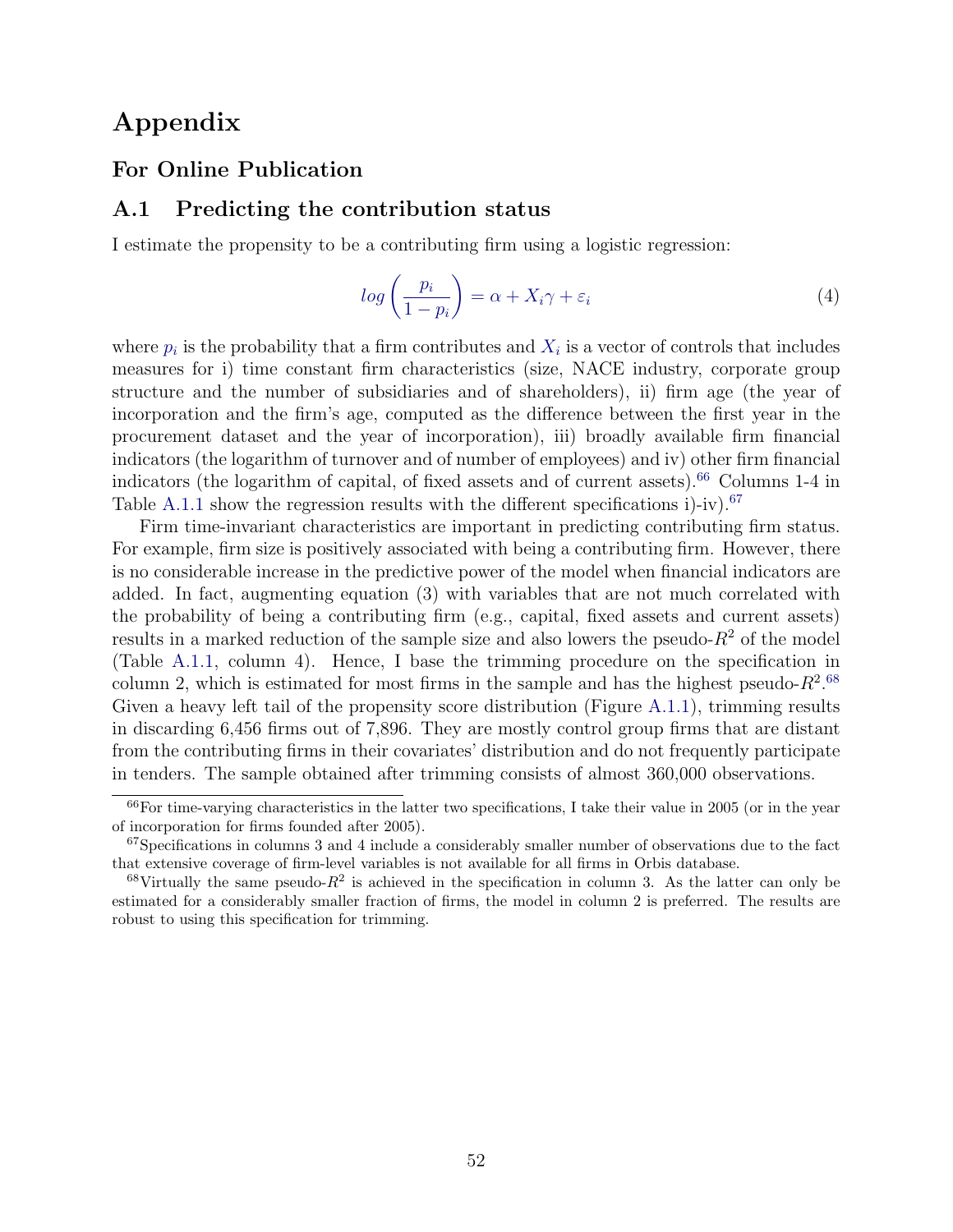<span id="page-53-0"></span>

| Dependent variable:   | Contribute |                   |                        |           |  |  |
|-----------------------|------------|-------------------|------------------------|-----------|--|--|
|                       | (1)        | $\left( 2\right)$ | (3)                    | (4)       |  |  |
| Very large company    | $1.835***$ | $1.439***$        | 0.372                  | $-0.019$  |  |  |
|                       | (0.365)    | (0.396)           | (0.436)                | (0.471)   |  |  |
| Large company         | $1.463***$ | 1.192***          | $0.635***$             | 0.394     |  |  |
|                       | (0.186)    | (0.190)           | (0.222)                | (0.249)   |  |  |
| Medium-sized company  | $0.906***$ | $0.781***$        | $0.577***$             | $0.407**$ |  |  |
|                       | (0.127)    | (0.130)           | (0.144)                | (0.176)   |  |  |
| $Log \#$ of employees |            |                   | 0.090                  | 0.008     |  |  |
|                       |            |                   | (0.064)                | (0.084)   |  |  |
| Log Turnover          |            |                   | $0.195^{\ast\ast\ast}$ | $0.192**$ |  |  |
|                       |            |                   | (0.045)                | (0.080)   |  |  |
| Industry FE           | X          | X                 | X                      | X         |  |  |
| Age controls          |            | X                 | X                      | X         |  |  |
| Other firm controls   |            |                   |                        | X         |  |  |
| $Pseudo-R2$           | 0.15       | 0.17              | 0.17                   | 0.15      |  |  |
| N                     | 7,834      | 7,823             | 6,448                  | 3,393     |  |  |

Table A.1.1: Predict contribution status

Notes. Firm-level logistic regression results are shown. The dependent variable in all columns is an indicator Contribute for firms that have donated to a political party or to a political campaign. Controls in column 1 include time-invariant firm characteristics (size and industry). Column 2 adds the year of incorporation and the firm's age at the entry in procurement. Column 3 adds the logarithm of turnover and of the number of employees. Column 4 also includes the logarithms of capital, of fixed assets and of current assets. In the interest of space, only coefficients of selected variables are shown. Robust standard errors in parenthesis. \*\*\* - significant at 1 percent, \*\* - significant at 5 percent, \* - significant at 10 percent.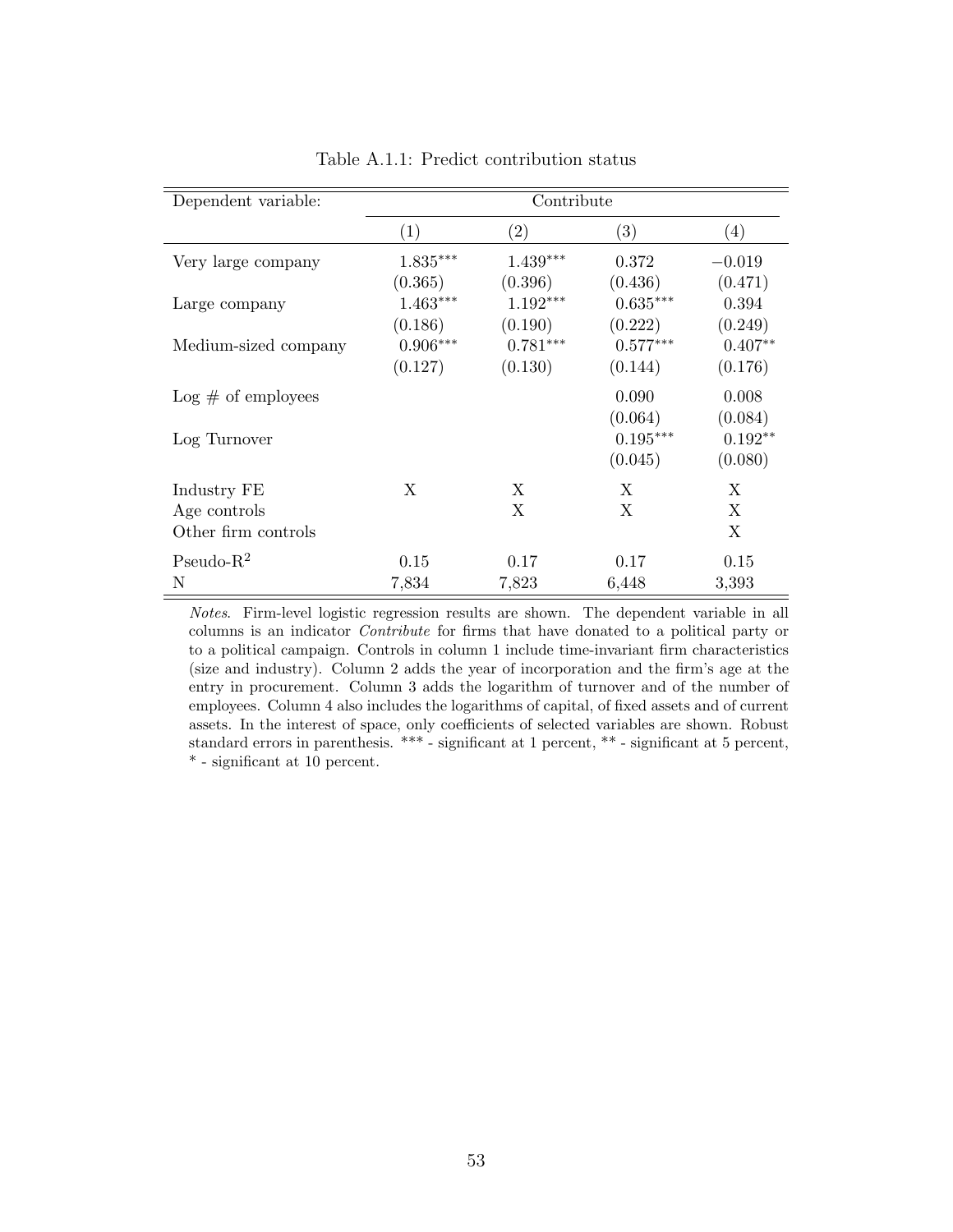<span id="page-54-0"></span>

Figure A.1.1: Being a contributing firm

Notes. Figure shows the density of the predicted propensity to contribute  $\hat{p}$  for the two groups of firms. Dashed lines indicate the trimming interval [0.1, 0.9].

# <span id="page-54-1"></span>A.2 Analytical predictions

#### First-price sealed-bid auction

For the illustration purposes, I assume that the cost of producing the good for firm i is  $c_i$ is privately known by i, and  $(c_1, c_2, ..., c_I)$  are independently and uniformly distributed on [0,1]. The payoff for firm  $i$  is:

$$
\Pi_i = \begin{cases} p_i - c_i, & \text{if } i \text{ wins} \\ 0 & \text{otherwise.} \end{cases}
$$

In the symmetric Bayes-Nash equilibrium of this game, firms set the following bids and the firm with the lowest cost wins the auction:

$$
p(c_i) = \frac{1}{I} + \frac{I-1}{I}c_i
$$
, with  $I=2$ :  $p(c_i) = \frac{1}{2}(1+c_i)$ .

I consider the case where one firm is informed about the bid by its competitor. Suppose that the informed firm is  $i = 2$  and the uninformed firm  $i = 1$  knows that its competitor is informed. In the Perfect Bayesian Equilibrium of this sequential game, firm 2 bids:

$$
p_2 = \begin{cases} p_1, & \text{if } c_2 < p_1, \\ p_1 + \Delta, & \text{if } c_2 \ge p_1 \text{ and } \Delta > 0. \end{cases}
$$

The bidding strategy for the informed firm implies that it can outbid its competitor whenever its cost  $c_2$  is below the price bid by its opponent  $p_1$ .<sup>[69](#page-54-2)</sup> The result is an inefficient allocation of contracts as the informed firm now also wins a fraction of contracts in which it is not the lowest cost bidder (see Figure [A.2.1\)](#page-55-0).

<span id="page-54-2"></span><sup>&</sup>lt;sup>69</sup>Intuitively, firm 2 should always bid above its cost:  $\Delta > c_2 - p_1$ .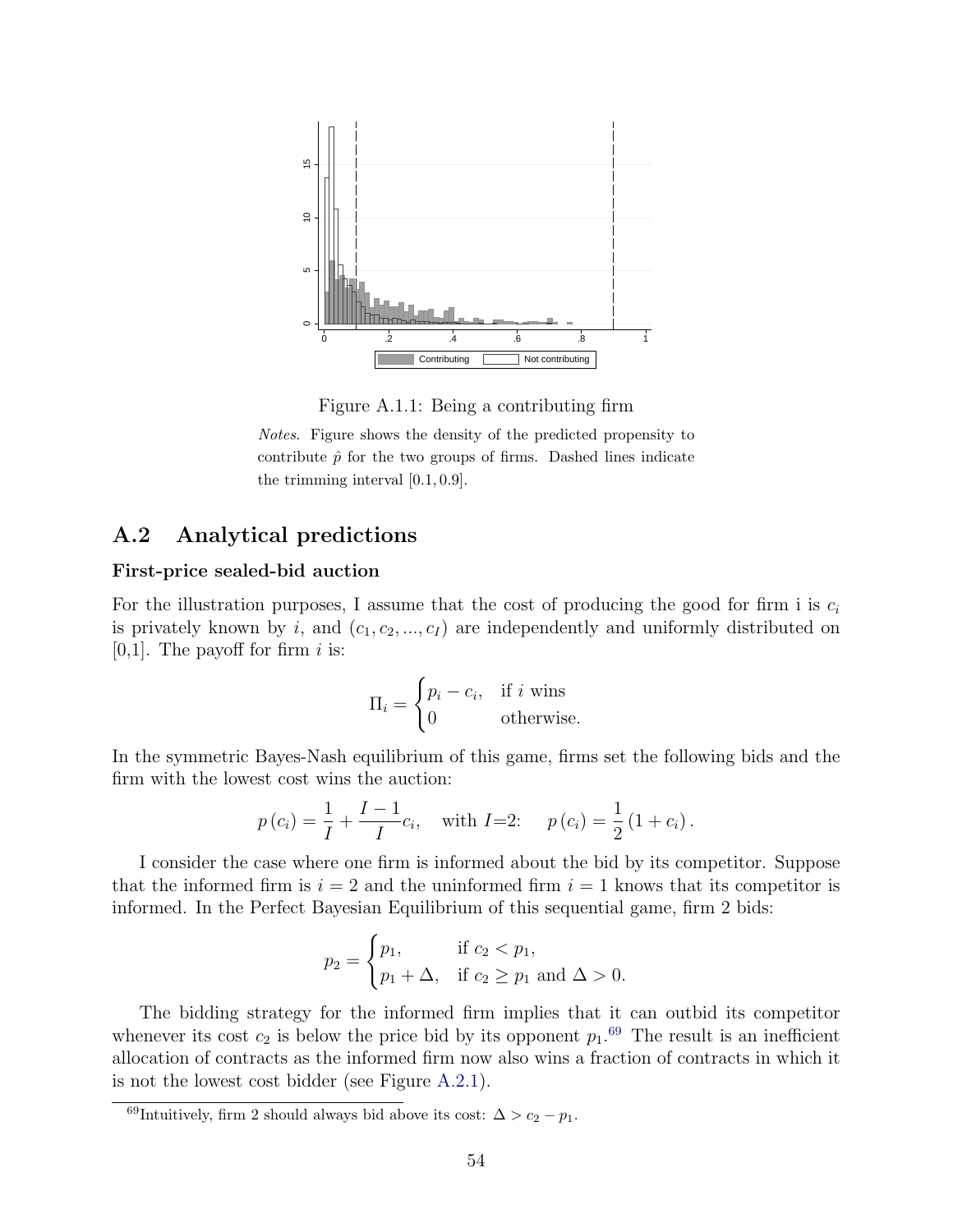<span id="page-55-0"></span>

Figure A.2.1: Reallocation of tenders

Notes. Figure (a) illustrates the allocation of tenders in the standard first-price sealed-bid auction model, whereas Figure (b) shows the reallocation of a fraction of tenders to the firm with information on the opponent's bid.

Given the bidding behavior of firm 2, firm 1 maximizes its expected profit:

$$
(p_1 - c_1) \Pr(p_1 < c_2) \implies \text{FOC: } p_1 = \frac{1}{2} (1 + c_1)
$$

The bidding strategy for the uninformed firm 1 is the same as in the auction with no informed bidder. Although the probability of winning the contract  $Pr (p_1 < c_2)$  is smaller than in the case when no firm is informed, the elasticity with respect to  $p_1$  is the same (firm 1) cannot affect its probability of winning in the range of prices for which firm 2 can profitably win).

The expected cost:

$$
E \left( \min(c_1, c_2) \right)
$$
  
=  $\int_0^1 \int_0^{c_1} c_2 dc_2 dc_1 + \int_0^1 \int_{c_1}^1 c_1 dc_2 dc_1$   
=  $\int_0^1 \frac{1}{2} \left[ c_2^2 \right]_0^{c_1} dc_1 + \int_0^1 c_1 \left[ c_2 \right]_{c_1}^1 dc_1 = \frac{1}{3} \quad (S1)$ 

The expected price:

$$
E(p(c_i)) = \frac{1}{2} + \frac{1}{2}E(\min(c_1, c_2)) = \frac{2}{3} \quad (S2)
$$

The expected profit, conditional on  $c_i$  is:

$$
(p_i - c_i) \Pr(p_i < p_j) = \frac{1}{2} (1 - c_i) (1 - c_i) = \frac{1}{2} (1 - c_i)^2 \quad (S3)
$$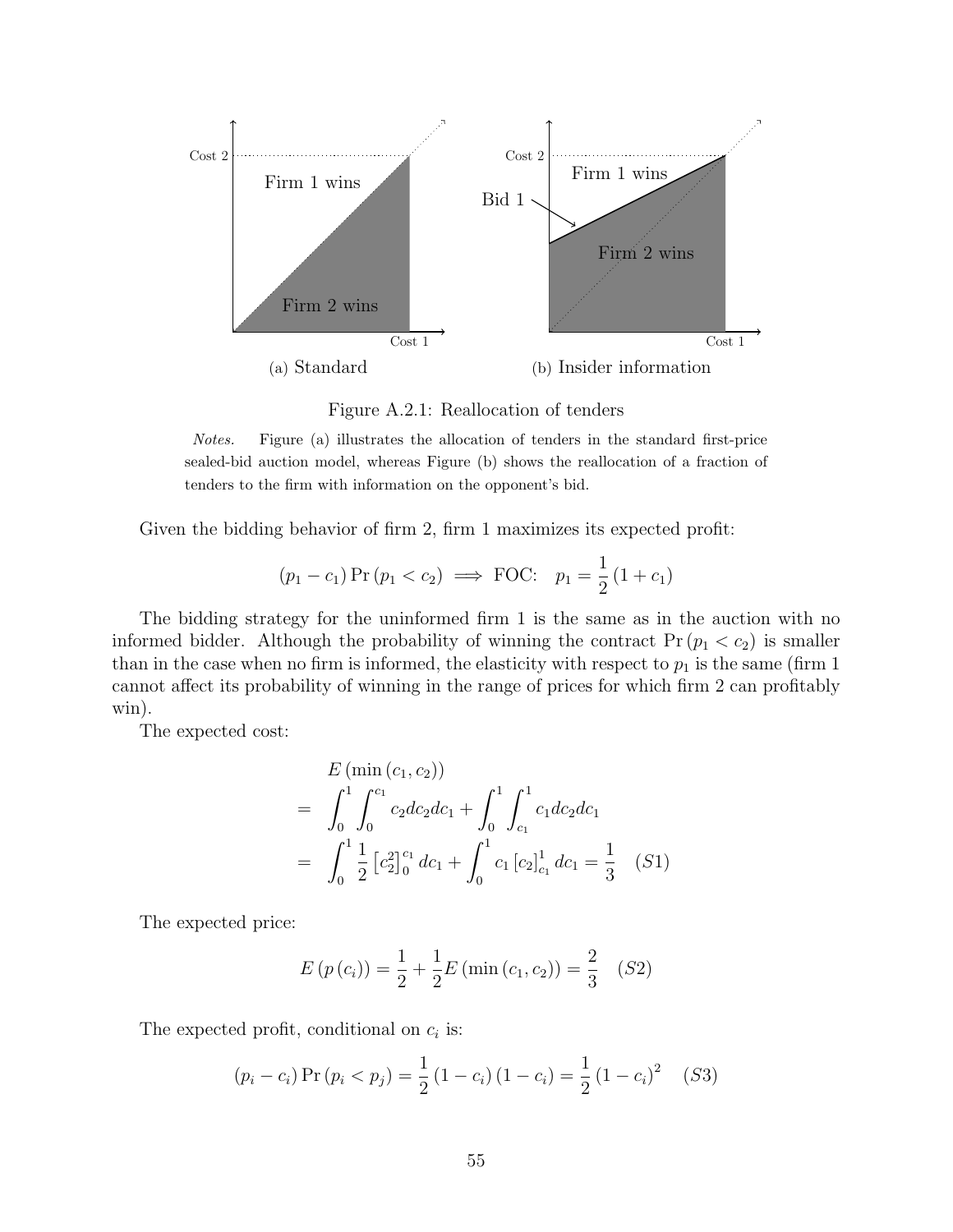#### First-price sealed-bid auction, with insider information

The expected cost:

$$
= \int_0^1 \int_0^{\frac{1}{2}(1+c_1)} c_2 dc_2 dc_1 + \int_0^1 \int_{\frac{1}{2}(1+c_1)}^1 c_1 dc_2 dc_1
$$
  
\n
$$
= \int_0^1 \frac{1}{2} \left[c_2^2\right]_0^{\frac{1}{2}(1+c_1)} dc_1 + \int_0^1 c_1 \left[c_2\right]_{\frac{1}{2}(1+c_1)}^1 dc_1
$$
  
\n
$$
= \int_0^1 \frac{1}{2} \left(\frac{1}{2}(1+c)\right)^2 dc_1 + \int_0^1 c \left(1 - \frac{1}{2}(1+c)\right) dc_1 = \frac{3}{8} \quad (I1)
$$

The expected price:

$$
E(\min(p_1, p_2)) = E(p_1) = \int_0^1 \frac{1}{2} (1 + c_1) \, dc_1 = \frac{3}{4} \quad (12)
$$

The expected profit for firm 1, conditional on  $c_1$ :

$$
(p_1 - c_1) \Pr\left(\frac{1}{2}(1 + c_1) < c_2\right) = \frac{1}{2}(1 - c_1) \frac{1}{2}(1 - c_i) = \frac{1}{4}(1 - c_i)^2 \quad (I3a)
$$

The expected profit for firm 2, conditional on  $c_2$ :

$$
(p_1 - c_2) \Pr\left(\frac{1}{2}(1 + c_1) > c_2\right) = \begin{cases} (1 - c_2)(1 + c_1 - 2c_2) & \text{if } c_2 \ge \frac{1}{2} \\ \frac{1}{2} + \frac{1}{2}c_1 - c_2 & \text{if } c_2 < \frac{1}{2} \end{cases} (I3b)
$$

#### Predictions 1, 2, 3 and 4

Prediction 1: The comparison of the firm 2 bidding differs for different combinations of the relationship between the costs of the two firms and the strategy for firm 2.

 $-c_1 > c_2$ . Firm 2 is more efficient than firm 1 and it can always outbid firm 1. Then its bid with information  $p_2^i$  is always higher than its bid  $p_2^{ni}$  in the case with no information due to its lower cost:

$$
p_2^i = \frac{1+c_1}{2} > p_2^{ni} = \frac{1+c_2}{2}
$$

-  $c_1 < c_2$ . Firm 2 is less efficient than firm 1. It can, however, win as long as  $c_2 < p_1$ . Then its bid  $p_2^i$  is lower than its bid with no information  $p_2^{ni}$  due to its higher cost:

$$
p_2^i = \frac{1+c_1}{2} < p_2^{ni} = \frac{1+c_2}{2}
$$

Now consider the case when it is not profitable for firm 2 to win ( $c_2 \geq p_1$ ). For  $\Delta$  large enough price  $p_1^i$  bid is larger than its bid  $p_2^{ni}$  in the case with no information:

$$
p_2^i = \frac{1+c_1}{2} + \Delta > p_2^{ni} = \frac{1+c_2}{2}
$$
 if  $\Delta > \frac{c_2 - c_1}{2}$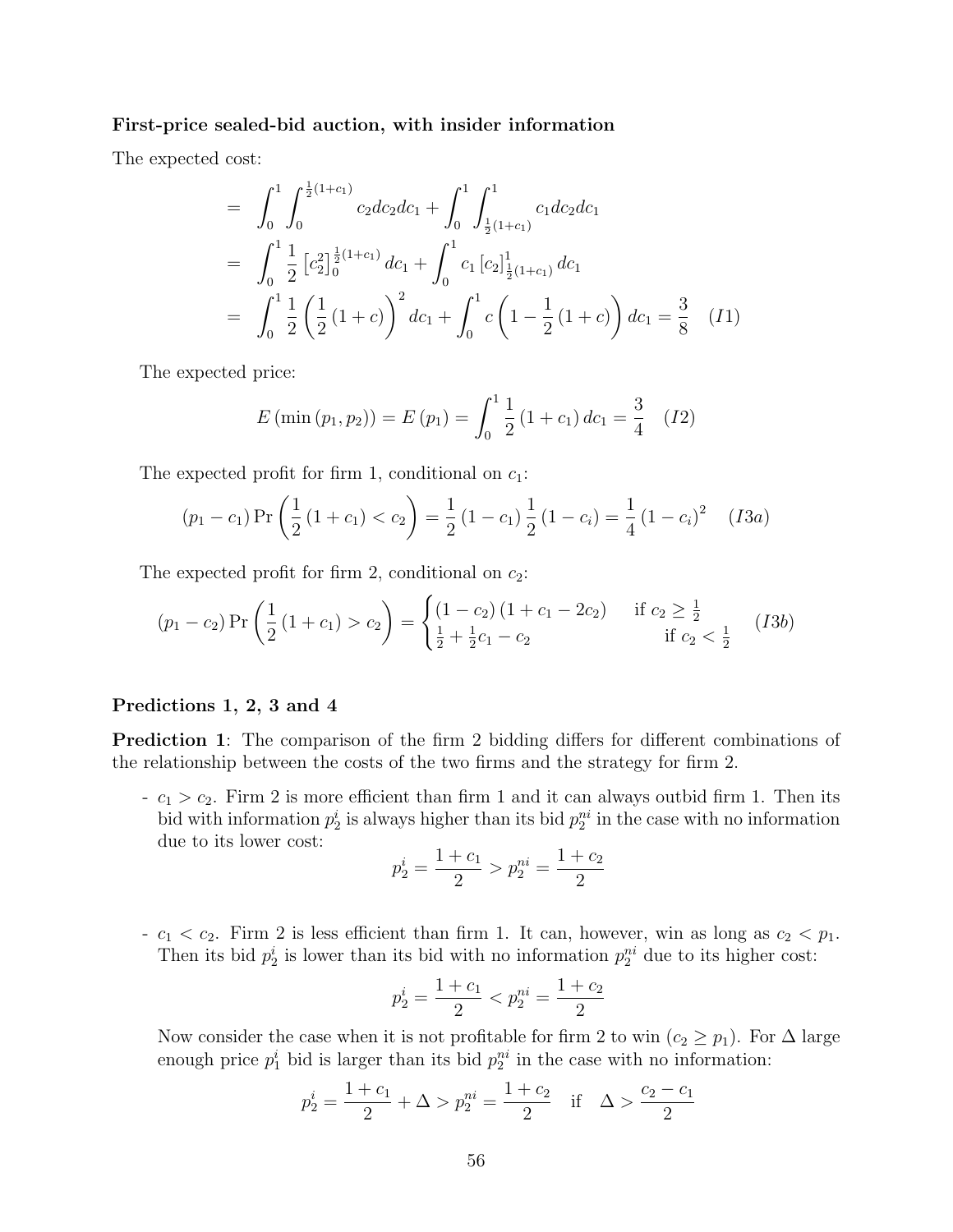Under the assumption about the cost distributions, the average price bid by the informed firm is higher than its bid with no information.[70](#page-57-0)

**Prediction 2**: To see this, define the victory margin  $M$  as the relative difference between the second lowest bid (runner-up) and the first lowest bid (winner).

$$
M = \frac{p_{2nd} - p_{1st}}{p_{1st}}
$$

Moreover, note that the informed firm in order to secure the victory has an incentive to bid very close to the uninformed firm. However, when the informed firm would rather lose the contract,  $\Delta$  is set arbitrarily large to make sure that the firm does not get a contract which is not profitable:

$$
M_{F2wins} = \frac{p_1 - p_2}{p_2} = \frac{p_1 - p_1}{p_1} = \frac{0}{p_1} \approx 0
$$

$$
M_{Flwins} = \frac{p_2 - p_1}{p_1} = \frac{p_1 + \Delta - p_1}{p_1} = \frac{\Delta}{p_1} > 0
$$

In the case with no information, the margin of victory if firm 2 wins is given by the difference in costs:

$$
M_{F2wins} = \frac{c_1 - c_2}{c_2} > 0
$$

In addition, the comparison of costs and prices in the two cases provides the following predictions:

**Prediction 3.** More efficient (i.e. lower cost) firms sell to the buyer after the ban. Follows from  $S1$  and  $I1$ .

**Prediction 4.** Procurement goods are purchased at lower prices after the ban. Follows from S2 and I2.

<span id="page-57-0"></span> $^{70}$ I use a simulation that mimics costs drawn from the U[0, 1] distribution to compare patterns in winning and bidding, on average, in the standar case and in the case with one informed firm. Numeric calculations of the overall change in bidding show that bids by informed firms are, on average, higher than their bids with no information.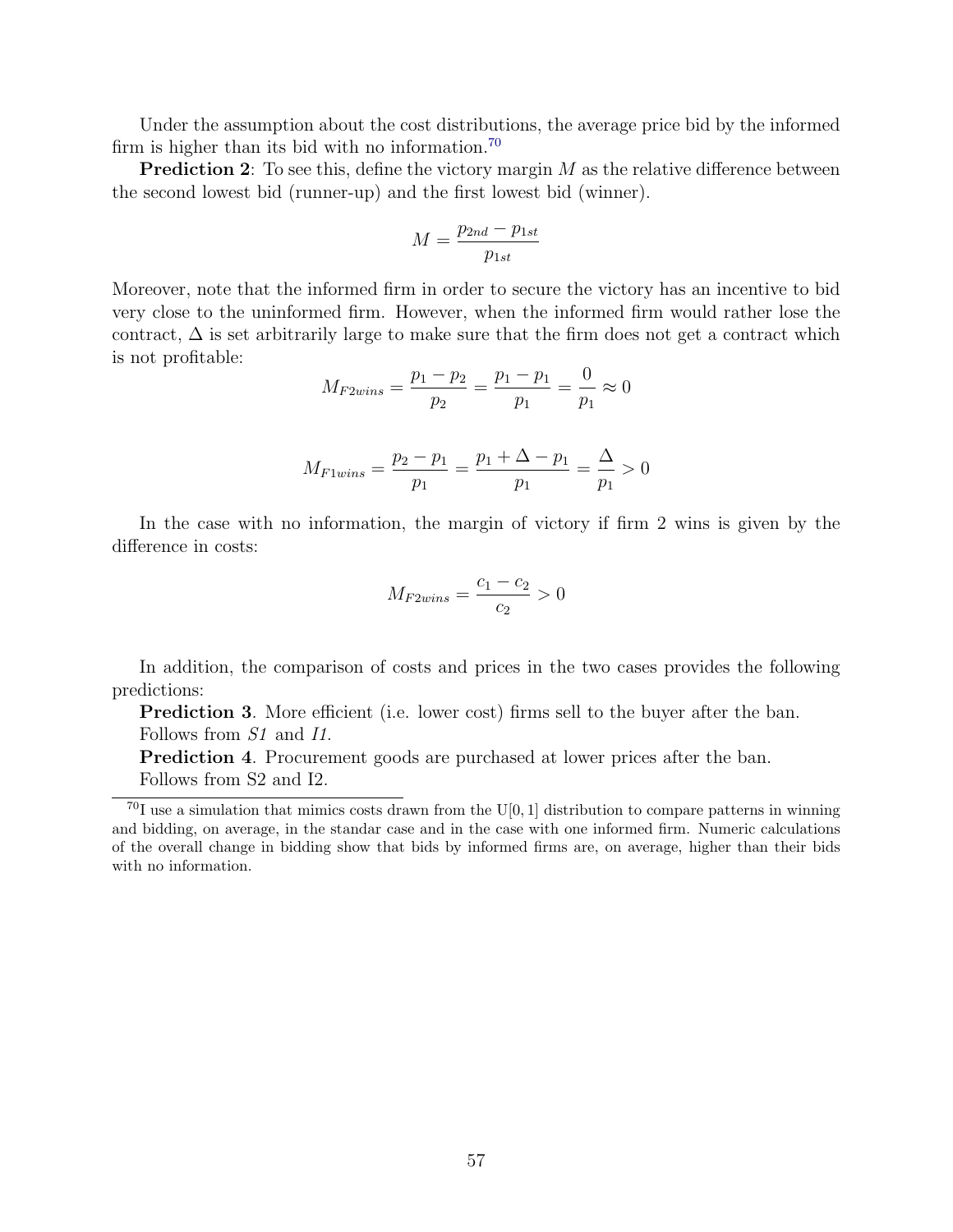# <span id="page-58-0"></span>A.3 Additional results



#### Figure A.3.1: Probability of winning

Notes. Figure shows the scatter plot of the variable Winner defined as an indicator for firms which win a contract.

<span id="page-58-1"></span>

Figure A.3.2: Main parties in the Parliament Notes. Left-wing coalition is formed by LSDP and DP. Right-wing coalition is formed by TS-LKD and liberals (LiCS and LRLS). TT is the center-right party, which joined left-wing coalitions in 2008 and in 2012.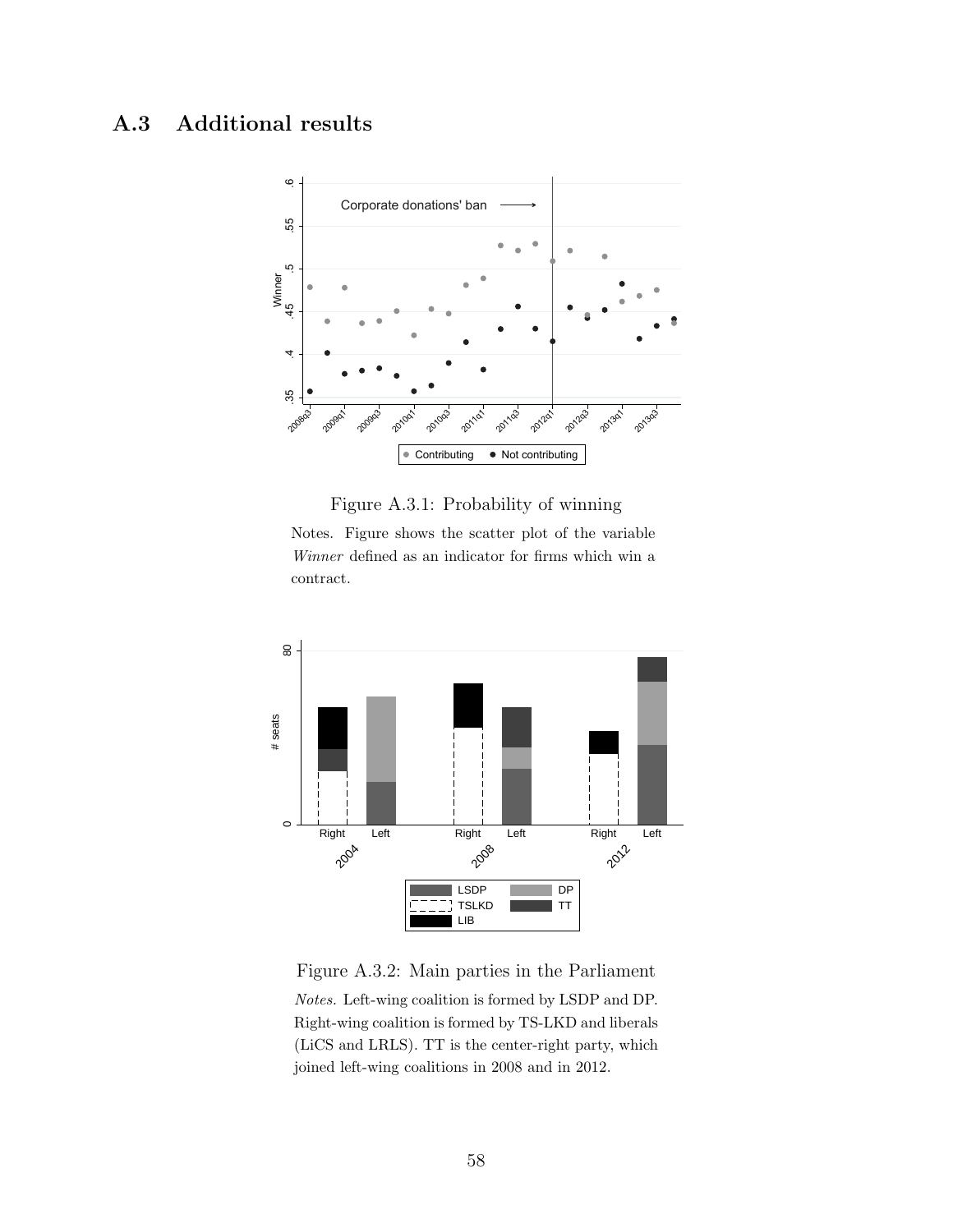<span id="page-59-0"></span>

Figure A.3.3: Inspections by the Public Procurement Office Source: Author's calculations based on the data in the Public Procurement Office annual reports.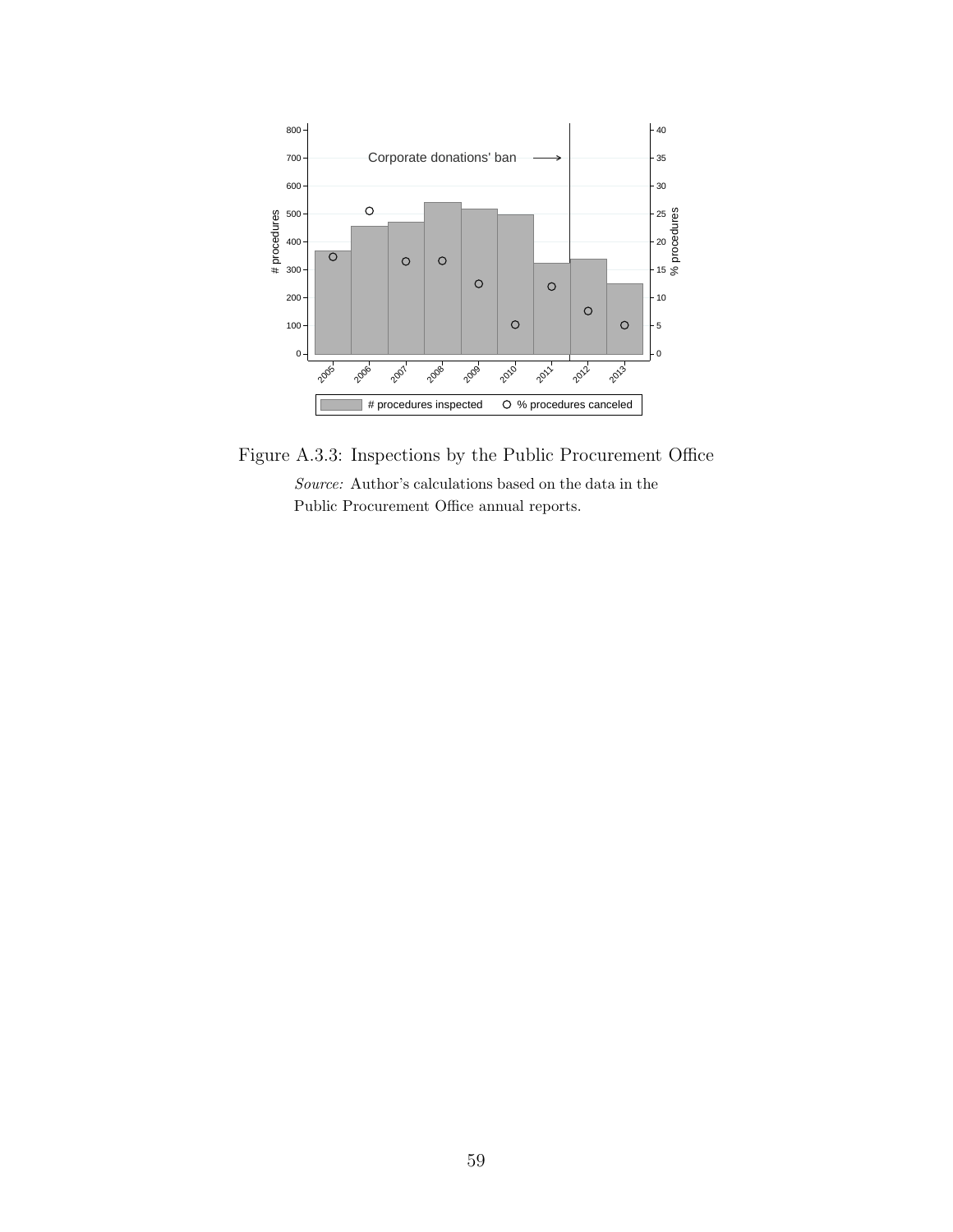<span id="page-60-0"></span>

Figure A.3.4: Procurement contract volume

Notes. Figure shows the total number of contracts with locally smoothed mean in each spending category.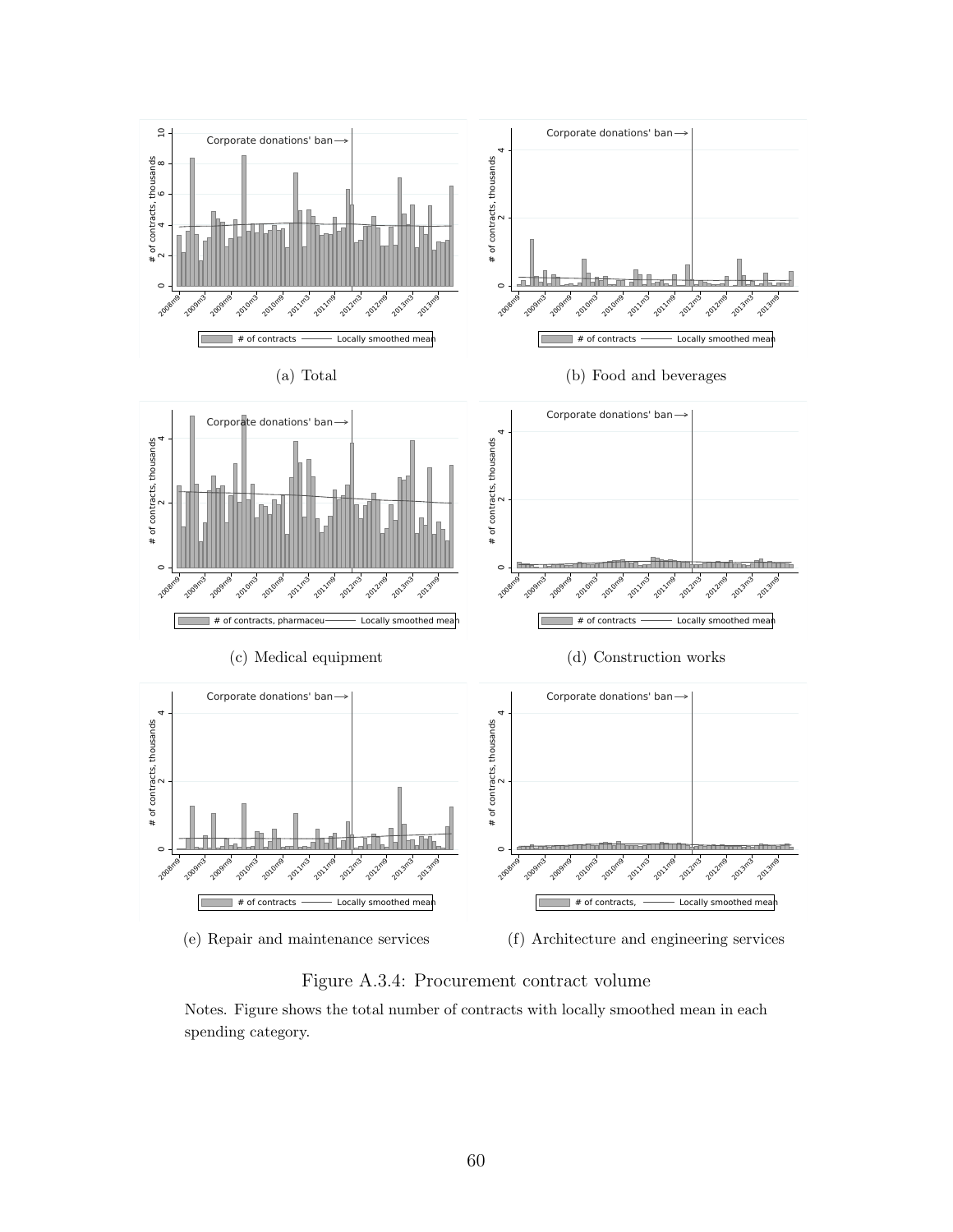<span id="page-61-1"></span>

Figure A.3.5: Probability of winning, trimmed sample

Notes. Figure shows locally smoothed means of the residual from the regression of the Winner indicator on procurement controls in the trimmed sample.

Table A.3.1: Procurement sectors

<span id="page-61-0"></span>

| <b>CPV</b> | Description                                                      | Frequency |
|------------|------------------------------------------------------------------|-----------|
| 33         | Medical equipments, pharmaceuticals and personal care products   | 140,093   |
| 50         | Repair and maintenance services                                  | 22,838    |
| 15         | Food, beverages, tobacco and related products                    | 12,820    |
| 45         | Construction work                                                | 9,757     |
| 71         | Architectural, construction, engineering and inspection services | 8,461     |
| 34         | Transport equipment and auxiliary products to transportation     | 6,880     |
| 80         | Education and training services                                  | 5,786     |
| 44         | Construction structures and materials                            | 5,027     |
| 22         | Printed matter and related products                              | 4,822     |
| 30         | Office and computing machinery, equipment and supplies           | 4,060     |
|            |                                                                  |           |

Notes. CPV 2-digit code descriptions for 10 most frequent codes. The frequencies are shown for contract level data. The top categories remain similar when the data is cut at the procurement procedure level.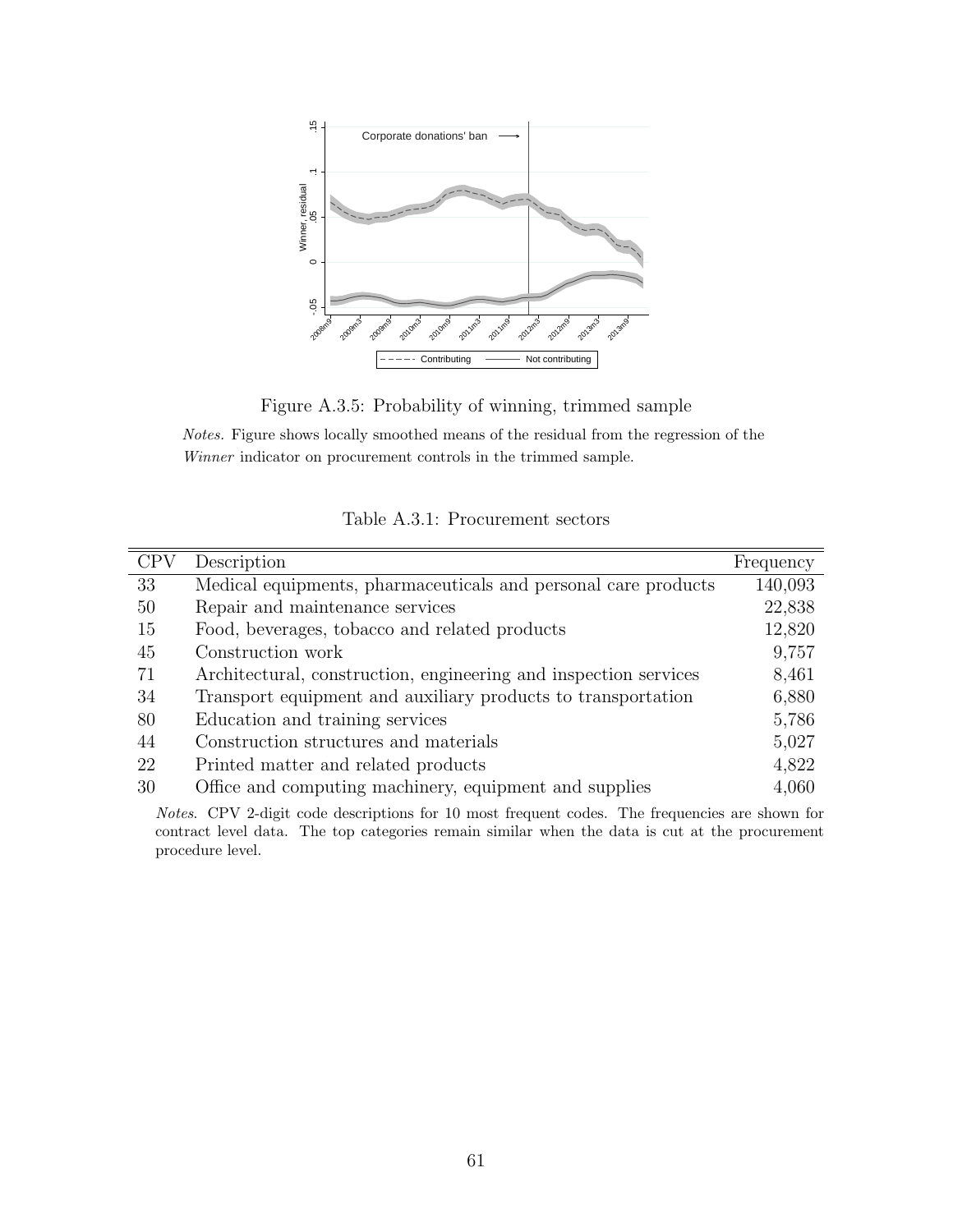<span id="page-62-0"></span>

| Dependent variable:          | Number of bids for a procurement tenders |                     |                  |  |
|------------------------------|------------------------------------------|---------------------|------------------|--|
| Model:                       | <b>OLS</b>                               | Poisson             |                  |  |
|                              | $\perp$                                  | $\left(2\right)$    | (3)              |  |
| Contribute $\times$ Ban      | $-0.015$<br>(0.025)                      | $-0.049$<br>(0.098) | 0.023<br>(0.053) |  |
| Procurement controls         | X                                        | X                   | X                |  |
| Firm controls                | X                                        | X                   | X                |  |
| Industry $FE \times Year$ FE | X                                        | X                   | Χ                |  |
| N                            | 61,614                                   | 61,614              | 61,614           |  |

Table A.3.2: Participation in procurement

<span id="page-62-1"></span>Notes. The table reports the difference-in-differences coefficients on firm-month level data. Regression models are indicated in column headers. The dependent variable is defined as the number of bids for a procurement contract made in a month (in logarithms in column 1). Contribute is an indicator variable for firms which have donated to a political party or to a political campaign. Ban is an indicator variable for contracts signed after January 1, 2012. Procurement controls are year, CPV 4-digit code, contracting organization type and procurement procedure type indicators and indicators for goods, services and works procured. Firm controls are size categories, NACE main industry fixed effects and firm age. Standard errors clustered at firm level in parenthesis. \*\*\* - significant at 1 percent, \*\* - significant at 5 percent, \* - significant at 10 percent.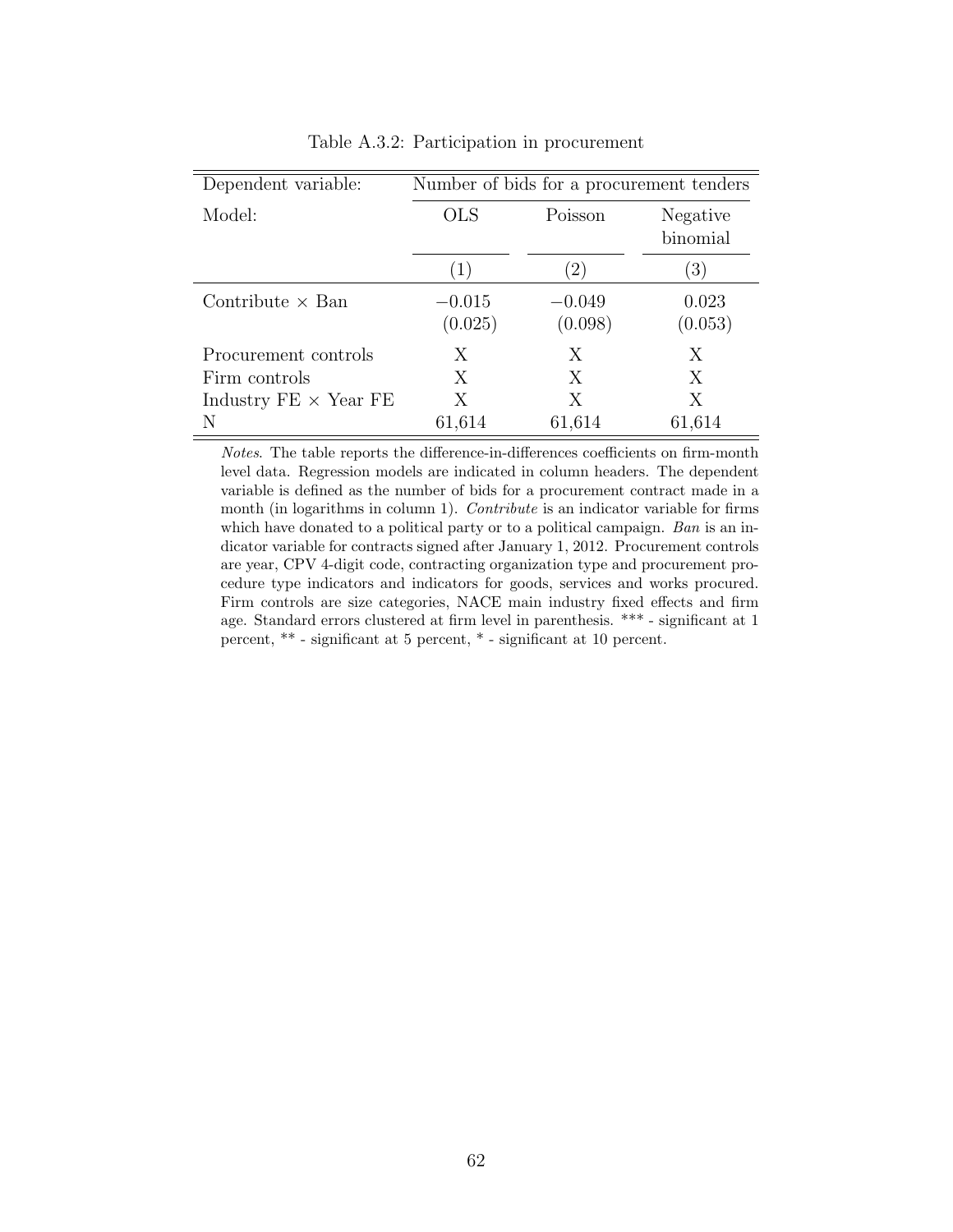| Dependent variable:          | Panel A: Intensive margin |                   |             |             |                         |
|------------------------------|---------------------------|-------------------|-------------|-------------|-------------------------|
|                              | (1)                       | (2)               | (3)         | (4)         | (5)                     |
| Contribute                   | $0.665***$                | $0.366**$         | $0.366**$   |             |                         |
|                              | (0.215)                   | (0.159)           | (0.158)     |             |                         |
| Contribute $\times$ Ban      | $-0.238**$                | $-0.265**$        | $-0.274**$  | $-0.088$    | $-0.116*$               |
|                              | (0.107)                   | (0.115)           | (0.117)     | (0.068)     | (0.063)                 |
| $\mathbf{R}^2$               | 0.50                      | 0.51              | 0.51        | 0.61        | 0.61                    |
| N                            | 255,546                   | 244,941           | 244,940     | 253,411     | 243,803                 |
| Dependent variable:          | Panel B: Overall effect   |                   |             |             |                         |
|                              | (1)                       | $\left( 2\right)$ | (3)         | (4)         | (5)                     |
| Contribute                   | $0.808**$                 | $0.534***$        | $0.543***$  |             |                         |
|                              | (0.336)                   | (0.191)           | (0.191)     |             |                         |
| Contribute $\times$ Ban      | $-0.325**$                | $-0.370***$       | $-0.399***$ | $-0.282***$ | $-0.320^{\ast\ast\ast}$ |
|                              | (0.137)                   | (0.125)           | (0.123)     | (0.099)     | (0.101)                 |
| Procurement controls         | X                         | X                 | X           | X           | X                       |
| Firm controls                |                           | X                 | X           |             |                         |
| Industry $FE \times Year$ FE |                           |                   | X           |             | X                       |
| Firm FE                      |                           |                   |             | X           | X                       |
| $\mathbf{R}^2$               | 0.13                      | 0.13              | 0.14        | 0.23        | 0.22                    |
| N                            | 596,039                   | 575,835           | 575,835     | 593,477     | 575,527                 |

Table A.3.3: Contract value

Notes. The table reports the difference-in-differences coefficients from OLS regressions. The dependent variable is Log Contract value defined as the logarithm of the contract value, calculated as the total procedure value divided by the number of contracts in that procedure. The sample in Panel A only includes winning firms, while the sample in panel B includes all firms. Contribute is an indicator variable for firms which have donated to a political party or to a political campaign. Ban is an indicator variable for contracts signed after January 1, 2012. Procurement controls are year, CPV 4-digit code, contracting organization type and procurement procedure type indicators and indicators for goods, services and works procured. Firm controls are size categories, NACE main industry fixed effects and firm age. Standard errors clustered at firm level are shown in parenthesis. \*\*\* significant at 1 percent,  $**$  - significant at 5 percent,  $*$  - significant at 10 percent.